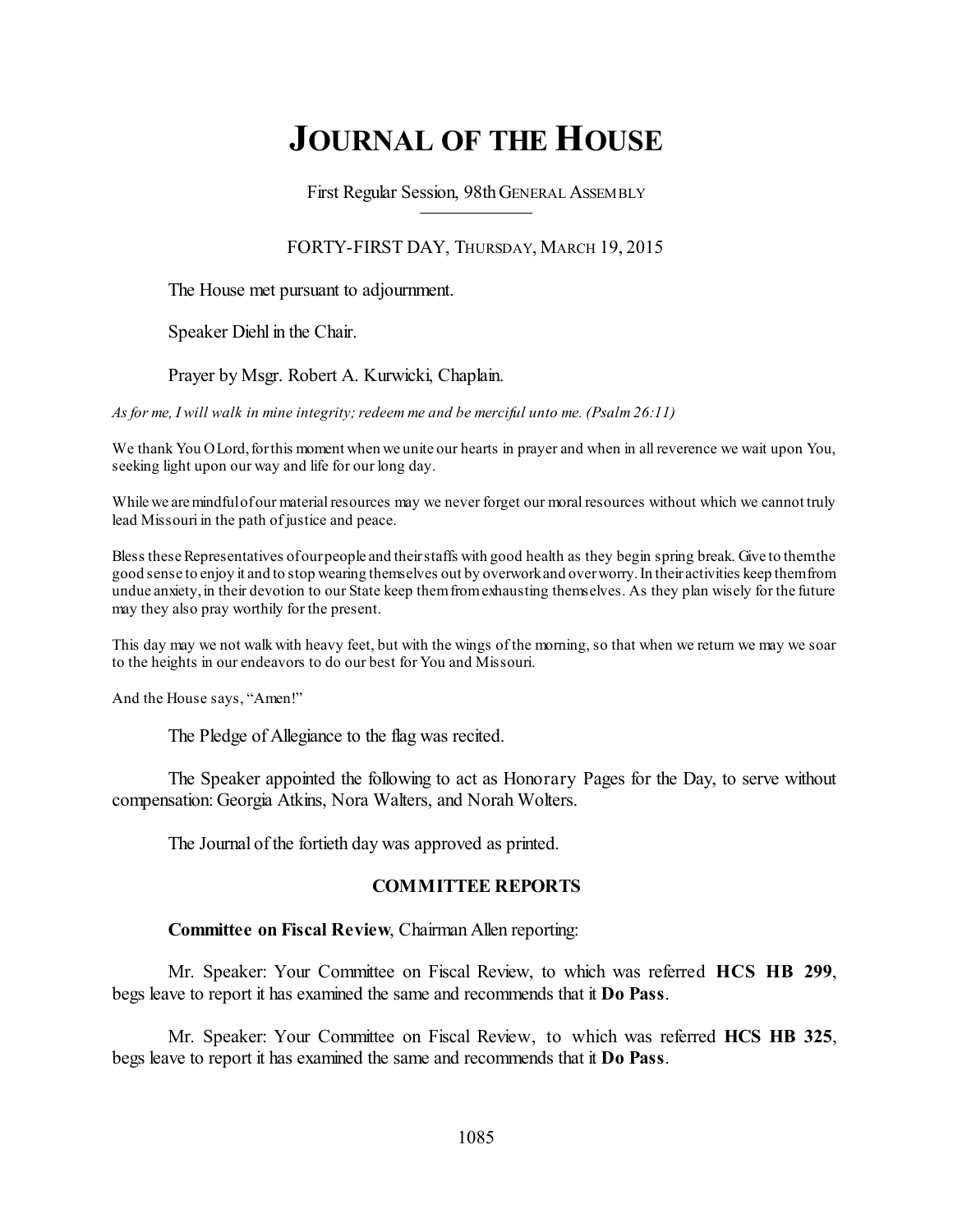Mr. Speaker: Your Committee on Fiscal Review, to which was referred **HB 430**, begs leave to report it has examined the same and recommends that it **Do Pass**.

Mr. Speaker: Your Committee on Fiscal Review, to which was referred **HB 502**, begs leave to report it has examined the same and recommends that it **Do Pass**.

Mr. Speaker: Your Committee on Fiscal Review, to which was referred **HCS HBs 578, 574 & 584**, begs leave to report it has examined the same and recommends that it **Do Pass**.

Mr. Speaker: Your Committee on Fiscal Review, to which was referred **HB 589**, begs leave to report it has examined the same and recommends that it **Do Pass**.

Mr. Speaker: Your Committee on Fiscal Review, to which was referred **HB 985**, begs leave to report it has examined the same and recommends that it **Do Pass**.

### **THIRD READING OF HOUSE BILLS**

**HB 531**, relating to child-resistant packaging for liquid nicotine containers, was taken up by Representative Solon.

On motion of Representative Solon, **HB 531** was read the third time and passed by the following vote:

| Adams         | Alferman        | Allen               | Anders         | Anderson           |
|---------------|-----------------|---------------------|----------------|--------------------|
| Andrews       | Arthur          | Austin              | Bahr           | <b>Bames</b>       |
| Basye         | Beard           | <b>Bernskoetter</b> | Berry          | <b>Black</b>       |
| Bondon        | <b>Brattin</b>  | Brown 57            | Brown 94       | <b>Burns</b>       |
| <b>Butler</b> | Carpenter       | Chipman             | Cierpiot       | Conway 10          |
| Conway 104    | Cookson         | Corlew              | Crawford       | Curtman            |
| Davis         | Dogan           | Dohrman             | Dugger         | Eggleston          |
| Engler        | English         | Entlicher           | Fitzpatrick    | Fitzwater 144      |
| Fitzwater 49  | Flanigan        | Fraker              | Gannon         | Gardner            |
| Gosen         | Green           | Haahr               | Haefner        | Hansen             |
| Harris        | Higdon          | Hinson              | Hoskins        | Hough              |
| Houghton      | Hubbard         | Hubrecht            | Hummel         | <b>Hurst</b>       |
| Johnson       | Jones           | Justus              | Keeney         | Kelley             |
| Kendrick      | King            | Kirkton             | Koenig         | Kolkmeyer          |
| Korman        | Kratky          | LaFaver             | Lair           | Lant               |
| Lauer         | <b>Lavender</b> | I eara              | Lichtenegger   | Love               |
| Lynch         | <b>Mathews</b>  | May                 | McCaherty      | McCann Beatty      |
| McCreery      | McDaniel        | McGaugh             | <b>McManus</b> | McNeil             |
| Meredith      | Messenger       | Miller              | Mims           | Mitten             |
| Montecillo    | Morgan          | <b>Morris</b>       | Muntzel        | Neely              |
| Newman        | <b>Nichols</b>  | Norr                | Otto           | Pace               |
| Parkinson     | Peters          | Pfautsch            | Phillips       | Pierson            |
| Pietzman      | Pike            | Rehder              | Reiboldt       | Remole             |
| Rhoads        | Richardson      | <b>Rizzo</b>        | Roden          | Roeber             |
| Rone          | Ross            | Rowden              | Rowland        | Runions            |
| Ruth          | Shaul           | Shumake             | Smith          | Solon              |
| Swan          | Taylor          | Vescovo             | Walker         | <b>Walton Gray</b> |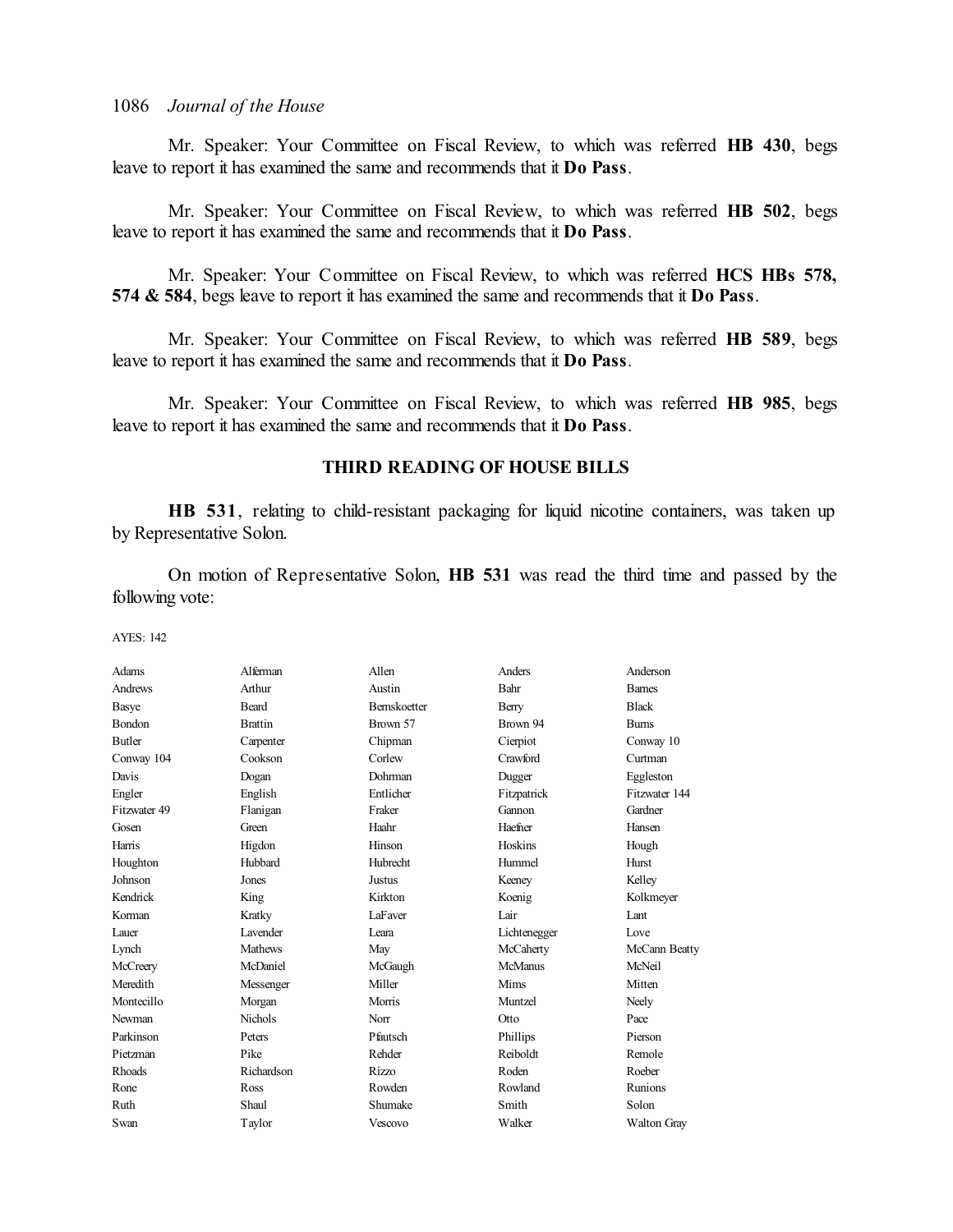| Webber<br>Zerr                | White<br>Mr. Speaker | Wiemann  | Wilson    | Wood   |
|-------------------------------|----------------------|----------|-----------|--------|
| <b>NOES: 003</b>              |                      |          |           |        |
| Marshall                      | Moon                 | Pogue    |           |        |
| PRESENT: 000                  |                      |          |           |        |
| <b>ABSENT WITH LEAVE: 017</b> |                      |          |           |        |
| Burlison                      | Colona               | Comejo   | Cross     | Curtis |
| Dunn                          | Ellington            | Franklin | Frederick | Hicks  |
| Hill                          | Kidd                 | McDonald | Redmon    | Shull  |
| Sommer                        | Spencer              |          |           |        |

VACANCIES: 001

Speaker Diehl declared the bill passed.

**HCS HB 104**, relating to the Student Freedom of Association Act, was taken up by Representative Haahr.

Representative Richardson moved the previous question.

Which motion was adopted by the following vote:

| Alferman     | Allen         | Anderson  | Andrews        | Austin              |
|--------------|---------------|-----------|----------------|---------------------|
| Bahr         | <b>Barnes</b> | Basye     | Beard          | <b>Bernskoetter</b> |
| Berry        | <b>Black</b>  | Bondon    | <b>Brattin</b> | Brown 57            |
| Brown 94     | Burlison      | Chipman   | Cierpiot       | Conway 104          |
| Cookson      | Corlew        | Comejo    | Crawford       | Cross               |
| Curtman      | Davis         | Dogan     | Dohrman        | Dugger              |
| Eggleston    | Engler        | English   | Entlicher      | Fitzpatrick         |
| Fitzwater 49 | Flanigan      | Fraker    | Franklin       | Frederick           |
| Gannon       | Gosen         | Haahr     | Haefner        | Hansen              |
| Higdon       | Hinson        | Hoskins   | Hough          | Houghton            |
| Hubrecht     | Hurst         | Johnson   | Jones          | Justus              |
| Keeney       | Kelley        | King      | Koenig         | Kolkmeyer           |
| Korman       | Lair          | Lant      | Lauer          | Leara               |
| Lichtenegger | Love          | Lynch     | Mathews        | McCaherty           |
| McDaniel     | McGaugh       | Messenger | Miller         | Moon                |
| Morris       | Muntzel       | Neely     | Parkinson      | Pfautsch            |
| Phillips     | Pietzman      | Pike      | Pogue          | Redmon              |
| Rehder       | Reiboldt      | Remole    | <b>Rhoads</b>  | Richardson          |
| Roden        | Roeber        | Rone      | Ross           | Rowden              |
| Rowland      | Ruth          | Shaul     | Shull          | Shumake             |
| Solon        | Swan          | Taylor    | Vescovo        | Walker              |
| White        | Wiemann       | Wilson    | Wood           | Zerr                |
| Mr. Speaker  |               |           |                |                     |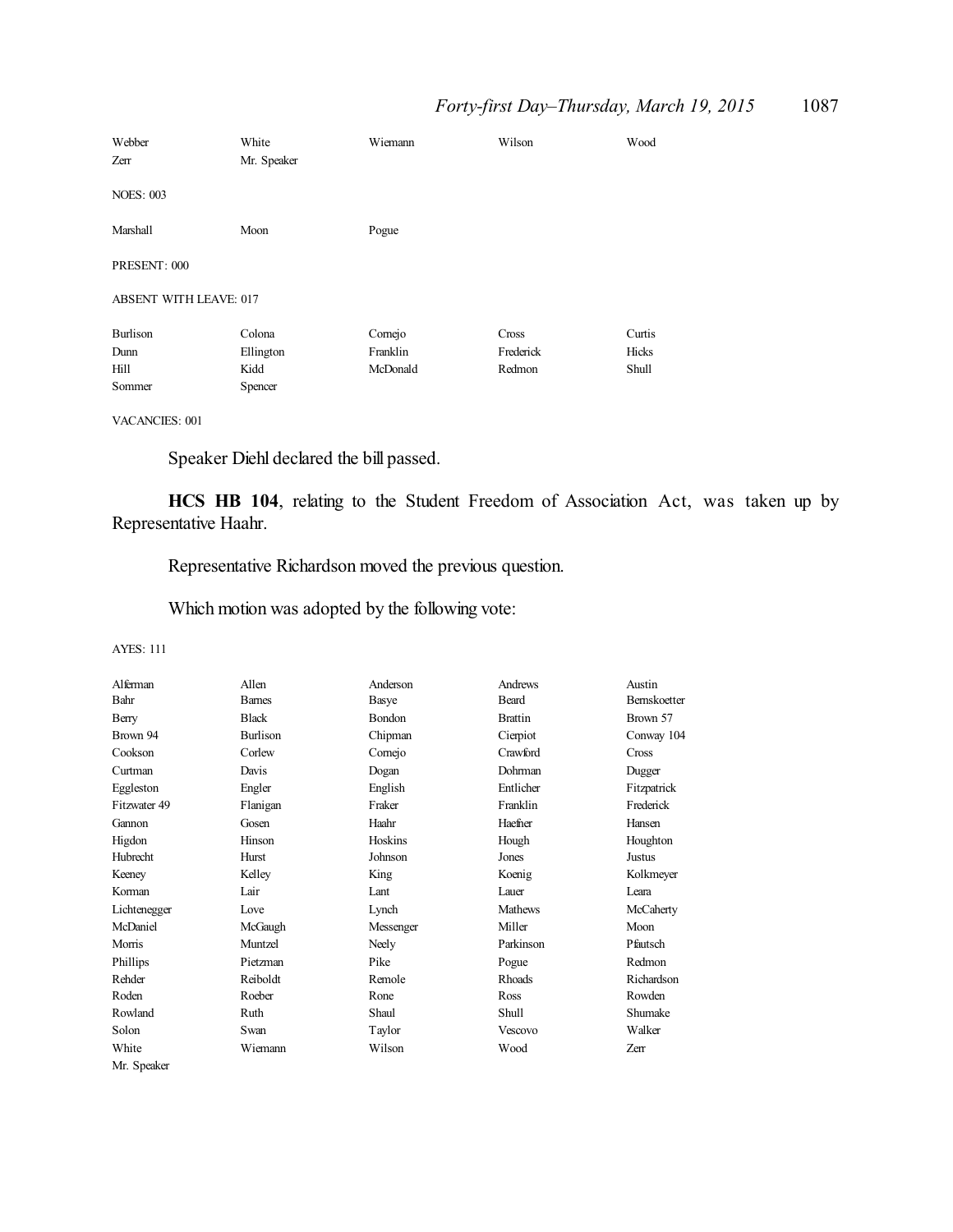NOES: 043

| Adams                  | Anders             | Arthur                   | <b>Burns</b> | Butler         |
|------------------------|--------------------|--------------------------|--------------|----------------|
| Carpenter              | Conway 10          | Curtis                   | Ellington    | Gardner        |
| Green                  | Harris             | Hubbard                  | Hummel       | Kendrick       |
| Kirkton                | Kratky             | LaFaver                  | Lavender     | Marshall       |
| May                    | McCann Beatty      | McCreery                 | McDonald     | <b>McManus</b> |
| McNeil                 | Meredith           | Mims                     | Mitten       | Montecillo     |
| Morgan                 | Newman             | Nichols                  | Norr         | Otto           |
| Pace                   | Peters             | Pierson                  | Rizzo        | <b>Runions</b> |
| Smith                  | <b>Walton Gray</b> | Webber                   |              |                |
| PRESENT: 000           |                    |                          |              |                |
| ABSENT WITH LEAVE: 008 |                    |                          |              |                |
| Colona<br>Kidd         | Dunn<br>Sommer     | Fitzwater 144<br>Spencer | Hicks        | Hill           |
|                        |                    |                          |              |                |

VACANCIES: 001

## On motion of Representative Haahr, **HCS HB 104** was read the third time and passed by the following vote:

| Alferman         | Allen           | Anderson      | Andrews        | Austin              |
|------------------|-----------------|---------------|----------------|---------------------|
| Bahr             | <b>Barnes</b>   | Basye         | <b>Beard</b>   | <b>Bernskoetter</b> |
| Berry            | <b>Black</b>    | Bondon        | <b>Brattin</b> | Brown 57            |
| Brown 94         | <b>Burlison</b> | <b>Butler</b> | Chipman        | Cierpiot            |
| Conway 104       | Cookson         | Corlew        | Comejo         | Crawford            |
| Cross            | Curtis          | Curtman       | Davis          | Dogan               |
| Dohrman          | Dugger          | Eggleston     | Engler         | English             |
| Entlicher        | Fitzpatrick     | Fitzwater 144 | Fitzwater 49   | Flanigan            |
| Fraker           | Franklin        | Frederick     | Gannon         | Gosen               |
| Haahr            | Haefner         | Hansen        | Harris         | Higdon              |
| Hinson           | Hoskins         | Hough         | Houghton       | <b>Hubrecht</b>     |
| Hurst            | Johnson         | Jones         | <b>Justus</b>  | Keeney              |
| Kelley           | King            | Koenig        | Kolkmeyer      | Korman              |
| Lair             | Lant            | Lauer         | I eara         | Lichtenegger        |
| Love             | Lynch           | Marshall      | <b>Mathews</b> | McCaherty           |
| McDaniel         | McGaugh         | Messenger     | Miller         | Moon                |
| Morris           | Muntzel         | Neely         | Parkinson      | Pfautsch            |
| Phillips         | Pierson         | Pietzman      | Pike           | Pogue               |
| Redmon           | Rehder          | Reiboldt      | Remole         | Rhoads              |
| Richardson       | Roden           | Roeber        | Rone           | Ross                |
| Rowden           | Rowland         | Ruth          | Shaul          | <b>Shull</b>        |
| Shumake          | Solon           | Swan          | Taylor         | Vescovo             |
| Walker           | White           | Wiemann       | Wilson         | Wood                |
| Zerr             | Mr. Speaker     |               |                |                     |
| <b>NOES: 038</b> |                 |               |                |                     |
| Adams            | Anders          | Arthur        | <b>Burns</b>   | Carpenter           |
| Conway 10        | Ellington       | Gardner       | Green          | Hubbard             |
| Hummel           | Kendrick        | Kirkton       | Kratky         | LaFaver             |
| Lavender         | May             | McCann Beatty | McCreery       | McDonald            |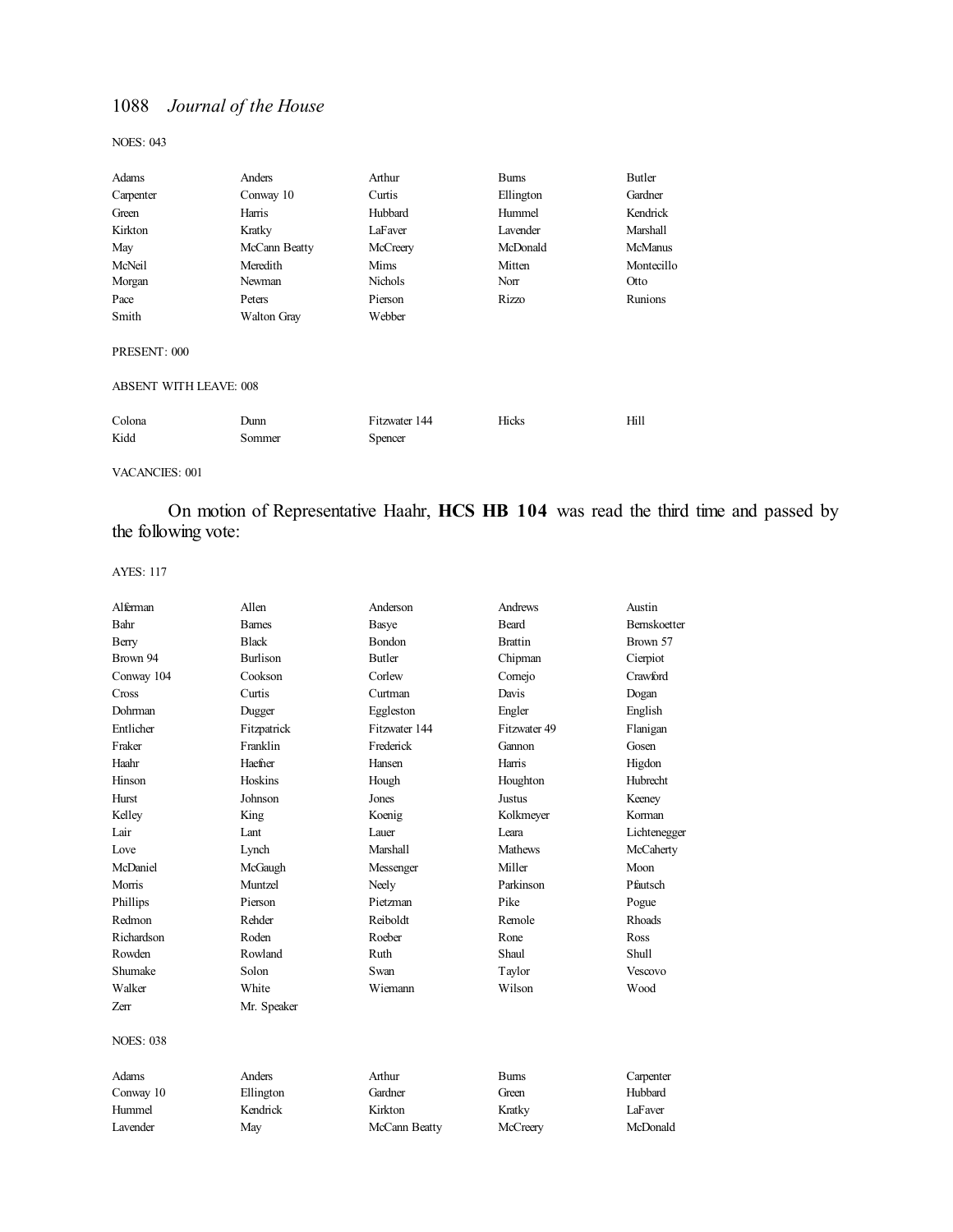| <b>McManus</b>                | McNeil             | Meredith | Mims    | Mitten  |
|-------------------------------|--------------------|----------|---------|---------|
| Montecillo                    | Morgan             | Newman   | Nichols | Norr    |
| Otto                          | Pace               | Peters   | Rizzo   | Runions |
| Smith                         | <b>Walton Gray</b> | Webber   |         |         |
|                               |                    |          |         |         |
| PRESENT: 000                  |                    |          |         |         |
|                               |                    |          |         |         |
| <b>ABSENT WITH LEAVE: 007</b> |                    |          |         |         |
| Colona                        | Dunn               | Hicks    | Hill    | Kidd    |
| Sommer                        | Spencer            |          |         |         |
|                               |                    |          |         |         |

#### VACANCIES: 001

Speaker Diehl declared the bill passed.

**HCS HB 325**, relating to tax deductions for out-of-state businesses relocating to Missouri, was taken up by Representative McCaherty.

On motion of Representative McCaherty, **HCS HB 325** was read the third time and passed by the following vote:

| Adams        | Alferman        | Allen          | Anders         | Anderson      |
|--------------|-----------------|----------------|----------------|---------------|
| Andrews      | Arthur          | Austin         | <b>Bames</b>   | Basye         |
| <b>Beard</b> | Berry           | <b>Black</b>   | Bondon         | Brown 57      |
| Brown 94     | <b>Bums</b>     | <b>Butler</b>  | Carpenter      | Chipman       |
| Cierpiot     | Conway 10       | Conway 104     | Cookson        | Corlew        |
| Cornejo      | Crawford        | Cross          | Curtman        | Davis         |
| Dogan        | Dohrman         | Dugger         | Eggleston      | Ellington     |
| Engler       | English         | Entlicher      | Fitzpatrick    | Fitzwater 144 |
| Fitzwater 49 | Flanigan        | Fraker         | Franklin       | Frederick     |
| Gannon       | Gardner         | Gosen          | Green          | Haahr         |
| Haefner      | Hansen          | Harris         | Higdon         | Hinson        |
| Hoskins      | Hough           | Houghton       | Hubbard        | Hubrecht      |
| Hummel       | Johnson         | Jones          | Justus         | Keeney        |
| Kelley       | Kendrick        | King           | Koenig         | Kolkmeyer     |
| Korman       | Kratky          | LaFaver        | Lair           | Lant          |
| Lauer        | <b>Lavender</b> | Leara          | Lichtenegger   | Love          |
| Lynch        | Mathews         | May            | McCaherty      | McCann Beatty |
| McCreery     | McDaniel        | McDonald       | McGaugh        | McManus       |
| McNeil       | Meredith        | Messenger      | Miller         | Mims          |
| Mitten       | Montecillo      | Morgan         | Morris         | Muntzel       |
| Neely        | Newman          | <b>Nichols</b> | Norr           | Otto          |
| Pace         | Peters          | Pfautsch       | Phillips       | Pierson       |
| Pietzman     | Pike            | Redmon         | Reiboldt       | Remole        |
| Rhoads       | Richardson      | Rizzo          | Roden          | Roeber        |
| Rone         | Rowden          | Rowland        | <b>Runions</b> | Ruth          |
| Shaul        | Shull           | Shumake        | Smith          | Solon         |
| Swan         | Vescovo         | Walker         | Walton Gray    | Webber        |
| Wiemann      | Wilson          | Wood           | Zerr           | Mr. Speaker   |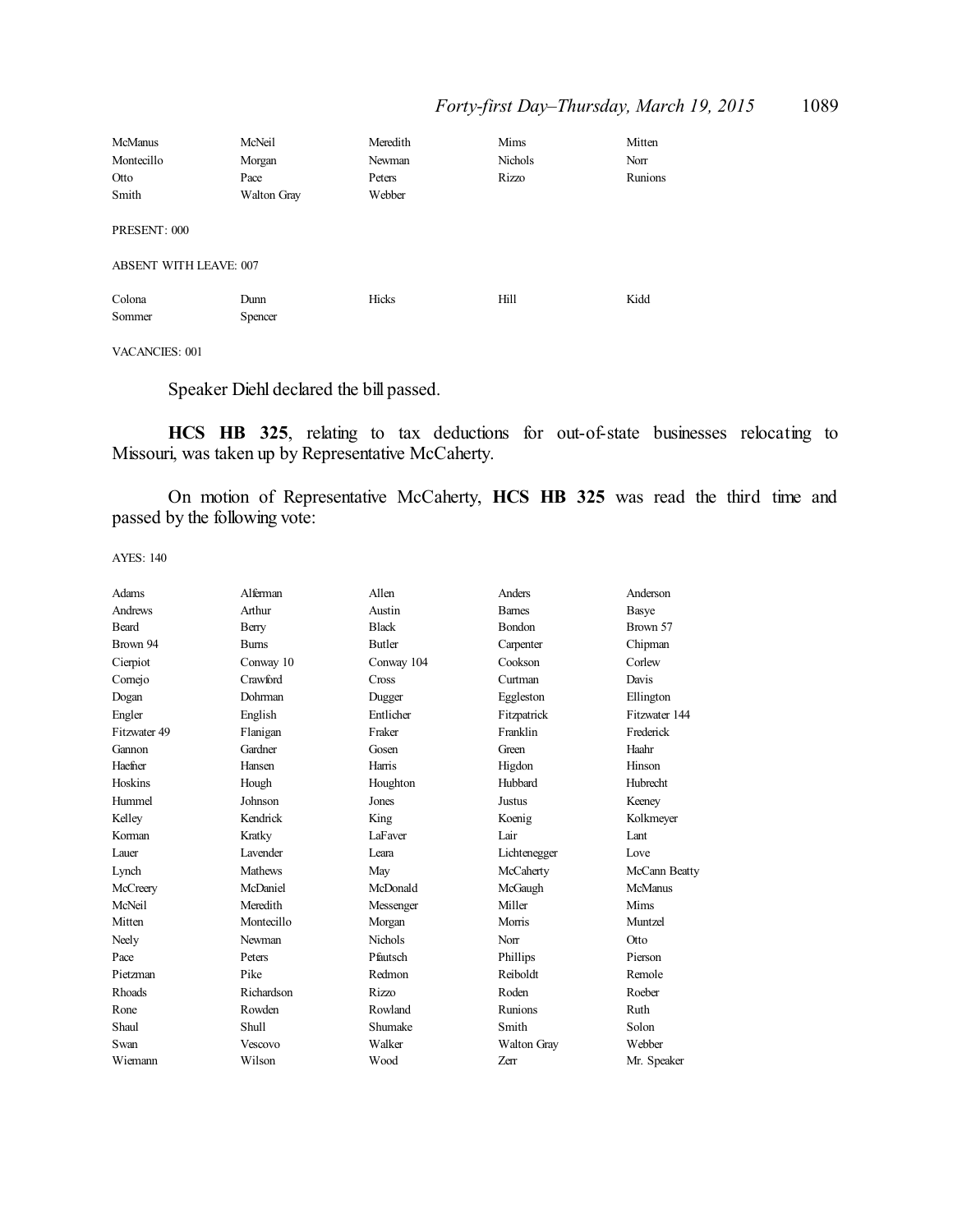NOES: 014

| Bahr                          | <b>Brattin</b> | Burlison | Curtis    | Hurst |
|-------------------------------|----------------|----------|-----------|-------|
| Kirkton                       | Marshall       | Moon     | Parkinson | Pogue |
| Rehder                        | Ross           | Taylor   | White     |       |
| PRESENT: 000                  |                |          |           |       |
| <b>ABSENT WITH LEAVE: 008</b> |                |          |           |       |
| Bernskoetter                  | Colona         | Dunn     | Hicks     | Hill  |
| Kidd                          | Sommer         | Spencer  |           |       |

VACANCIES: 001

Speaker Diehl declared the bill passed.

**HB 589**, relating to the MO HealthNet program, was taken up by Representative Hough.

On motion of Representative Hough, **HB 589** was read the third time and passed by the following vote:

| Adams        | Alferman        | Allen               | Anders          | Anderson        |
|--------------|-----------------|---------------------|-----------------|-----------------|
| Andrews      | Arthur          | Austin              | Bahr            | <b>Bames</b>    |
| Basye        | Beard           | <b>Bernskoetter</b> | Berry           | <b>Black</b>    |
| Bondon       | <b>Brattin</b>  | Brown 57            | Brown 94        | <b>Burlison</b> |
| <b>Burns</b> | Butler          | Carpenter           | Chipman         | Cierpiot        |
| Conway 10    | Conway 104      | Cookson             | Corlew          | Comejo          |
| Crawford     | Cross           | Curtis              | Curtman         | Davis           |
| Dogan        | Dohrman         | Dugger              | Eggleston       | Ellington       |
| Engler       | English         | Entlicher           | Fitzpatrick     | Fitzwater 144   |
| Fitzwater 49 | Flanigan        | Fraker              | Franklin        | Frederick       |
| Gannon       | Gosen           | Green               | Haahr           | Haefner         |
| Hansen       | Harris          | Higdon              | Hinson          | Hoskins         |
| Hough        | Houghton        | Hubbard             | <b>Hubrecht</b> | Hummel          |
| Hurst        | Johnson         | Jones               | Justus          | Keeney          |
| Kelley       | Kendrick        | King                | Koenig          | Kolkmeyer       |
| Korman       | Kratky          | LaFaver             | Lair            | Lant            |
| Lauer        | <b>Lavender</b> | Leara               | Lichtenegger    | Love            |
| Lynch        | <b>Mathews</b>  | McCaherty           | McCann Beatty   | McCreery        |
| McDaniel     | McDonald        | McGaugh             | McManus         | McNeil          |
| Meredith     | Messenger       | Miller              | Mims            | Mitten          |
| Moon         | Morgan          | Morris              | Muntzel         | Neely           |
| Newman       | <b>Nichols</b>  | Norr                | Otto            | Pace            |
| Parkinson    | Peters          | Pfautsch            | Phillips        | Pierson         |
| Pietzman     | Pike            | Redmon              | Rehder          | Reiboldt        |
| Remole       | <b>Rhoads</b>   | Richardson          | Rizzo           | Roden           |
| Roeber       | Rone            | Ross                | Rowland         | <b>Runions</b>  |
| Ruth         | Shaul           | <b>Shull</b>        | Shumake         | Smith           |
| Solon        | Swan            | Taylor              | <b>Vescovo</b>  | Walker          |
| Walton Gray  | Webber          | White               | Wiemann         | Wilson          |
| Wood         | Zerr            | Mr. Speaker         |                 |                 |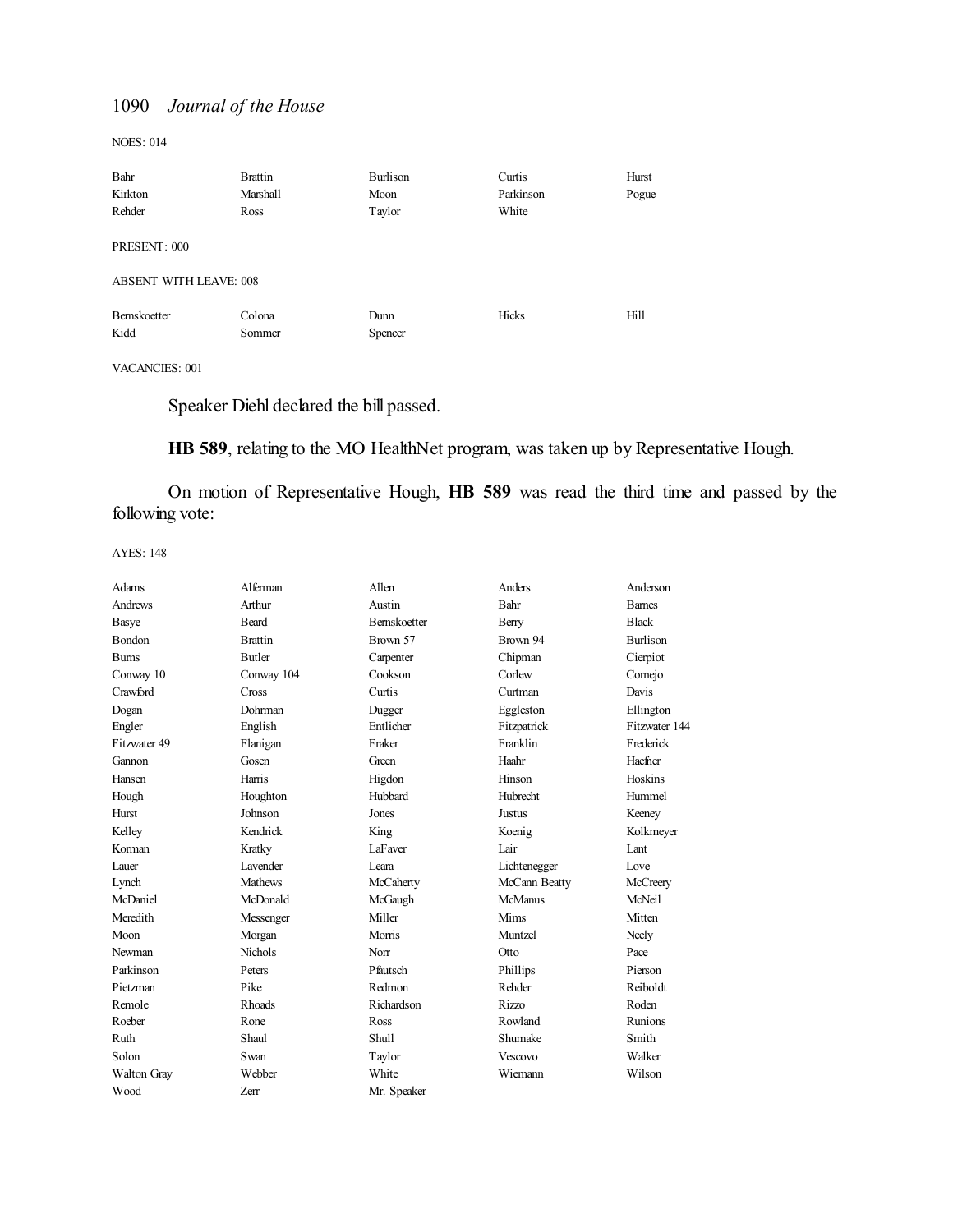Gardner Kirkton Marshall May Montecillo Pogue PRESENT: 000 ABSENT WITH LEAVE: 008 Colona Dunn Hicks Hill Kidd Rowden Sommer Spencer

#### VACANCIES: 001

NOES: 006

Speaker Diehl declared the bill passed.

**HB 430**, relating to materials produced and disseminated at taxpayer expense, was taken up by Representative Curtman.

On motion of Representative Curtman, **HB 430** was read the third time and passed by the following vote:

| Alferman         | Allen               | Anders     | Anderson        | Andrews        |
|------------------|---------------------|------------|-----------------|----------------|
| Arthur           | Austin              | Bahr       | <b>Barnes</b>   | Basye          |
| Beard            | <b>Bernskoetter</b> | Berry      | <b>Black</b>    | Bondon         |
| <b>Brattin</b>   | Brown 57            | Brown 94   | <b>Burlison</b> | <b>Burns</b>   |
| Carpenter        | Chipman             | Cierpiot   | Conway 104      | Cookson        |
| Corlew           | Cornejo             | Crawford   | Cross           | Curtman        |
| Davis            | Dogan               | Dohrman    | Dugger          | Eggleston      |
| Ellington        | Engler              | English    | Entlicher       | Fitzpatrick    |
| Fitzwater 144    | Fitzwater 49        | Flanigan   | Fraker          | Franklin       |
| Frederick        | Gannon              | Gosen      | Green           | Haahr          |
| Haefner          | Hansen              | Harris     | Higdon          | Hinson         |
| Hoskins          | Hough               | Houghton   | Hubrecht        | <b>Hurst</b>   |
| Johnson          | Jones               | Justus     | Keeney          | Kelley         |
| Kendrick         | King                | Koenig     | Kolkmeyer       | Korman         |
| LaFaver          | Lair                | Lant       | Lauer           | Leara          |
| Lichtenegger     | Love                | Lynch      | <b>Marshall</b> | <b>Mathews</b> |
| McCaherty        | McDaniel            | McGaugh    | McManus         | Messenger      |
| Miller           | Moon                | Morris     | Muntzel         | Neely          |
| <b>Nichols</b>   | Parkinson           | Pfautsch   | Phillips        | Pierson        |
| Pietzman         | Pike                | Pogue      | Rehder          | Reiboldt       |
| Remole           | Rhoads              | Richardson | Roden           | Roeber         |
| Rone             | Ross                | Rowden     | Rowland         | Ruth           |
| Shaul            | Shull               | Shumake    | Solon           | Swan           |
| Taylor           | Vescovo             | Walker     | Webber          | White          |
| Wiemann          | Wilson              | Wood       | <b>Zerr</b>     | Mr. Speaker    |
| <b>NOES: 028</b> |                     |            |                 |                |
| Adams            | <b>Butler</b>       | Conway 10  | Gardner         | Hubbard        |
| Hummel           | Kirkton             | Kratky     | <b>Lavender</b> | May            |
| McCann Beatty    | McCreery            | McDonald   | McNeil          | Meredith       |
| Mims             | Mitten              | Montecillo | Morgan          | Newman         |
|                  |                     |            |                 |                |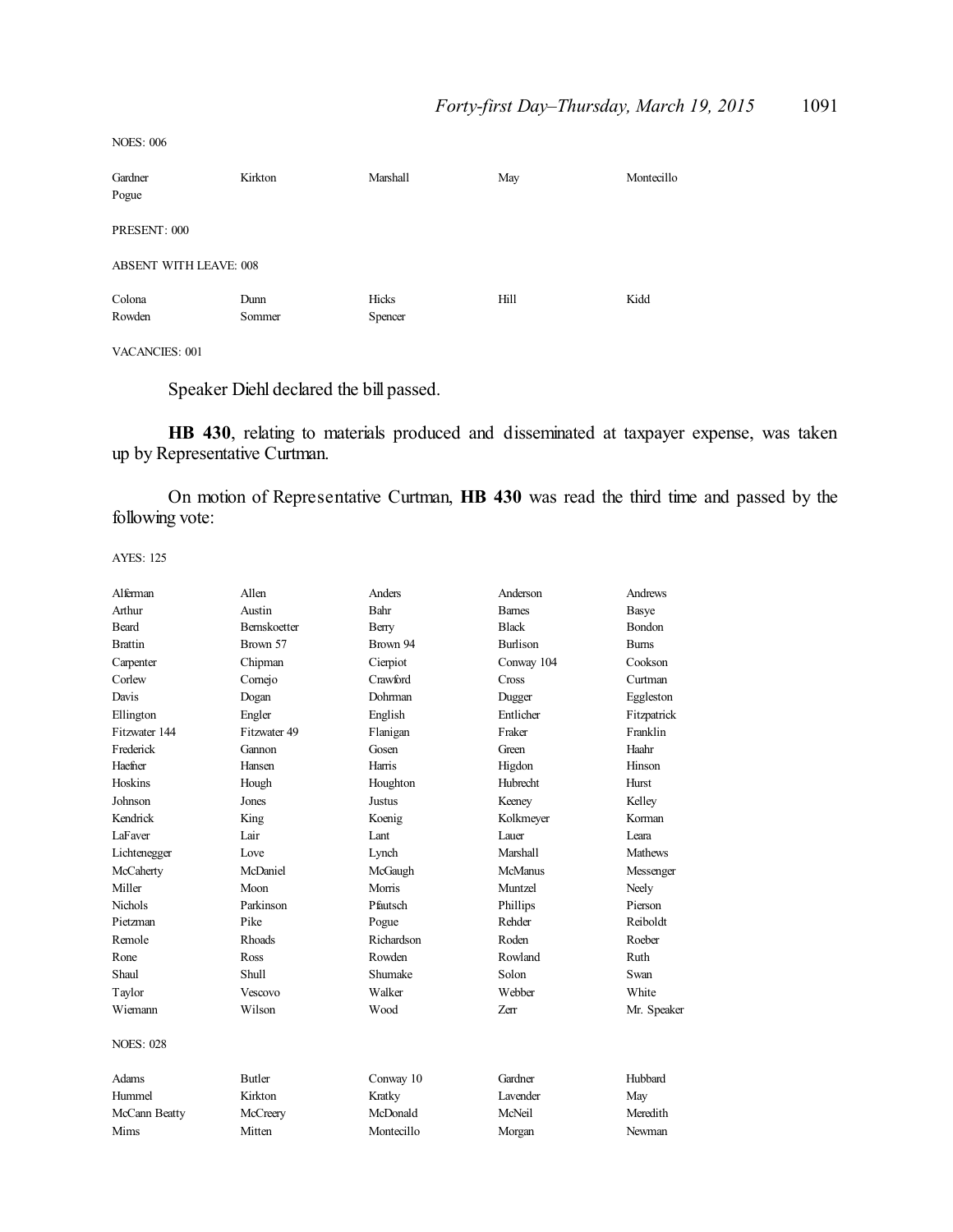| Norr                          | Otto   | Pace               | Peters  | Rizzo |
|-------------------------------|--------|--------------------|---------|-------|
| Runions                       | Smith  | <b>Walton Gray</b> |         |       |
| PRESENT: 000                  |        |                    |         |       |
| <b>ABSENT WITH LEAVE: 009</b> |        |                    |         |       |
| Colona                        | Curtis | Dunn               | Hicks   | Hill  |
| Kidd                          | Redmon | Sommer             | Spencer |       |

VACANCIES: 001

Speaker Diehl declared the bill passed.

## **THIRD READING OF SENATE BILLS**

**HCS SS SCS SB 149**, relating to tax incentives for data storage, was taken up by Representative Austin.

On motion of Representative Austin, **HCS SS SCS SB 149** was adopted.

On motion of Representative Austin, **HCS SS SCS SB 149** was read the third time and passed by the following vote:

| Alferman         | Allen         | Anders          | Arthur          | Austin        |
|------------------|---------------|-----------------|-----------------|---------------|
| Basye            | <b>Beard</b>  | Bernskoetter    | Berry           | <b>Black</b>  |
| Brown 57         | <b>Butler</b> | Carpenter       | Cierpiot        | Conway 10     |
| Cookson          | Corlew        | Comejo          | Crawford        | Cross         |
| Curtis           | Davis         | Dohrman         | Engler          | English       |
| Entlicher        | Fitzwater 144 | Flanigan        | Fraker          | Franklin      |
| Gannon           | Gosen         | Haahr           | Haefner         | Hansen        |
| Harris           | Hinson        | Hoskins         | Hough           | Houghton      |
| Hubbard          | Hummel        | Jones           | <b>Justus</b>   | Kelley        |
| Kendrick         | Kolkmeyer     | Korman          | Kratky          | LaFaver       |
| Lair             | Lant          | Lauer           | <b>Lavender</b> | I eara        |
| Lichtenegger     | Lynch         | May             | McCaherty       | McCann Beatty |
| McCreery         | McDonald      | McGaugh         | <b>McManus</b>  | McNeil        |
| Miller           | Mims          | Mitten          | Morgan          | Morris        |
| Muntzel          | Neely         | Newman          | Norr            | Pfautsch      |
| Phillips         | Pierson       | Pike            | Reiboldt        | <b>Rhoads</b> |
| Richardson       | <b>Rizzo</b>  | Roden           | Rowden          | Rowland       |
| Runions          | Ruth          | Shaul           | <b>Shull</b>    | Shumake       |
| Solon            | Swan          | Walker          | Webber          | Wiemann       |
| Zerr             | Mr. Speaker   |                 |                 |               |
| <b>NOES: 053</b> |               |                 |                 |               |
| Anderson         | Andrews       | <b>Bahr</b>     | <b>Bames</b>    | <b>Bondon</b> |
| <b>Brattin</b>   | Brown 94      | <b>Burlison</b> | <b>Burns</b>    | Chipman       |
| Curtman          | Dogan         | Eggleston       | Ellington       | Fitzpatrick   |
| Fitzwater 49     | Frederick     | Gardner         | Higdon          | Hubrecht      |
| Hurst            | Johnson       | Keeney          | King            | Kirkton       |
| Koenig           | Love          | <b>Marshall</b> | <b>Mathews</b>  | McDaniel      |
|                  |               |                 |                 |               |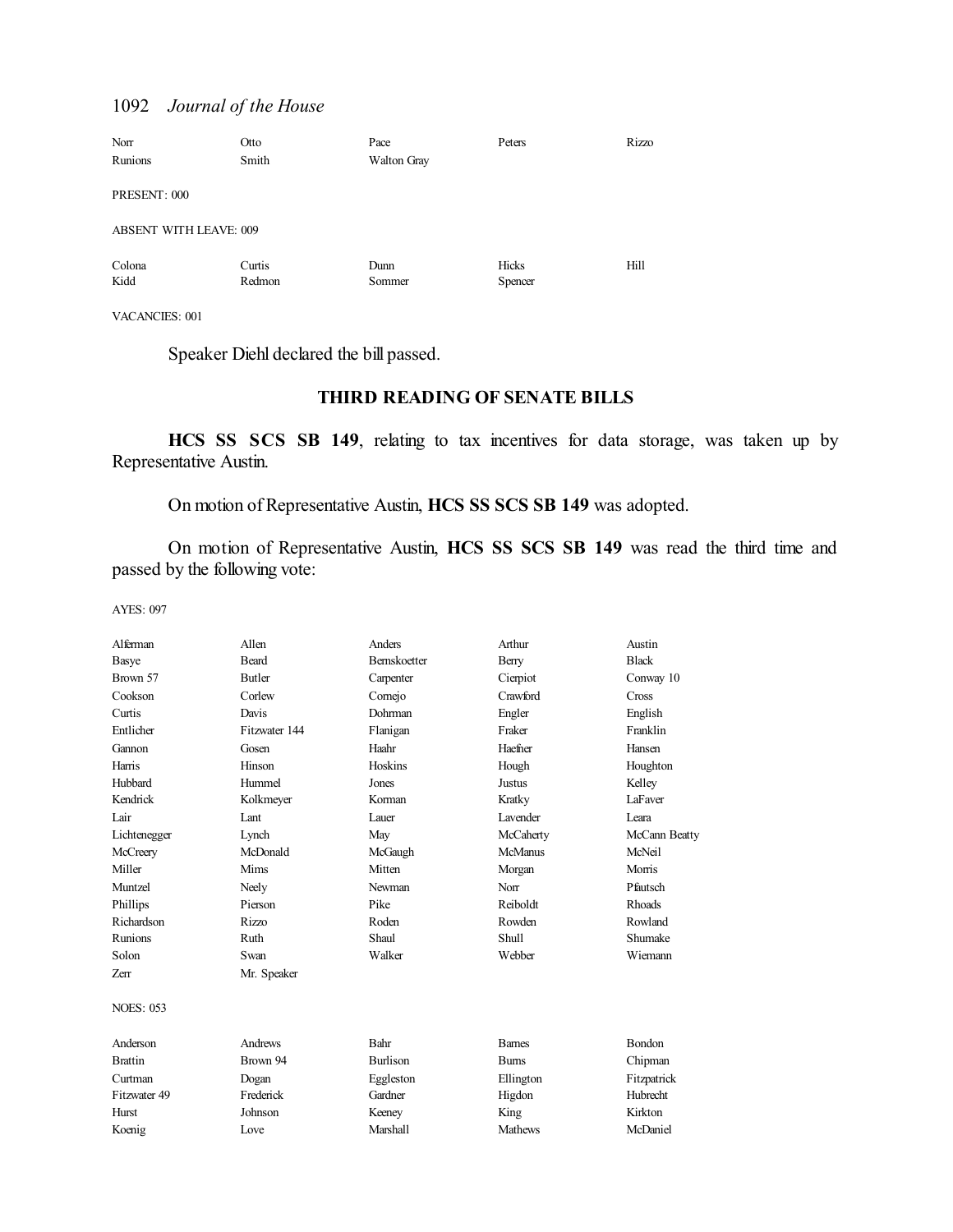| Meredith                                      | Messenger | Montecillo | Moon    | Nichols            |
|-----------------------------------------------|-----------|------------|---------|--------------------|
| Otto                                          | Pace      | Parkinson  | Peters  | Pietzman           |
| Pogue                                         | Rehder    | Remole     | Roeber  | Rone               |
| Ross                                          | Smith     | Taylor     | Vescovo | <b>Walton Gray</b> |
| White                                         | Wilson    | Wood       |         |                    |
| PRESENT: 000<br><b>ABSENT WITH LEAVE: 012</b> |           |            |         |                    |
| Adams                                         | Colona    | Conway 104 | Dugger  | Dunn               |
| Green                                         | Hicks     | Hill       | Kidd    | Redmon             |
| Sommer                                        | Spencer   |            |         |                    |

VACANCIES: 001

Speaker Diehl declared the bill passed.

#### **SIGNING OF HOUSE BILL**

All other business of the House was suspended while **SS SCS HCS#2 HB 63** was read at length and, there being no objection, was signed by the Speaker to the end that the same may become law.

Having been duly signed in open session of the Senate, **SS SCS HCS#2 HB 63** was delivered to the Governor by the ChiefClerk of the House.

#### **THIRD READING OF HOUSE BILLS**

**HB 985**, relating to eligibility data verification for public assistance programs, was taken up by Representative Haefner.

On motion of Representative Haefner, **HB 985** was read the third time and passed by the following vote:

| Adams        | Alferman       | Allen        | Anders   | Anderson      |
|--------------|----------------|--------------|----------|---------------|
| Andrews      | Arthur         | Austin       | Bahr     | <b>Barnes</b> |
| Basye        | Beard          | Bernskoetter | Berry    | <b>Black</b>  |
| Bondon       | <b>Brattin</b> | Brown 57     | Brown 94 | Burlison      |
| <b>Burns</b> | Carpenter      | Chipman      | Cierpiot | Conway 10     |
| Conway 104   | Cookson        | Corlew       | Comejo   | Crawford      |
| <b>Cross</b> | Curtman        | Davis        | Dogan    | Dohrman       |
| Dugger       | Eggleston      | Engler       | English  | Entlicher     |
| Fitzpatrick  | Fitzwater 144  | Fitzwater 49 | Flanigan | Fraker        |
| Franklin     | Frederick      | Gannon       | Gardner  | Gosen         |
| Green        | Haahr          | Haefner      | Hansen   | Harris        |
| Higdon       | Hinson         | Hough        | Houghton | Hubbard       |
| Hubrecht     | Hummel         | Hurst        | Johnson  | Jones         |
| Justus       | Keeney         | Kelley       | Kendrick | <b>King</b>   |
| Kirkton      | Koenig         | Kolkmeyer    | Korman   | Kratky        |
| LaFaver      | Lair           | Lant         | Lauer    | Lavender      |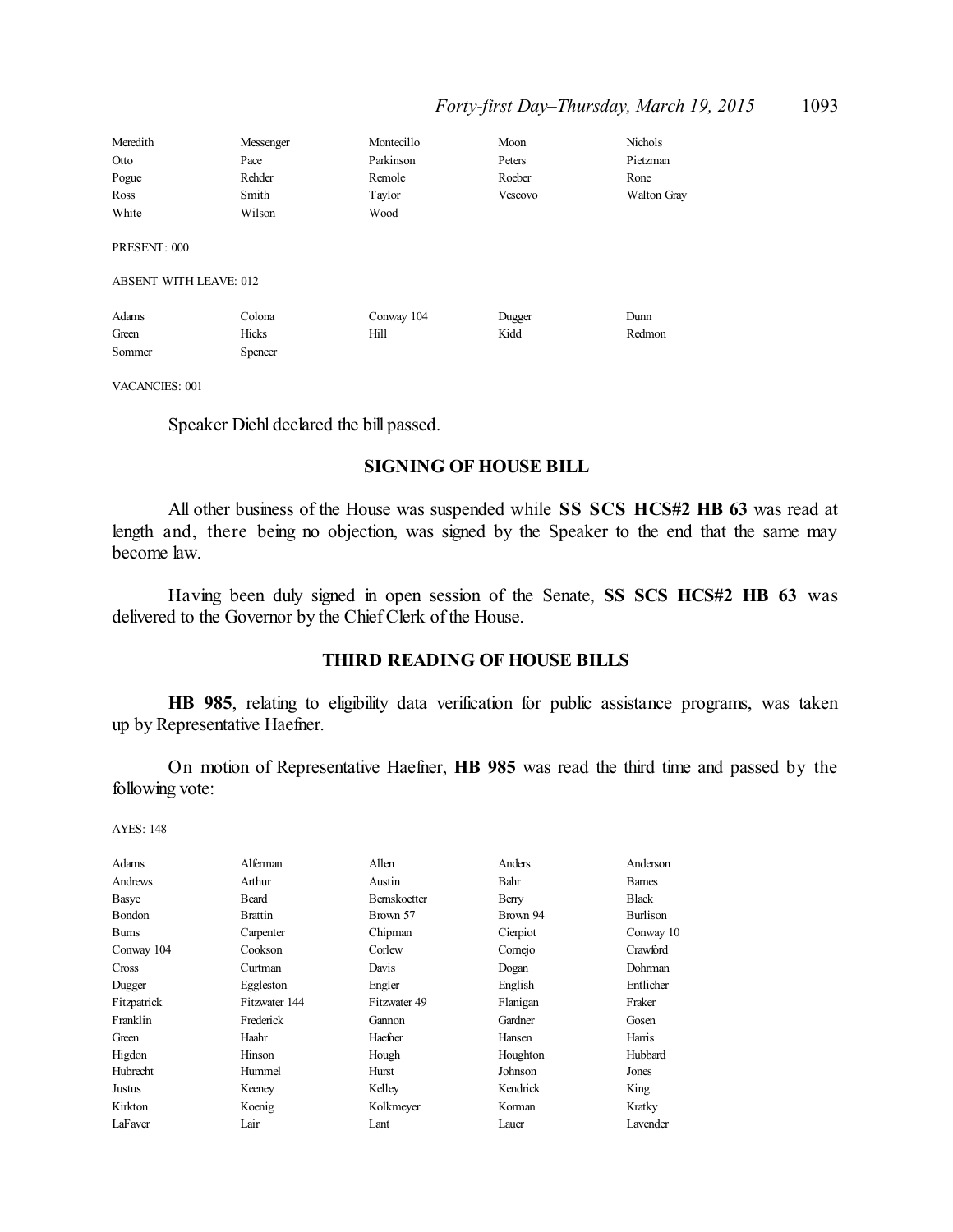| Leara                         | Lichtenegger | Love           | Lynch          | Marshall |
|-------------------------------|--------------|----------------|----------------|----------|
| <b>Mathews</b>                | May          | McCaherty      | McCann Beatty  | McCreery |
| McDaniel                      | McDonald     | McGaugh        | <b>McManus</b> | McNeil   |
| Meredith                      | Messenger    | Miller         | Mims           | Mitten   |
| Montecillo                    | Moon         | Morgan         | Morris         | Muntzel  |
| Neely                         | Newman       | <b>Nichols</b> | Norr           | Otto     |
| Pace                          | Parkinson    | Peters         | Pfautsch       | Phillips |
| Pierson                       | Pietzman     | Pike           | Redmon         | Rehder   |
| Reiboldt                      | Remole       | Rhoads         | Richardson     | Roden    |
| Roeber                        | Rone         | Ross           | Rowden         | Rowland  |
| Runions                       | Ruth         | Shaul          | Shull          | Shumake  |
| Solon                         | Swan         | Taylor         | Vescovo        | Walker   |
| Walton Gray                   | Webber       | White          | Wiemann        | Wilson   |
| Wood                          | Zerr         | Mr. Speaker    |                |          |
| <b>NOES: 005</b>              |              |                |                |          |
| Butler                        | Curtis       | Ellington      | Pogue          | Smith    |
| PRESENT: 000                  |              |                |                |          |
| <b>ABSENT WITH LEAVE: 009</b> |              |                |                |          |
| Colona                        | Dunn         | Hicks          | Hill           | Hoskins  |
| Kidd                          | Rizzo        | Sommer         | Spencer        |          |

VACANCIES: 001

Speaker Diehl declared the bill passed.

**HCS HB 722**, relating to the provision of paper and plastic bags, was taken up by Representative Shaul.

Speaker Pro Tem Hoskins assumed the Chair.

Representative Bondon moved the previous question.

Which motion was adopted by the following vote:

| Alferman     | Allen    | Anderson       | Andrews        | Austin        |
|--------------|----------|----------------|----------------|---------------|
| Bahr         | Basye    | Beard          | Bernskoetter   | Berry         |
| <b>Black</b> | Bondon   | <b>Brattin</b> | Brown 57       | Brown 94      |
| Burlison     | Chipman  | Cierpiot       | Conway 104     | Cookson       |
| Corlew       | Comejo   | Crawford       | Cross          | Curtman       |
| Davis        | Dogan    | Dohrman        | Dugger         | Eggleston     |
| Engler       | English  | Entlicher      | Fitzpatrick    | Fitzwater 144 |
| Fitzwater 49 | Flanigan | Fraker         | Franklin       | Frederick     |
| Gannon       | Gosen    | Haahr          | Haefner        | Hansen        |
| Higdon       | Hinson   | Hoskins        | Hough          | Houghton      |
| Hubrecht     | Hurst    | Johnson        | Jones          | Justus        |
| Keeney       | Kelley   | King           | Koenig         | Kolkmeyer     |
| Lair         | Lant     | Lauer          | Leara          | Lichtenegger  |
| Love         | Lynch    | Marshall       | <b>Mathews</b> | McDaniel      |
|              |          |                |                |               |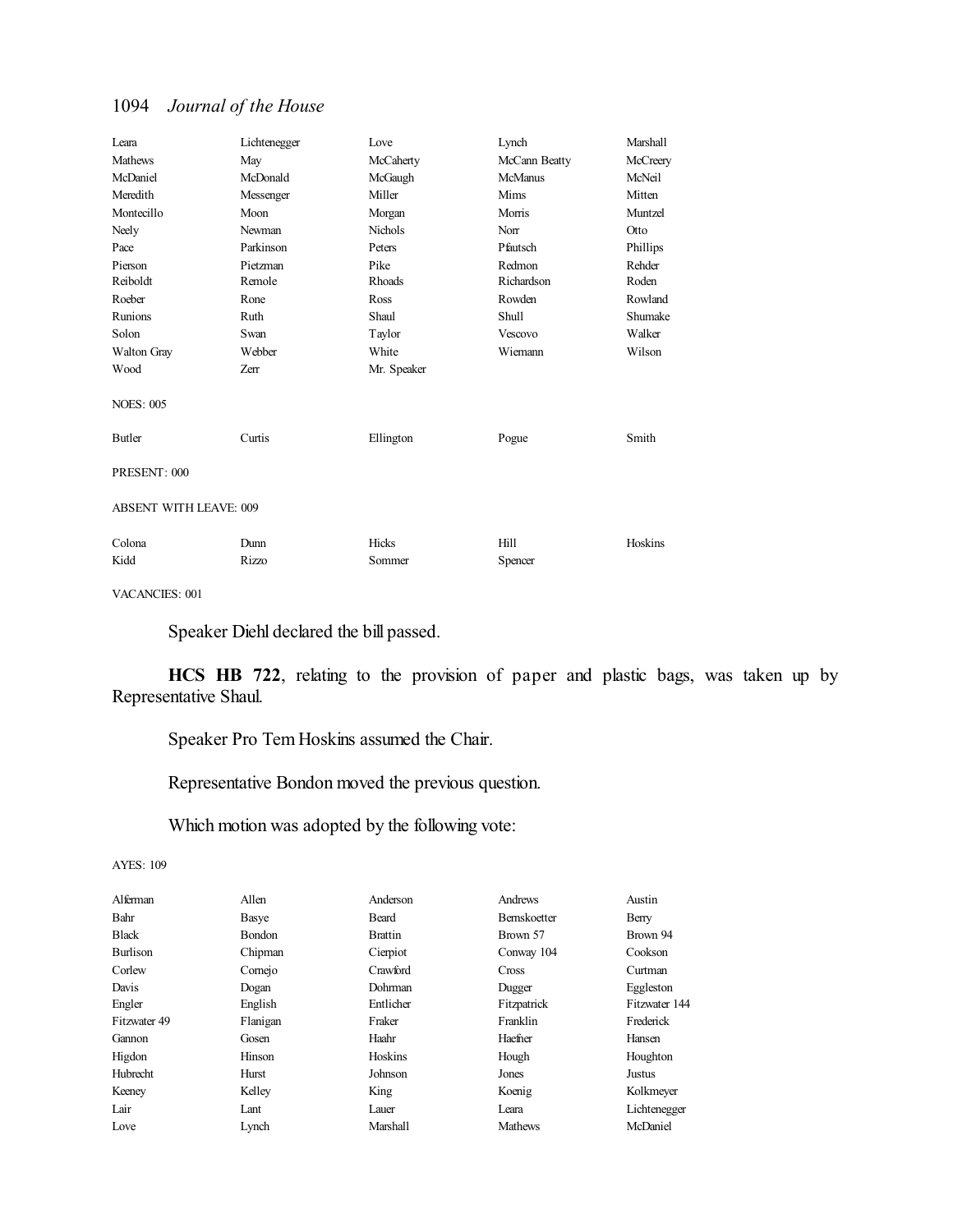## *Forty-first Day–Thursday, March 19, 2015* 1095

| McGaugh          | Messenger  | Miller         | Moon               | Morris         |
|------------------|------------|----------------|--------------------|----------------|
| Muntzel          | Neely      | Parkinson      | Pfautsch           | Phillips       |
| Pietzman         | Pike       | Pogue          | Redmon             | Rehder         |
| Reiboldt         | Remole     | Rhoads         | Richardson         | Roden          |
| Roeber           | Rone       | Ross           | Rowden             | Rowland        |
| Ruth             | Shaul      | Shull          | Shumake            | Solon          |
| Swan             | Taylor     | Vescovo        | Walker             | White          |
| Wiemann          | Wilson     | Wood           | Zerr               |                |
| <b>NOES: 040</b> |            |                |                    |                |
| Adams            | Anders     | Arthur         | <b>Burns</b>       | Butler         |
| Carpenter        | Conway 10  | Ellington      | Gardner            | Green          |
| Harris           | Hubbard    | Hummel         | Kendrick           | Kirkton        |
| Kratky           | LaFaver    | Lavender       | May                | McCann Beatty  |
| McCreery         | McDonald   | <b>McManus</b> | McNeil             | Meredith       |
| Mitten           | Montecillo | Morgan         | Newman             | <b>Nichols</b> |
| Norr             | Otto       | Pace           | Peters             | Pierson        |
| Rizzo            | Runions    | Smith          | <b>Walton Gray</b> | Webber         |

PRESENT: 001

Barnes

#### ABSENT WITH LEAVE: 012

| Colona  | Curtis      | Dunn      | Hicks | Hill   |
|---------|-------------|-----------|-------|--------|
| Kidd    | Korman      | McCaherty | Mims  | Sommer |
| Spencer | Mr. Speaker |           |       |        |

#### VACANCIES: 001

On motion of Representative Shaul, **HCS HB 722** was read the third time and passed by the following vote:

| Alferman       | Allen        | Anderson       | Andrews      | Austin        |
|----------------|--------------|----------------|--------------|---------------|
| Bahr           | Basye        | Beard          | Bernskoetter | Berry         |
| <b>Black</b>   | Bondon       | <b>Brattin</b> | Brown 57     | Brown 94      |
| Burlison       | <b>Burns</b> | Chipman        | Cierpiot     | Conway 104    |
| Cookson        | Corlew       | Comejo         | Crawford     | Cross         |
| Curtman        | Davis        | Dogan          | Dohrman      | Dugger        |
| Eggleston      | Engler       | Entlicher      | Fitzpatrick  | Fitzwater 144 |
| Fitzwater 49   | Flanigan     | Fraker         | Franklin     | Frederick     |
| Gannon         | Gosen        | Green          | Haahr        | Haefner       |
| Hansen         | Harris       | Higdon         | Hinson       | Hoskins       |
| Houghton       | Hubrecht     | Hurst          | Johnson      | Jones         |
| Justus         | Keeney       | Kelley         | King         | Koenig        |
| Kolkmeyer      | Korman       | Lair           | Lant         | Lauer         |
| Leara          | Lichtenegger | Love           | Lynch        | Marshall      |
| <b>Mathews</b> | McCaherty    | McDaniel       | McGaugh      | Messenger     |
| Miller         | Moon         | Morris         | Muntzel      | Neely         |
| Parkinson      | Pfautsch     | Phillips       | Pietzman     | Pike          |
| Pogue          | Redmon       | Rehder         | Reiboldt     | Remole        |
| Rhoads         | Richardson   | Roden          | Roeber       | Rone          |
| Ross           | Rowden       | Rowland        | Runions      | Ruth          |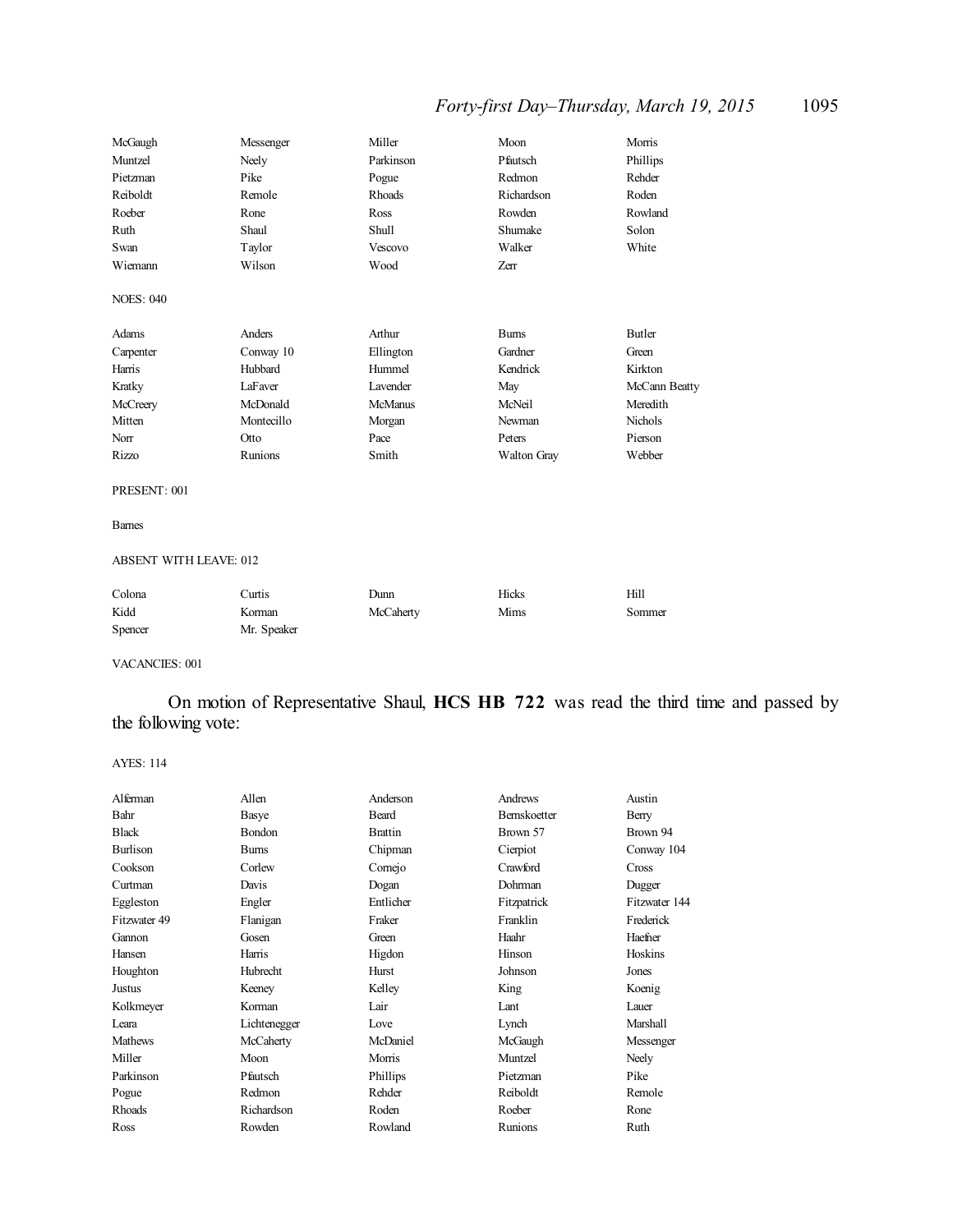| Shaul<br>Taylor<br>Wilson                                                           | <b>Shull</b><br>Vescovo<br>Wood                                                                  | Shumake<br>Walker<br>Zerr                                                    | Solon<br>White<br>Mr. Speaker                                                   | Swan<br>Wiemann                                                     |  |  |
|-------------------------------------------------------------------------------------|--------------------------------------------------------------------------------------------------|------------------------------------------------------------------------------|---------------------------------------------------------------------------------|---------------------------------------------------------------------|--|--|
| <b>NOES: 038</b>                                                                    |                                                                                                  |                                                                              |                                                                                 |                                                                     |  |  |
| Adams<br>Conway 10<br>Hubbard<br>LaFaver<br>McDonald<br>Montecillo<br>Otto<br>Smith | Anders<br>Curtis<br>Hummel<br>Lavender<br><b>McManus</b><br>Morgan<br>Pace<br><b>Walton Gray</b> | Arthur<br>English<br>Kendrick<br>May<br>McNeil<br>Newman<br>Peters<br>Webber | Butler<br>Gardner<br>Kirkton<br>McCann Beatty<br>Meredith<br>Nichols<br>Pierson | Carpenter<br>Hough<br>Kratky<br>McCreery<br>Mitten<br>Norr<br>Rizzo |  |  |
| PRESENT: 002                                                                        |                                                                                                  |                                                                              |                                                                                 |                                                                     |  |  |
| <b>Barnes</b>                                                                       | Ellington                                                                                        |                                                                              |                                                                                 |                                                                     |  |  |
|                                                                                     | <b>ABSENT WITH LEAVE: 008</b>                                                                    |                                                                              |                                                                                 |                                                                     |  |  |
| Colona<br>Mims                                                                      | Dunn<br>Sommer                                                                                   | Hicks<br>Spencer                                                             | Hill                                                                            | Kidd                                                                |  |  |

VACANCIES: 001

Speaker Pro Tem Hoskins declared the bill passed.

**HCS HB 132**, relating to motor fuel tax exemptions, was taken up by Representative Brattin.

On motion of Representative Brattin, **HCS HB 132** was read the third time and passed by the following vote:

| Alferman       | Allen               | Anders        | Anderson     | Andrews        |
|----------------|---------------------|---------------|--------------|----------------|
| Arthur         | Austin              | Bahr          | <b>Bames</b> | Basye          |
| Beard          | <b>Bernskoetter</b> | Berry         | <b>Black</b> | <b>Bondon</b>  |
| <b>Brattin</b> | Brown 57            | Brown 94      | Burlison     | <b>Bums</b>    |
| Carpenter      | Chipman             | Cierpiot      | Conway 104   | Cookson        |
| Corlew         | Comejo              | Crawford      | Cross        | Curtman        |
| Davis          | Dogan               | Dohrman       | Dugger       | Eggleston      |
| Ellington      | Engler              | English       | Entlicher    | Fitzpatrick    |
| Fitzwater 144  | Fitzwater 49        | Flanigan      | Fraker       | Franklin       |
| Frederick      | Gannon              | Gosen         | Green        | Haahr          |
| Haefner        | Hansen              | Harris        | Hinson       | Hoskins        |
| Hough          | Houghton            | Hubbard       | Hubrecht     | Hummel         |
| Hurst          | Johnson             | Justus        | Keeney       | Kelley         |
| Kendrick       | King                | Koenig        | Kolkmeyer    | Kratky         |
| <b>LaFaver</b> | Lair                | Lant          | Lauer        | Lavender       |
| Leara          | Lichtenegger        | Love          | Lynch        | <b>Mathews</b> |
| May            | McCaherty           | McCann Beatty | McCreery     | McDaniel       |
| McGaugh        | Messenger           | Miller        | Mims         | Moon           |
| Morgan         | Morris              | Muntzel       | Neely        | Otto           |
| Pace           | Parkinson           | Peters        | Pfautsch     | Phillips       |
|                |                     |               |              |                |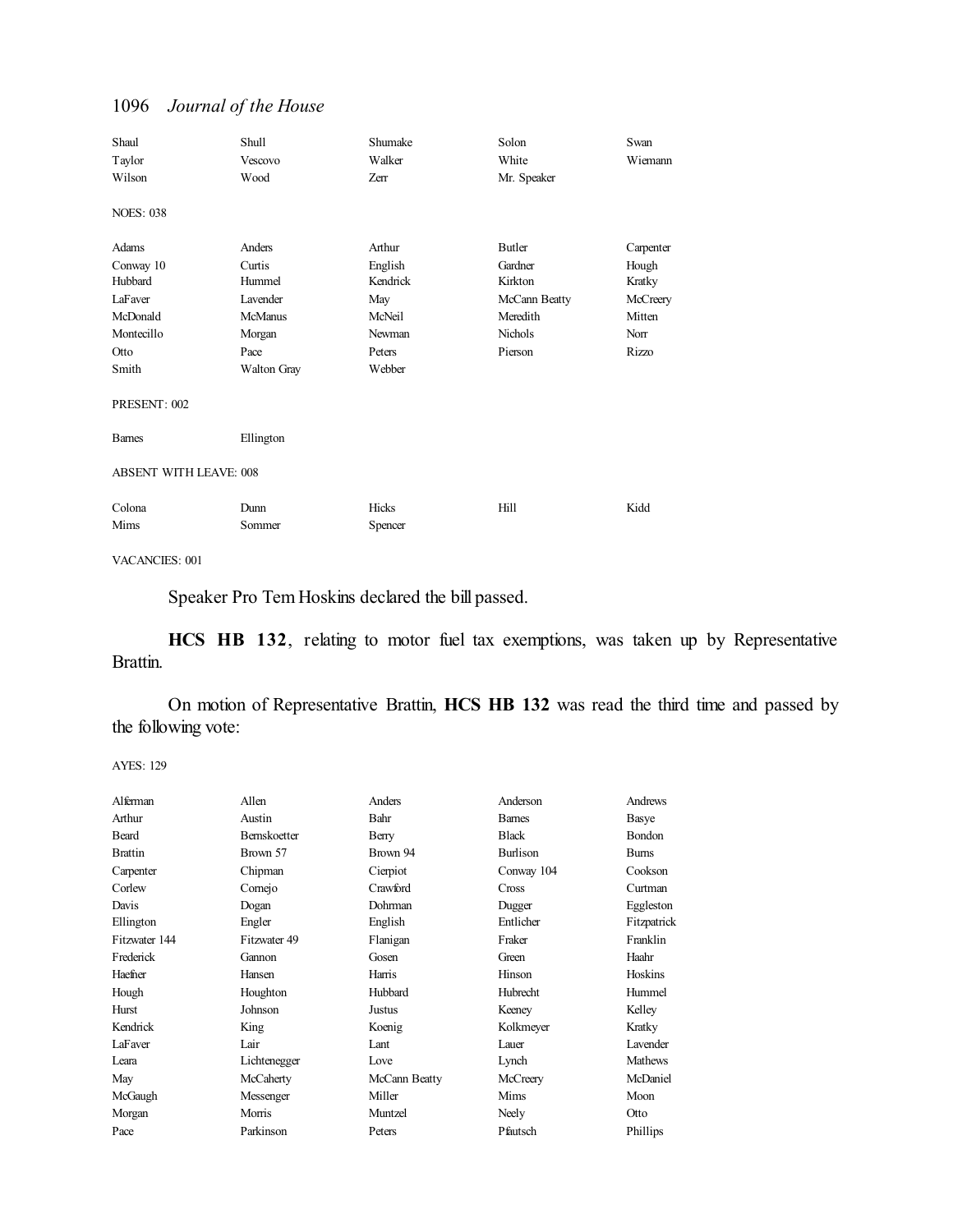## *Forty-first Day–Thursday, March 19, 2015* 1097

| Pierson                       | Pietzman     | Pike      | Pogue      | Rehder         |  |
|-------------------------------|--------------|-----------|------------|----------------|--|
| Reiboldt                      | Remole       | Rhoads    | Richardson | Roden          |  |
| Roeber                        | Rone         | Ross      | Rowland    | Ruth           |  |
| Shaul                         | <b>Shull</b> | Shumake   | Smith      | Solon          |  |
| Swan                          | Taylor       | Vescovo   | Walker     | White          |  |
| Wiemann                       | Wilson       | Wood      | Zerr       |                |  |
| <b>NOES: 021</b>              |              |           |            |                |  |
| Adams                         | Butler       | Conway 10 | Gardner    | Higdon         |  |
| Kirkton                       | Korman       | Marshall  | McDonald   | <b>McManus</b> |  |
| McNeil                        | Meredith     | Mitten    | Montecillo | Newman         |  |
| Nichols                       | Norr         | Rizzo     | Runions    | Walton Gray    |  |
| Webber                        |              |           |            |                |  |
| PRESENT: 000                  |              |           |            |                |  |
| <b>ABSENT WITH LEAVE: 012</b> |              |           |            |                |  |
| Colona                        | Curtis       | Dunn      | Hicks      | Hill           |  |
| Jones                         | Kidd         | Redmon    | Rowden     | Sommer         |  |
| Spencer                       | Mr. Speaker  |           |            |                |  |

VACANCIES: 001

Speaker Pro Tem Hoskins declared the bill passed.

Representative Bernskoetter assumed the Chair.

**HCS HB 299**, relating to sales tax, was taken up by Representative Hoskins.

On motion of Representative Hoskins, **HCS HB 299** was read the third time and passed by the following vote:

| Adams          | Alferman       | Allen               | Anders          | Anderson        |
|----------------|----------------|---------------------|-----------------|-----------------|
| Andrews        | Arthur         | Austin              | Bahr            | <b>Bames</b>    |
| Basye          | <b>Beard</b>   | <b>Bernskoetter</b> | Berry           | <b>Black</b>    |
| Bondon         | <b>Brattin</b> | Brown 57            | Brown 94        | <b>Burlison</b> |
| <b>Burns</b>   | Butler         | Carpenter           | Chipman         | Cierpiot        |
| Conway 10      | Conway 104     | Cookson             | Corlew          | Comejo          |
| Crawford       | Cross          | Curtis              | Curtman         | Davis           |
| Dogan          | Dohrman        | Dugger              | Eggleston       | Ellington       |
| English        | Entlicher      | Fitzpatrick         | Fitzwater 144   | Fitzwater 49    |
| Flanigan       | Fraker         | Franklin            | Frederick       | Gannon          |
| Gardner        | Gosen          | Green               | Haahr           | Haefner         |
| Hansen         | Harris         | Higdon              | Hinson          | Hoskins         |
| Hough          | Houghton       | Hubbard             | <b>Hubrecht</b> | Hummel          |
| Hurst          | Johnson        | Jones               | Justus          | Keeney          |
| Kelley         | Kendrick       | King                | Kirkton         | Koenig          |
| Kolkmeyer      | Korman         | Kratky              | LaFaver         | Lair            |
| Lant           | Lauer          | <b>Lavender</b>     | I eara          | Lichtenegger    |
| Love           | Lynch          | Marshall            | <b>Mathews</b>  | May             |
| McCaherty      | McCann Beatty  | McCreery            | McDaniel        | McGaugh         |
| <b>McManus</b> | McNeil         | Meredith            | Messenger       | Miller          |
|                |                |                     |                 |                 |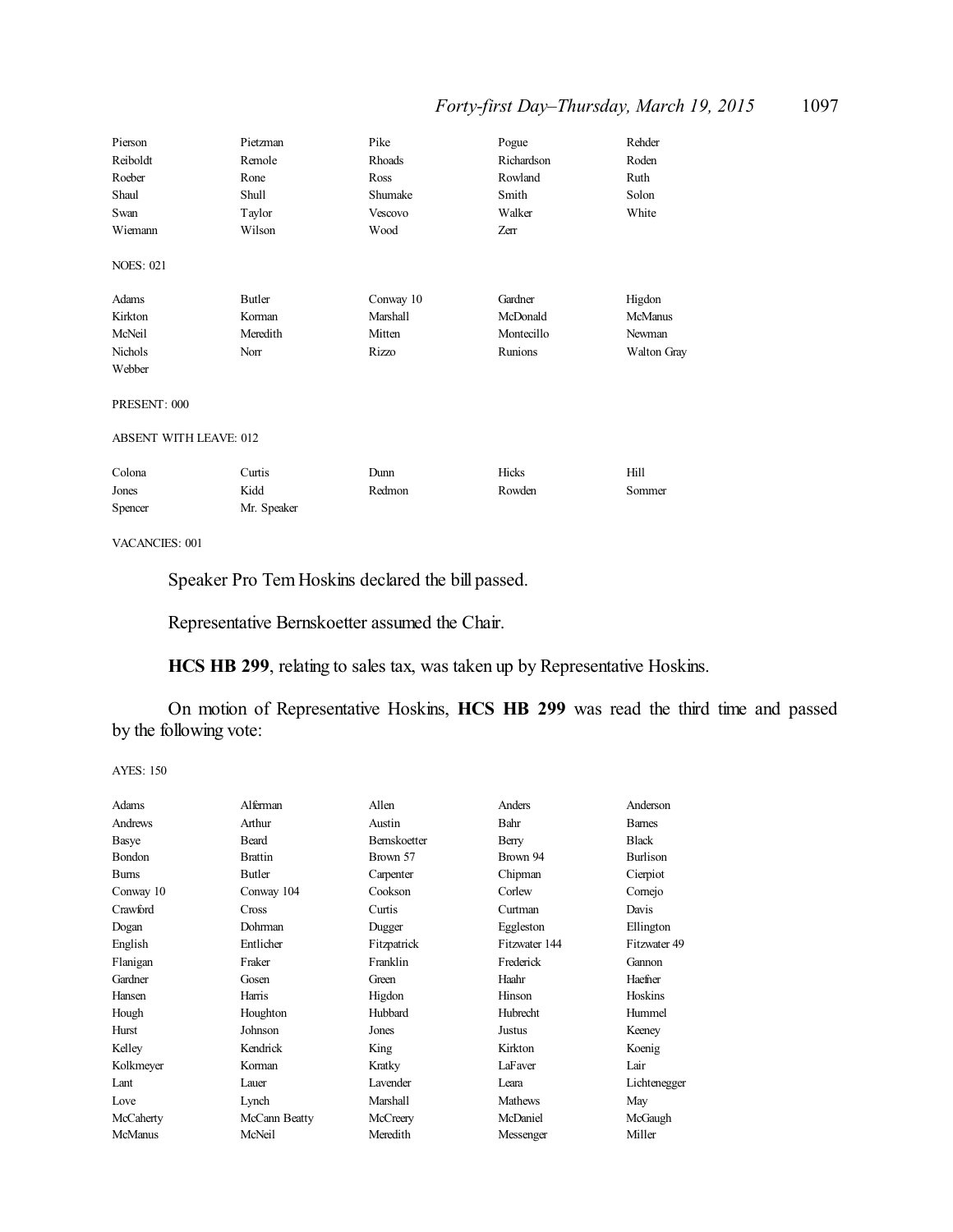| Mims                          | Mitten   | Montecillo | Moon        | Morgan      |  |
|-------------------------------|----------|------------|-------------|-------------|--|
| Morris                        | Muntzel  | Neely      | Newman      | Nichols     |  |
| Norr                          | Otto     | Pace       | Parkinson   | Peters      |  |
| Pfautsch                      | Phillips | Pierson    | Pietzman    | Pike        |  |
| Rehder                        | Reiboldt | Remole     | Rhoads      | Richardson  |  |
| Rizzo                         | Roden    | Roeber     | Rone        | Ross        |  |
| Rowden                        | Rowland  | Runions    | Ruth        | Shaul       |  |
| Shull                         | Shumake  | Smith      | Solon       | Swan        |  |
| Taylor                        | Vescovo  | Walker     | Walton Gray | Webber      |  |
| Wiemann                       | Wilson   | Wood       | Zerr        | Mr. Speaker |  |
| <b>NOES: 001</b><br>Pogue     |          |            |             |             |  |
| PRESENT: 000                  |          |            |             |             |  |
| <b>ABSENT WITH LEAVE: 011</b> |          |            |             |             |  |
| Colona                        | Dunn     | Engler     | Hicks       | Hill        |  |
| Kidd                          | McDonald | Redmon     | Sommer      | Spencer     |  |
| White                         |          |            |             |             |  |

#### VACANCIES: 001

Representative Bernskoetter declared the bill passed.

**HB 440**, relating to payment of sales tax, was taken up by Representative Koenig.

On motion of Representative Koenig, **HB 440** was read the third time and passed by the following vote:

| Adams                | Alferman        | Allen               | Anders         | Anderson        |
|----------------------|-----------------|---------------------|----------------|-----------------|
| Andrews              | Arthur          | Austin              | Bahr           | <b>Bames</b>    |
| Basye                | <b>Beard</b>    | <b>Bernskoetter</b> | Berry          | <b>Black</b>    |
| <b>Bondon</b>        | <b>Brattin</b>  | Brown 57            | Brown 94       | <b>Burlison</b> |
| <b>Burns</b>         | Butler          | Carpenter           | Chipman        | Cierpiot        |
| Conway 10            | Conway 104      | Cookson             | Corlew         | Comejo          |
| Crawford             | <b>Cross</b>    | Curtis              | Curtman        | Davis           |
| Dogan                | Dohrman         | Dugger              | Eggleston      | Engler          |
| English              | Entlicher       | Fitzpatrick         | Fitzwater 144  | Fitzwater 49    |
| Flanigan             | Fraker          | Frederick           | Gannon         | Gosen           |
| Green                | Haahr           | Haefner             | Hansen         | Harris          |
| Higdon               | Hinson          | Hoskins             | Hough          | Houghton        |
| Hubbard              | <b>Hubrecht</b> | Hummel              | Hurst          | Johnson         |
| Jones                | Justus          | Keeney              | Kelley         | Kendrick        |
| King                 | Kirkton         | Koenig              | Kolkmeyer      | Korman          |
| Kratky               | LaFaver         | Lair                | Lant           | Lauer           |
| L <sub>avender</sub> | Leara           | Lichtenegger        | Love           | Lynch           |
| Marshall             | <b>Mathews</b>  | May                 | McCaherty      | McCann Beatty   |
| McCreery             | McDaniel        | McDonald            | McGaugh        | McManus         |
| McNeil               | Meredith        | Messenger           | Miller         | Mims            |
| Mitten               | Montecillo      | Moon                | Morgan         | Morris          |
| Muntzel              | Neely           | Newman              | <b>Nichols</b> | Norr            |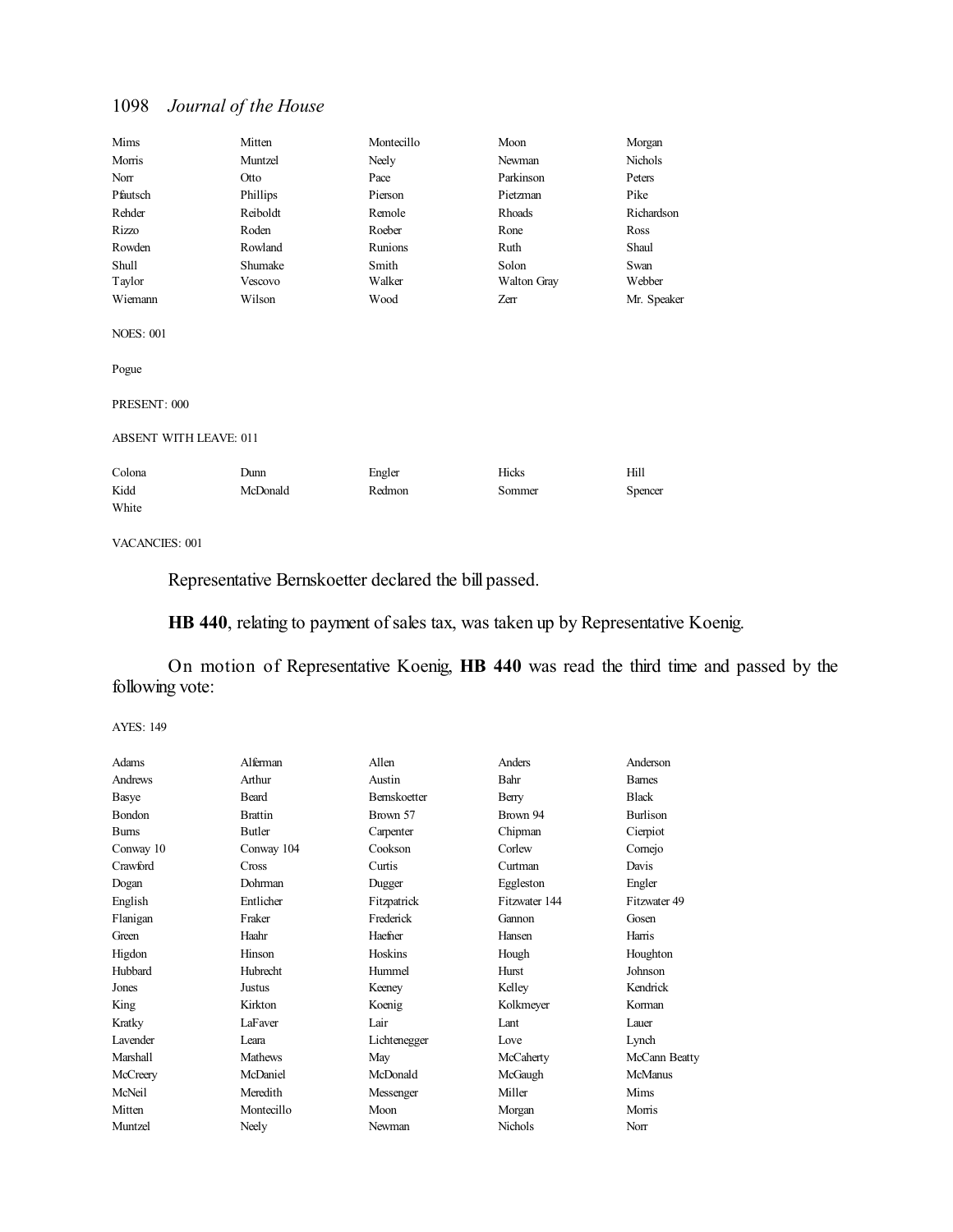## *Forty-first Day–Thursday, March 19, 2015* 1099

| Otto                   | Pace               | Parkinson  | Peters      | Pfautsch |
|------------------------|--------------------|------------|-------------|----------|
| Phillips               | Pierson            | Pietzman   | Pike        | Rehder   |
| Reiboldt               | Remole             | Rhoads     | Rizzo       | Roden    |
| Roeber                 | Rone               | Ross       | Rowden      | Rowland  |
| Runions                | Ruth               | Shaul      | Shull       | Shumake  |
| Smith                  | Solon              | Swan       | Taylor      | Vescovo  |
| Walker                 | <b>Walton Gray</b> | Webber     | White       | Wiemann  |
| Wilson                 | Wood               | Zerr       | Mr. Speaker |          |
| <b>NOES: 003</b>       |                    |            |             |          |
| Ellington              | Gardner            | Pogue      |             |          |
| PRESENT: 000           |                    |            |             |          |
| ABSENT WITH LEAVE: 010 |                    |            |             |          |
| Colona                 | Dunn               | Franklin   | Hicks       | Hill     |
| Kidd                   | Redmon             | Richardson | Sommer      | Spencer  |
|                        |                    |            |             |          |

VACANCIES: 001

Representative Bernskoetter declared the bill passed.

**HB 556**, relating to the children's division, was taken up by Representative Wood.

On motion of Representative Wood, **HB 556** was read the third time and passed by the following vote:

| Adams          | Alferman        | Allen               | Anders          | Anderson      |
|----------------|-----------------|---------------------|-----------------|---------------|
| Andrews        | Arthur          | Austin              | Bahr            | <b>Bames</b>  |
| Basye          | <b>Beard</b>    | <b>Bernskoetter</b> | Berry           | <b>Bondon</b> |
| <b>Brattin</b> | Brown 57        | Brown 94            | <b>Burlison</b> | <b>Burns</b>  |
| Butler         | Carpenter       | Chipman             | Cierpiot        | Conway 10     |
| Conway 104     | Cookson         | Corlew              | Comejo          | Crawford      |
| Cross          | Curtis          | Curtman             | Davis           | Dogan         |
| Dohrman        | Dugger          | Eggleston           | Engler          | English       |
| Entlicher      | Fitzpatrick     | Fitzwater 144       | Fitzwater 49    | Flanigan      |
| Fraker         | Franklin        | Frederick           | Gannon          | Gardner       |
| Gosen          | Green           | Haahr               | Haefner         | Hansen        |
| Harris         | Higdon          | Hinson              | Hoskins         | Hough         |
| Houghton       | Hubbard         | <b>Hubrecht</b>     | Hummel          | Hurst         |
| Johnson        | Jones           | <b>Justus</b>       | Keeney          | Kelley        |
| Kendrick       | King            | Kirkton             | Koenig          | Kolkmeyer     |
| Korman         | Kratky          | LaFaver             | Lair            | Lant          |
| Lauer          | <b>Lavender</b> | Leara               | Lichtenegger    | Love          |
| Lynch          | <b>Mathews</b>  | May                 | McCaherty       | McCann Beatty |
| McCreery       | McDaniel        | McDonald            | McGaugh         | McManus       |
| McNeil         | Meredith        | Messenger           | Miller          | Mims          |
| Mitten         | Montecillo      | Moon                | Morgan          | Morris        |
| Muntzel        | Neely           | Newman              | <b>Nichols</b>  | Norr          |
| Otto           | Pace            | Parkinson           | Peters          | Pfautsch      |
| Phillips       | Pierson         | Pietzman            | Pike            | Rehder        |
| Reiboldt       | Remole          | Rhoads              | Richardson      | Rizzo         |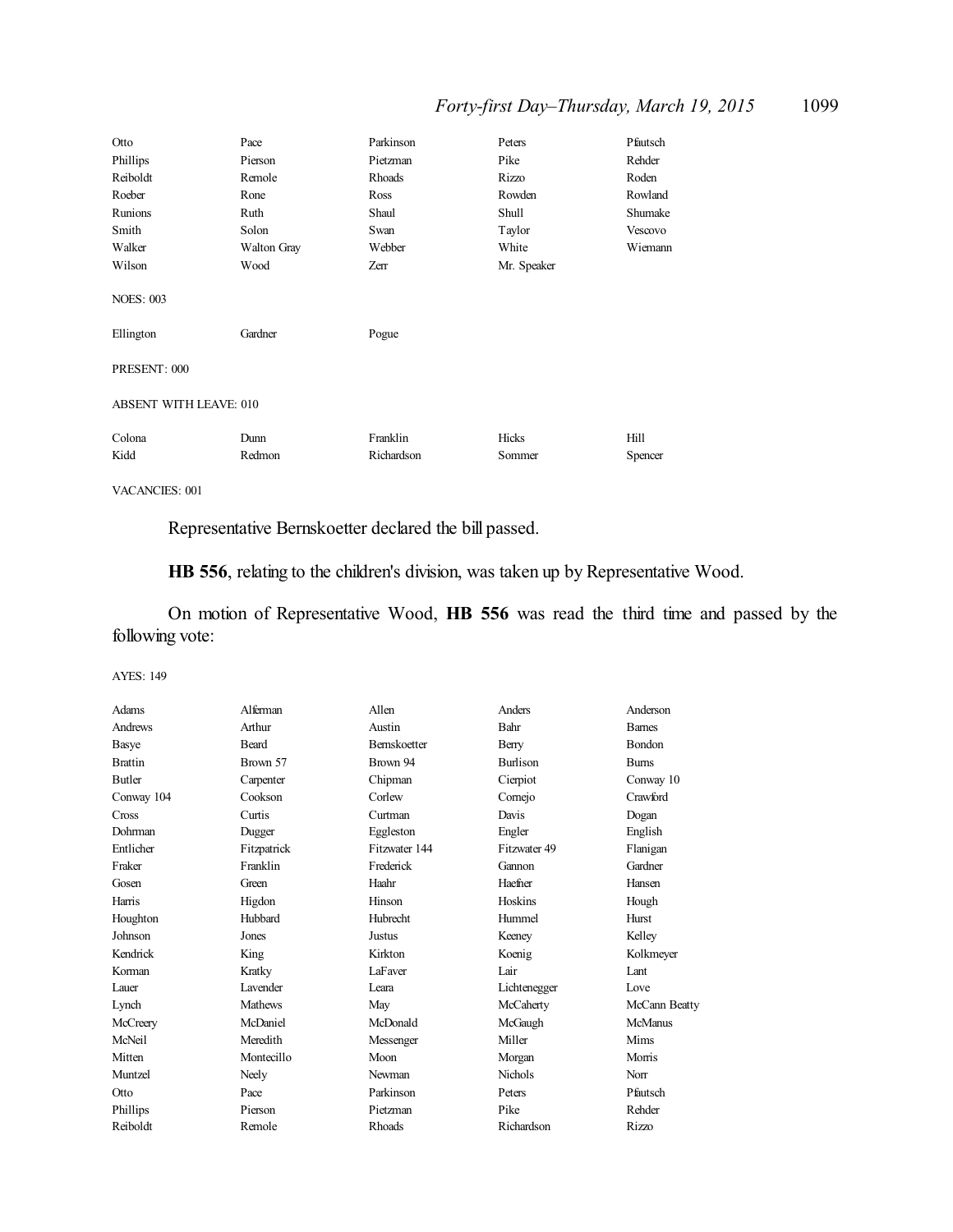| Roden                         | Roeber  | Rone        | Ross      | Rowden  |
|-------------------------------|---------|-------------|-----------|---------|
| Rowland                       | Runions | Ruth        | Shaul     | Shull   |
| Shumake                       | Smith   | Solon       | Swan      | Taylor  |
| Vescovo                       | Walker  | Walton Gray | Webber    | White   |
| Wiemann                       | Wilson  | Wood        | Zerr      |         |
| <b>NOES: 002</b>              |         |             |           |         |
| Marshall                      | Pogue   |             |           |         |
| PRESENT: 000                  |         |             |           |         |
| <b>ABSENT WITH LEAVE: 011</b> |         |             |           |         |
| <b>Black</b>                  | Colona  | Dunn        | Ellington | Hicks   |
| Hill                          | Kidd    | Redmon      | Sommer    | Spencer |
| Mr. Speaker                   |         |             |           |         |

VACANCIES: 001

Representative Bernskoetter declared the bill passed.

**HCS HB 635**, relating to the Amber Alert system, was taken up by Representative Burlison.

On motion of Representative Burlison, **HCS HB 635** was read the third time and passed by the following vote:

| Adams          | Alferman       | Allen        | Anders         | Anderson        |
|----------------|----------------|--------------|----------------|-----------------|
| Andrews        | Arthur         | Austin       | Bahr           | <b>Bames</b>    |
| Basye          | Beard          | Bernskoetter | Berry          | <b>Black</b>    |
| <b>Bondon</b>  | <b>Brattin</b> | Brown 57     | Brown 94       | <b>Burlison</b> |
| <b>Bums</b>    | <b>Butler</b>  | Carpenter    | Chipman        | Cierpiot        |
| Conway 10      | Conway 104     | Cookson      | Corlew         | Comejo          |
| Crawford       | Cross          | Curtis       | Curtman        | Davis           |
| Dogan          | Dohrman        | Dugger       | Eggleston      | Ellington       |
| Engler         | English        | Entlicher    | Fitzpatrick    | Fitzwater 144   |
| Fitzwater 49   | Flanigan       | Fraker       | Franklin       | Frederick       |
| Gannon         | Gardner        | Gosen        | Green          | Haahr           |
| Haefner        | Hansen         | Harris       | Higdon         | Hinson          |
| Hoskins        | Hough          | Houghton     | Hubbard        | Hubrecht        |
| Hummel         | Hurst          | Johnson      | Jones          | <b>Justus</b>   |
| Keeney         | Kelley         | Kendrick     | King           | Kirkton         |
| Koenig         | Kolkmeyer      | Korman       | Kratky         | LaFaver         |
| Lair           | Lant           | Lauer        | Lavender       | Leara           |
| Lichtenegger   | Lynch          | Marshall     | <b>Mathews</b> | May             |
| McCaherty      | McCann Beatty  | McCreery     | McDaniel       | McDonald        |
| McGaugh        | <b>McManus</b> | McNeil       | Meredith       | Messenger       |
| Miller         | Mims           | Mitten       | Montecillo     | Moon            |
| Morgan         | Morris         | Muntzel      | Neely          | Newman          |
| <b>Nichols</b> | Norr           | Otto         | Pace           | Parkinson       |
| Peters         | Pfautsch       | Phillips     | Pierson        | Pietzman        |
| Pike           | Reiboldt       | Remole       | <b>Rhoads</b>  | Richardson      |
| <b>Rizzo</b>   | Roden          | Roeber       | Rone           | Ross            |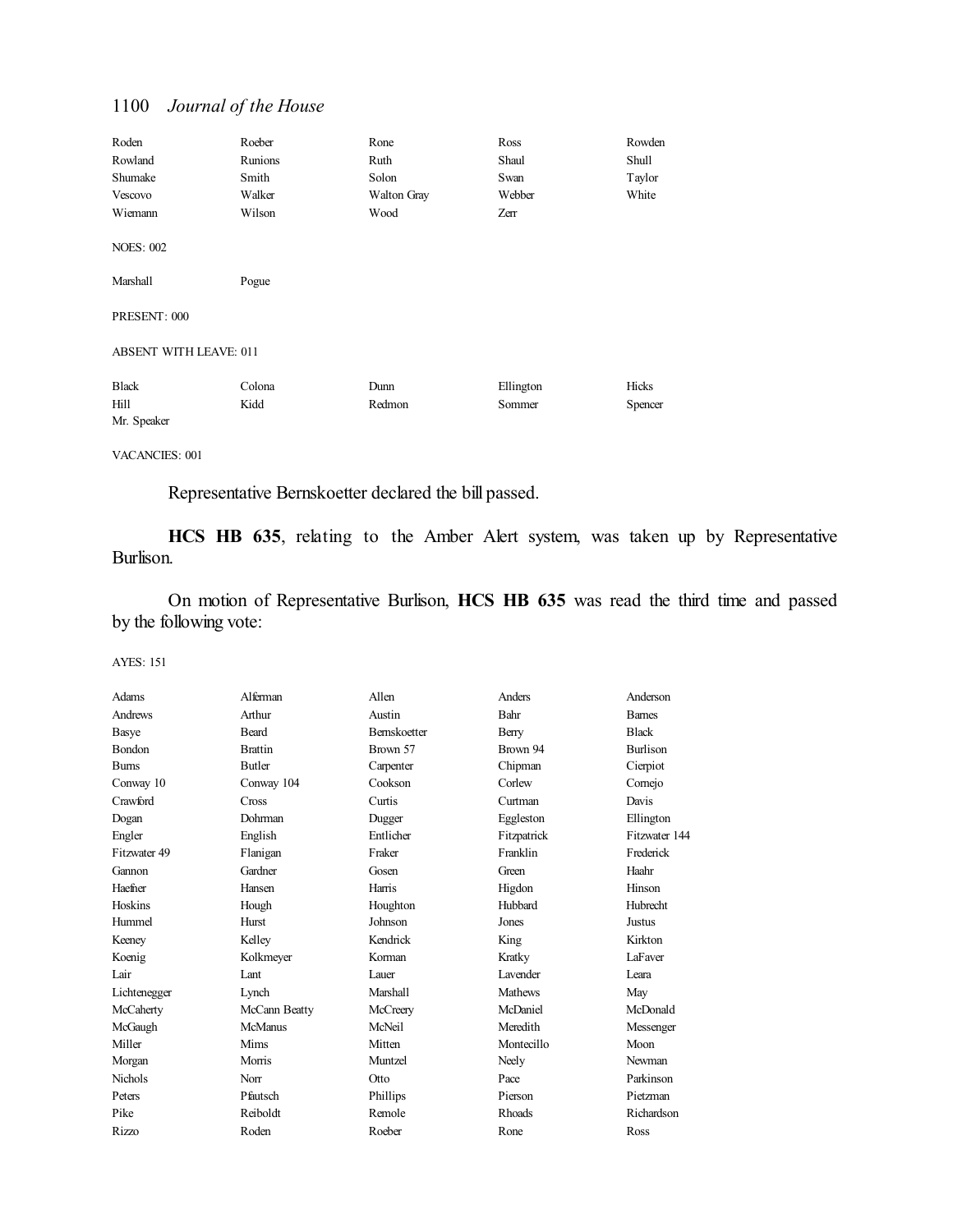## *Forty-first Day–Thursday, March 19, 2015* 1101

| Rowden                        | Rowland | Runions | Ruth        | Shaul  |
|-------------------------------|---------|---------|-------------|--------|
| Shull                         | Shumake | Smith   | Solon       | Swan   |
| Taylor                        | Vescovo | Walker  | Walton Gray | Webber |
| White                         | Wiemann | Wilson  | Wood        | Zerr   |
| Mr. Speaker                   |         |         |             |        |
|                               |         |         |             |        |
| <b>NOES: 000</b>              |         |         |             |        |
|                               |         |         |             |        |
| PRESENT: 000                  |         |         |             |        |
|                               |         |         |             |        |
| <b>ABSENT WITH LEAVE: 011</b> |         |         |             |        |
|                               |         |         |             |        |
| Colona                        | Dunn    | Hicks   | Hill        | Kidd   |
| Love                          | Pogue   | Redmon  | Rehder      | Sommer |
| Spencer                       |         |         |             |        |

VACANCIES: 001

Representative Bernskoetter declared the bill passed.

Speaker Diehl resumed the Chair.

**HB 502**, relating to withholding tax returns, was taken up by Representative Kelley.

On motion of Representative Kelley, **HB 502** was read the third time and passed by the following vote:

| Adams          | Alferman       | Allen               | Anders          | Anderson        |
|----------------|----------------|---------------------|-----------------|-----------------|
| Andrews        | Arthur         | Austin              | Bahr            | <b>Barnes</b>   |
| Basye          | <b>Beard</b>   | <b>Bernskoetter</b> | Berry           | <b>Black</b>    |
| Bondon         | <b>Brattin</b> | Brown 57            | Brown 94        | <b>Burlison</b> |
| <b>Burns</b>   | <b>Butler</b>  | Carpenter           | Chipman         | Cierpiot        |
| Conway 10      | Conway 104     | Cookson             | Corlew          | Comejo          |
| Crawford       | Cross          | Curtis              | Curtman         | Davis           |
| Dogan          | Dohrman        | Dugger              | Eggleston       | Ellington       |
| Engler         | English        | Entlicher           | Fitzpatrick     | Fitzwater 144   |
| Fitzwater 49   | Flanigan       | Fraker              | Franklin        | Frederick       |
| Gannon         | Gardner        | Gosen               | Green           | Haahr           |
| Haefner        | Hansen         | Harris              | Higdon          | Hinson          |
| Hoskins        | Hough          | Houghton            | Hubbard         | Hubrecht        |
| Hummel         | <b>Hurst</b>   | Johnson             | Jones           | <b>Justus</b>   |
| Keeney         | Kelley         | Kendrick            | King            | Kirkton         |
| Koenig         | Kolkmeyer      | Korman              | Kratky          | LaFaver         |
| Lair           | Lant           | Lauer               | <b>Lavender</b> | I eara          |
| Lichtenegger   | Lynch          | Marshall            | <b>Mathews</b>  | May             |
| McCaherty      | McCann Beatty  | McCreery            | McDaniel        | McDonald        |
| McGaugh        | McManus        | McNeil              | Meredith        | Messenger       |
| Miller         | Mims           | Mitten              | Montecillo      | Moon            |
| Morgan         | Morris         | Muntzel             | Neely           | Newman          |
| <b>Nichols</b> | Norr           | <b>Otto</b>         | Pace            | Parkinson       |
| Peters         | Pfautsch       | Phillips            | Pierson         | Pietzman        |
| Pike           | Pogue          | Rehder              | Reiboldt        | Remole          |
| <b>Rhoads</b>  | Richardson     | <b>Rizzo</b>        | Roden           | Roeber          |
| Rone           | Ross           | Rowden              | Rowland         | Runions         |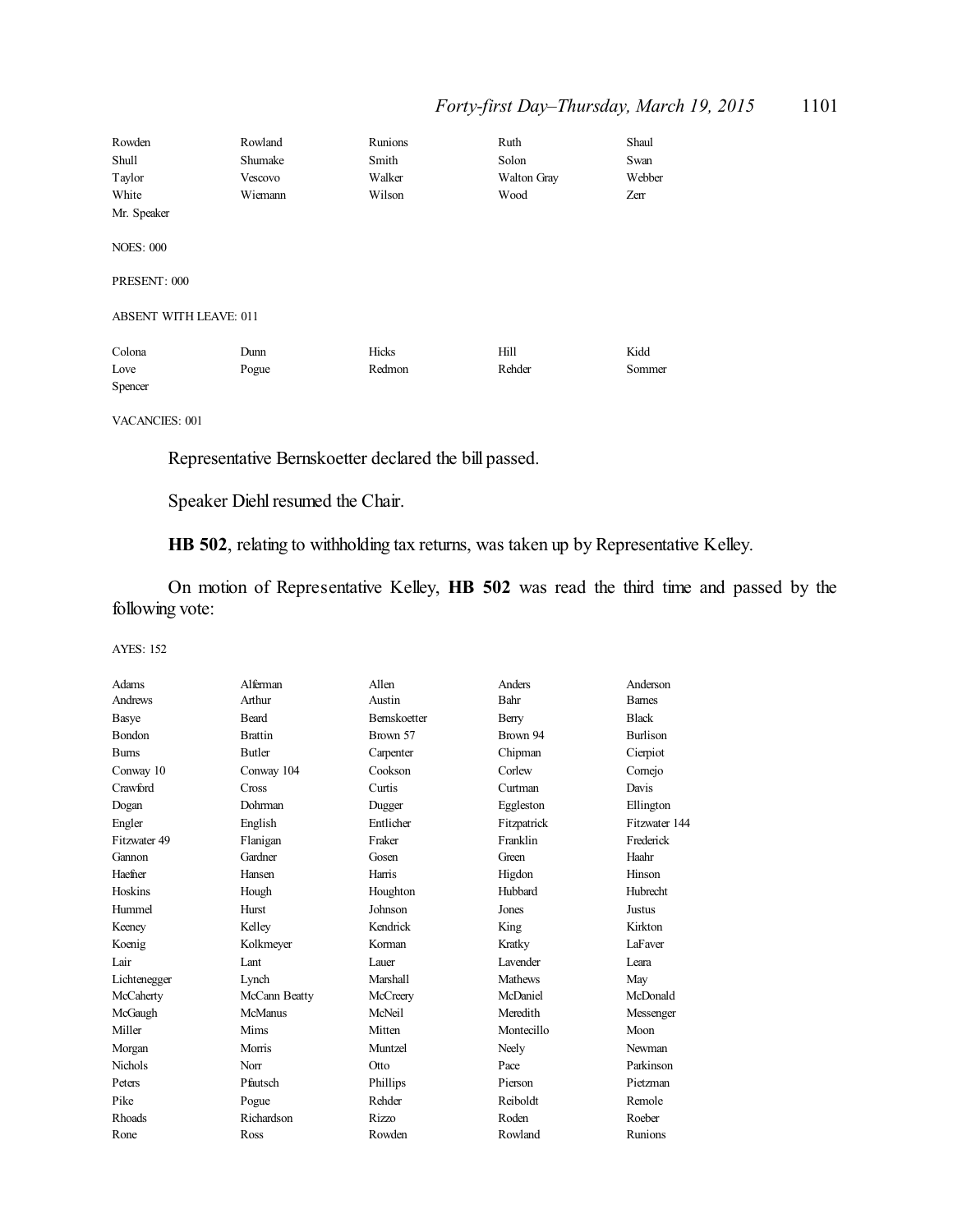| Ruth                             | Shull       | Shumake | Smith  | Solon       |
|----------------------------------|-------------|---------|--------|-------------|
| Swan                             | Taylor      | Vescovo | Walker | Walton Gray |
| Webber                           | White       | Wiemann | Wilson | Wood        |
| Zerr                             | Mr. Speaker |         |        |             |
| <b>NOES: 000</b><br>PRESENT: 000 |             |         |        |             |
|                                  |             |         |        |             |
| ABSENT WITH LEAVE: 010           |             |         |        |             |
| Colona                           | Dunn        | Hicks   | Hill   | Kidd        |
| Love                             | Redmon      | Shaul   | Sommer | Spencer     |

VACANCIES: 001

Speaker Diehl declared the bill passed.

**HCS HBs 578, 574 & 584**, relating to civics education, was taken up by Representative Swan.

On motion of Representative Swan, **HCS HBs 578, 574 & 584** was read the third time and passed by the following vote:

| Alferman       | Allen               | Anders         | Anderson        | Andrews            |
|----------------|---------------------|----------------|-----------------|--------------------|
| Arthur         | Austin              | Bahr           | <b>Bames</b>    | <b>Basye</b>       |
| Beard          | <b>Bernskoetter</b> | Berry          | <b>Black</b>    | <b>Bondon</b>      |
| <b>Brattin</b> | Brown 57            | Brown 94       | <b>Burlison</b> | <b>Burns</b>       |
| Chipman        | Cierpiot            | Conway 10      | Conway 104      | Cookson            |
| Corlew         | Comejo              | Crawford       | Cross           | Curtis             |
| Curtman        | Davis               | Dogan          | Dohrman         | Dugger             |
| Eggleston      | Engler              | English        | Entlicher       | Fitzpatrick        |
| Fitzwater 144  | Fitzwater 49        | Flanigan       | Fraker          | Franklin           |
| Frederick      | Gannon              | Gosen          | Green           | Haahr              |
| Haefner        | Hansen              | Harris         | Higdon          | Hinson             |
| Hoskins        | Hough               | Houghton       | <b>Hubrecht</b> | Hummel             |
| Hurst          | Johnson             | Jones          | <b>Justus</b>   | Keeney             |
| Kelley         | King                | Koenig         | Kolkmeyer       | Korman             |
| Kratky         | LaFaver             | Lair           | Lant            | Lauer              |
| Leara          | Lichtenegger        | Love           | Lynch           | <b>Mathews</b>     |
| McCaherty      | McCann Beatty       | McCreery       | McDaniel        | McDonald           |
| McGaugh        | <b>McManus</b>      | McNeil         | Meredith        | Messenger          |
| Miller         | Mims                | Morris         | Muntzel         | Neely              |
| <b>Nichols</b> | Otto                | Parkinson      | Peters          | Pfautsch           |
| Phillips       | Pierson             | Pietzman       | Pike            | Rehder             |
| Reiboldt       | Remole              | Rhoads         | Richardson      | Roden              |
| Roeber         | Rone                | Ross           | Rowden          | Rowland            |
| Ruth           | Shaul               | <b>Shull</b>   | Shumake         | Solon              |
| Swan           | Taylor              | <b>Vescovo</b> | Walker          | <b>Walton Gray</b> |
| White          | Wiemann             | Wilson         | Wood            | Zerr               |
| Mr. Speaker    |                     |                |                 |                    |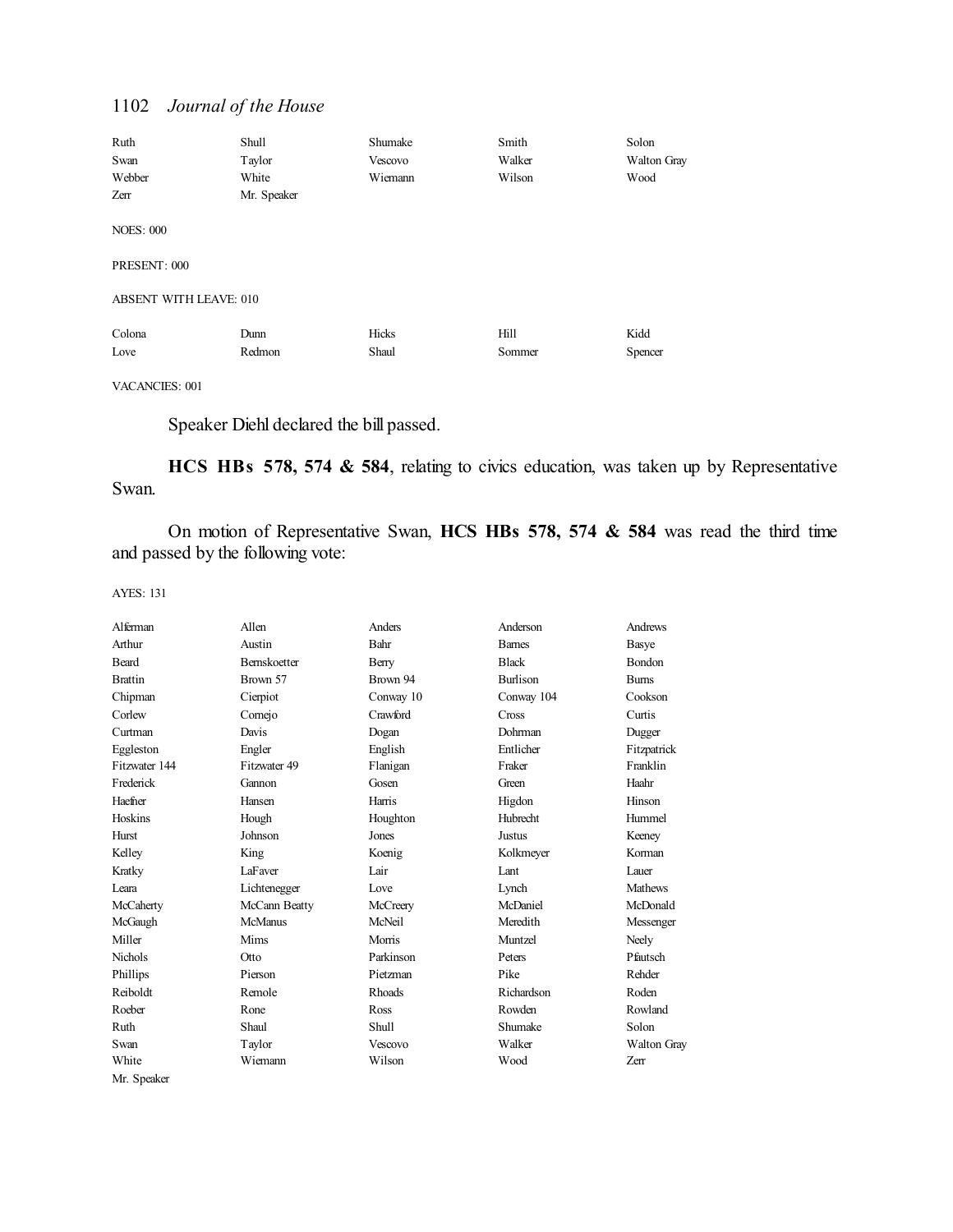NOES: 023

| Adams                  | Butler   | Carpenter  | Ellington | Gardner      |
|------------------------|----------|------------|-----------|--------------|
| Hubbard                | Kendrick | Kirkton    | Lavender  | Marshall     |
| May                    | Mitten   | Montecillo | Moon      | Morgan       |
| Newman                 | Norr     | Pace       | Pogue     | <b>Rizzo</b> |
| Runions                | Smith    | Webber     |           |              |
| PRESENT: 000           |          |            |           |              |
| ABSENT WITH LEAVE: 008 |          |            |           |              |
| Colona                 | Dunn     | Hicks      | Hill      | Kidd         |
| Redmon                 | Sommer   | Spencer    |           |              |
|                        |          |            |           |              |

VACANCIES: 001

Speaker Diehl declared the bill passed.

**HCS HB 766**, relating to health maintenance organizations, was taken up by Representative Jones.

Representative Richardson moved the previous question.

Which motion was adopted by the following vote:

| Alferman         | Allen           | Anderson    | Andrews        | Austin              |
|------------------|-----------------|-------------|----------------|---------------------|
| Bahr             | <b>Barnes</b>   | Basye       | Beard          | <b>Bernskoetter</b> |
| Berry            | <b>Black</b>    | Bondon      | <b>Brattin</b> | Brown 57            |
| Brown 94         | <b>Burlison</b> | Chipman     | Cierpiot       | Conway 104          |
| Cookson          | Corlew          | Cornejo     | Crawford       | Cross               |
| Curtman          | Davis           | Dogan       | Dohrman        | Eggleston           |
| Engler           | English         | Entlicher   | Fitzpatrick    | Fitzwater 144       |
| Fitzwater 49     | Flanigan        | Fraker      | Franklin       | Frederick           |
| Gannon           | Gosen           | Haahr       | Haefner        | Hansen              |
| Higdon           | Hinson          | Hoskins     | Hough          | Houghton            |
| <b>Hubrecht</b>  | Hurst           | Johnson     | Jones          | Justus              |
| Keeney           | Kelley          | King        | Koenig         | Kolkmeyer           |
| Korman           | Lair            | Lant        | Lauer          | I eara              |
| Lichtenegger     | Love            | Lynch       | Marshall       | <b>Mathews</b>      |
| McCaherty        | McDaniel        | McGaugh     | Messenger      | Miller              |
| Moon             | Morris          | Muntzel     | Neely          | Parkinson           |
| Pfautsch         | Pietzman        | Pike        | Pogue          | Rehder              |
| Reiboldt         | Remole          | Rhoads      | Richardson     | Roden               |
| Roeber           | Ross            | Rowden      | Rowland        | Ruth                |
| Shaul            | Shull           | Shumake     | Solon          | Swan                |
| Taylor           | Vescovo         | Walker      | White          | Wiemann             |
| Wilson           | Wood            | <b>Zerr</b> | Mr. Speaker    |                     |
| <b>NOES: 041</b> |                 |             |                |                     |
| Adams            | Anders          | Arthur      | <b>Burns</b>   | <b>Butler</b>       |
| Carpenter        | Conway 10       | Curtis      | Ellington      | Gardner             |
| Green            | Harris          | Hubbard     | Hummel         | Kendrick            |
|                  |                 |             |                |                     |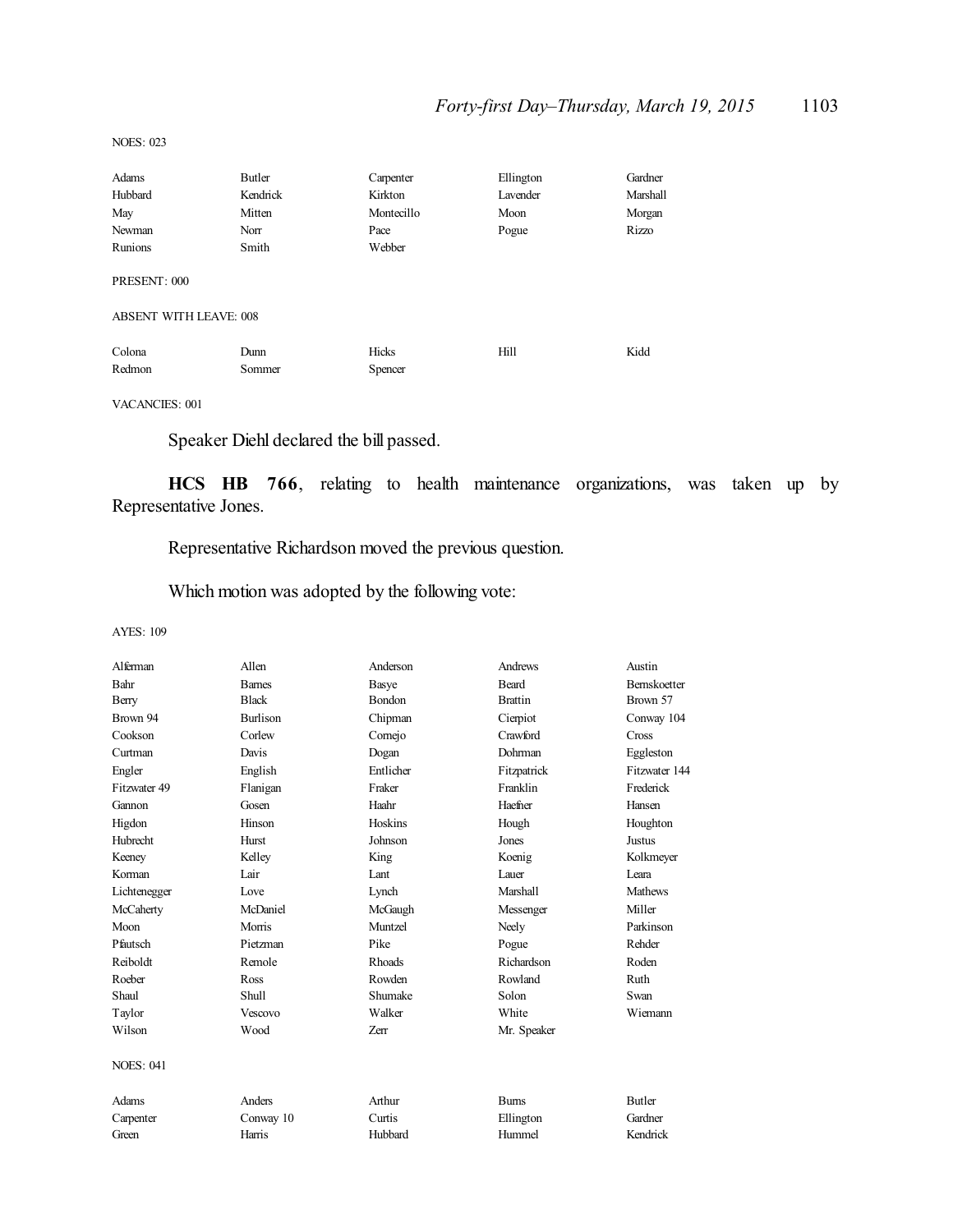| Kirkton                       | Kratky         | LaFaver    | Lavender       | May         |
|-------------------------------|----------------|------------|----------------|-------------|
| McCann Beatty                 | McCreery       | McDonald   | <b>McManus</b> | McNeil      |
| Meredith                      | Mims           | Montecillo | Morgan         | Newman      |
| Nichols                       | Norr           | Otto       | Pace           | Peters      |
| Pierson                       | Rizzo          | Runions    | Smith          | Walton Gray |
| Webber                        |                |            |                |             |
|                               |                |            |                |             |
| PRESENT: 000                  |                |            |                |             |
|                               |                |            |                |             |
| <b>ABSENT WITH LEAVE: 012</b> |                |            |                |             |
|                               |                |            |                |             |
| Colona                        | Dugger         | Dunn       | Hicks          | Hill        |
| Kidd                          | Mitten         | Phillips   | Redmon         | Rone        |
| Sommer                        | <b>Spencer</b> |            |                |             |

#### VACANCIES: 001

## On motion of Representative Jones, **HCS HB 766** was read the third time and passed by the following vote:

| Alferman         | Allen         | Anderson       | Andrews        | Austin              |
|------------------|---------------|----------------|----------------|---------------------|
| Bahr             | <b>Barnes</b> | <b>Basye</b>   | Beard          | <b>Bernskoetter</b> |
| Berry            | <b>Black</b>  | Bondon         | Brown 57       | Brown 94            |
| <b>Burlison</b>  | <b>Burns</b>  | <b>Butler</b>  | Carpenter      | Chipman             |
| Cierpiot         | Conway 104    | Cookson        | Corlew         | Comejo              |
| Crawford         | Cross         | Curtman        | Davis          | Dogan               |
| Dohrman          | Eggleston     | Engler         | English        | Entlicher           |
| Fitzpatrick      | Fitzwater 144 | Fitzwater 49   | Flanigan       | Fraker              |
| Franklin         | Frederick     | Gannon         | Gosen          | Green               |
| Haahr            | Haefner       | Hansen         | Harris         | Higdon              |
| Hinson           | Hoskins       | Hough          | Houghton       | Hubbard             |
| <b>Hubrecht</b>  | Hummel        | Hurst          | Johnson        | Jones               |
| Justus           | Keeney        | Kelley         | King           | Koenig              |
| Kolkmeyer        | Korman        | LaFaver        | Lair           | Lant                |
| Lauer            | Leara         | Lichtenegger   | Love           | Lynch               |
| Marshall         | Mathews       | McCaherty      | McCann Beatty  | McDaniel            |
| McGaugh          | Messenger     | Miller         | Mims           | Moon                |
| Morris           | Muntzel       | Parkinson      | Pfautsch       | Pietzman            |
| Pike             | Rehder        | Reiboldt       | Remole         | <b>Rhoads</b>       |
| Richardson       | Rizzo         | Roden          | Roeber         | Ross                |
| Rowden           | Rowland       | Ruth           | Shaul          | Shull               |
| Shumake          | Solon         | Swan           | Taylor         | Vescovo             |
| Walker           | White         | Wiemann        | Wilson         | Wood                |
| Zerr             | Mr. Speaker   |                |                |                     |
| <b>NOES: 033</b> |               |                |                |                     |
| Adams            | Anders        | Arthur         | <b>Brattin</b> | Conway 10           |
| Curtis           | Ellington     | Gardner        | Kendrick       | Kirkton             |
| Kratky           | Lavender      | May            | McCreery       | McDonald            |
| <b>McManus</b>   | McNeil        | Meredith       | Montecillo     | Morgan              |
| Neely            | Newman        | <b>Nichols</b> | Norr           | Otto                |
| Pace             | Peters        | Pierson        | Pogue          | Runions             |
| Smith            | Walton Gray   | Webber         |                |                     |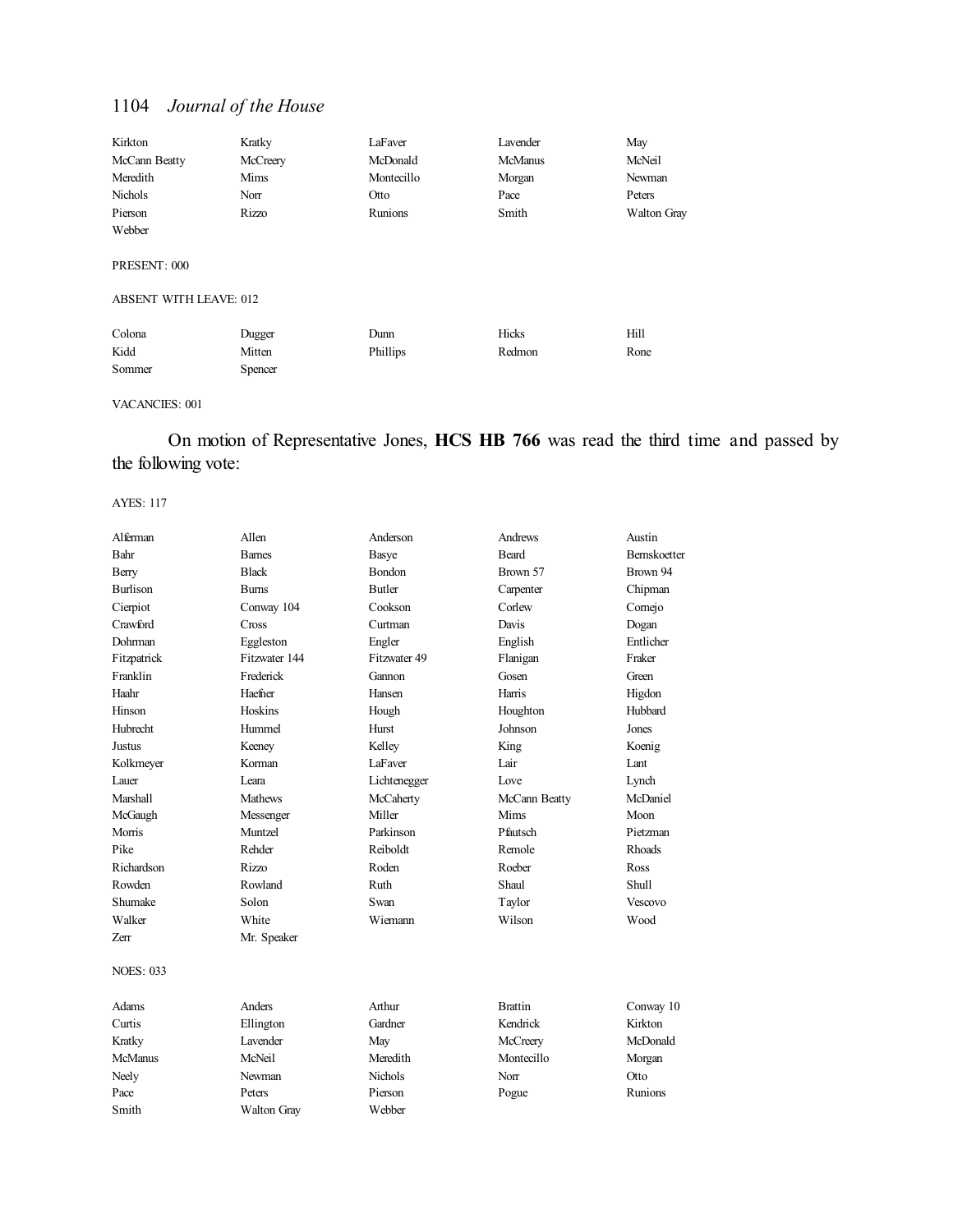PRESENT: 000

ABSENT WITH LEAVE: 012

| Colona | Dugger  | Dunn     | Hicks  | Hill |
|--------|---------|----------|--------|------|
| Kidd   | Mitten  | Phillips | Redmon | Rone |
| Sommer | Spencer |          |        |      |

VACANCIES: 001

Speaker Diehl declared the bill passed.

### **THIRD READING OF SENATE BILLS**

**HCS SS SCS SB 12**, relating to agriculture, was taken up by Representative Reiboldt.

Representative Houghton offered **House Amendment No. 1**.

*House Amendment No. 1*

AMEND House Committee Substitute for Senate Substitute for Senate Committee Substitute for Senate Bill No. 12, Page 5, Section 262.900, Line 138, by deleting the number "(13)" and inserting in lieu thereof the following:

"**[**(13)**](15)**"; and

Further amend said bill by amending the title, enacting clause, and intersectional references accordingly.

On motion of Representative Houghton, **House Amendment No. 1** was adopted.

On motion of Representative Reiboldt, **HCS SS SCS SB 12, as amended**, was adopted.

On motion of Representative Reiboldt, **HCS SS SCS SB 12, as amended**, was read the third time and passed by the following vote:

| Alferman      | Anderson       | Andrews       | Austin       | Bahr            |
|---------------|----------------|---------------|--------------|-----------------|
| <b>Barnes</b> | Basye          | Beard         | Bernskoetter | Berry           |
| <b>Black</b>  | Bondon         | Brown 57      | Brown 94     | <b>Burlison</b> |
| <b>Burns</b>  | Chipman        | Cierpiot      | Conway 10    | Conway 104      |
| Cookson       | Corlew         | Comejo        | Crawford     | Cross           |
| Curtis        | Curtman        | Davis         | Dohrman      | Eggleston       |
| Entlicher     | Fitzpatrick    | Fitzwater 144 | Fitzwater 49 | Flanigan        |
| Fraker        | Franklin       | Frederick     | Gannon       | Gosen           |
| Green         | Haahr          | Haefner       | Hansen       | Higdon          |
| Hinson        | Hoskins        | Hough         | Houghton     | Hubbard         |
| Hubrecht      | Jones          | Justus        | Keeney       | Kelley          |
| King          | Koenig         | Kolkmeyer     | Korman       | Lair            |
| Lant          | Lauer          | Leara         | Lichtenegger | Love            |
| Lynch         | <b>Mathews</b> | McDaniel      | McGaugh      | Messenger       |
| Miller        | Moon           | Morris        | Muntzel      | Neely           |
| Pfautsch      | Pierson        | Pike          | Redmon       | Reiboldt        |
| Remole        | Rhoads         | Richardson    | Roden        | Roeber          |
| Ross          | Rowden         | Rowland       | Ruth         | Shaul           |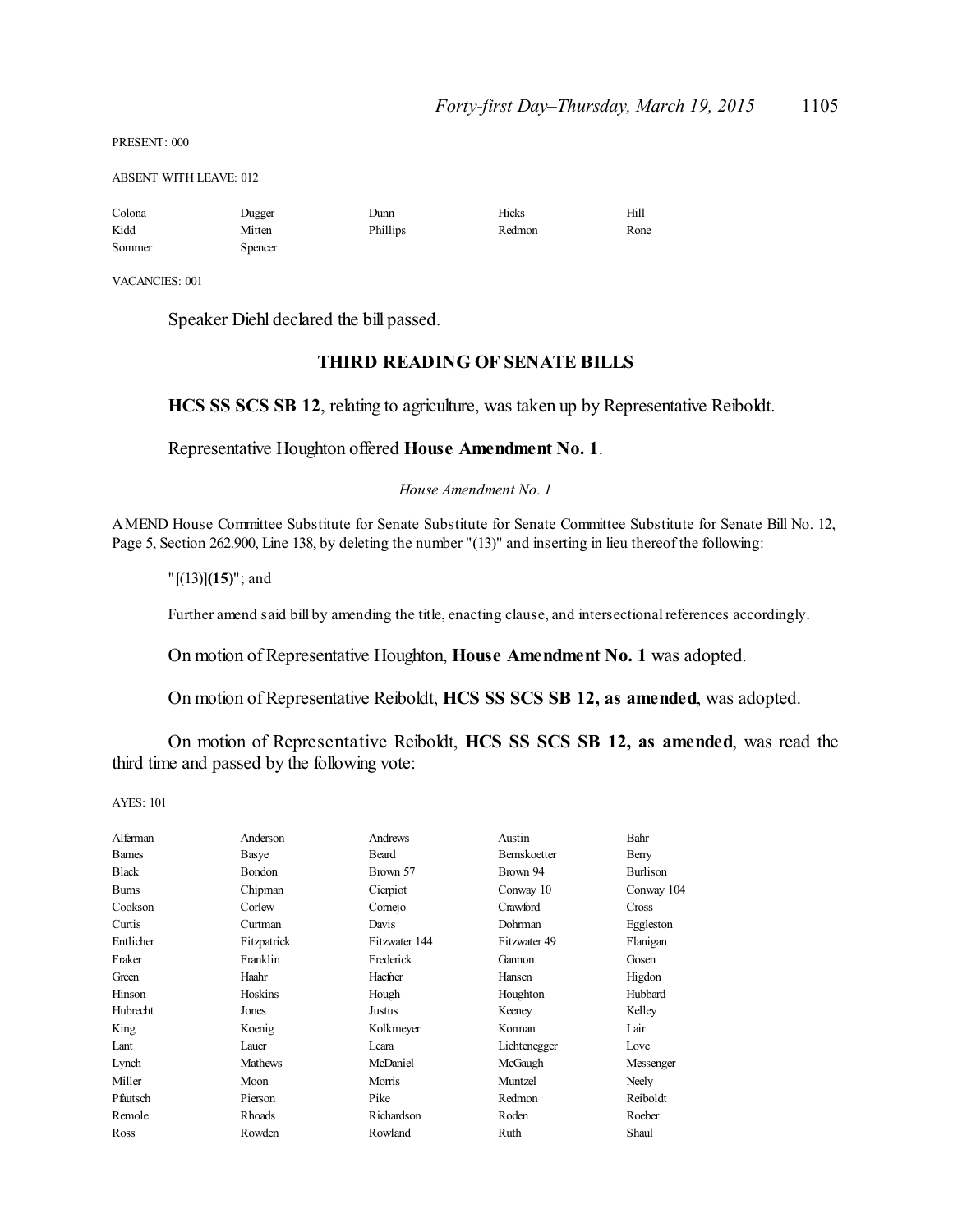| Shull                         | Shumake   | Solon          | Swan           | Vescovo    |
|-------------------------------|-----------|----------------|----------------|------------|
| Walker                        | Wiemann   | Wilson         | Wood           | Zerr       |
| Mr. Speaker                   |           |                |                |            |
|                               |           |                |                |            |
| <b>NOES: 048</b>              |           |                |                |            |
|                               |           |                |                |            |
| Adams                         | Anders    | Arthur         | <b>Brattin</b> | Butler     |
| Carpenter                     | Dogan     | Ellington      | English        | Gardner    |
| Harris                        | Hummel    | Hurst          | Johnson        | Kendrick   |
| Kirkton                       | Kratky    | LaFaver        | Lavender       | Marshall   |
| May                           | McCaherty | McCann Beatty  | McCreery       | McDonald   |
| McNeil                        | Meredith  | Mims           | Mitten         | Montecillo |
| Morgan                        | Newman    | <b>Nichols</b> | Norr           | Otto       |
| Pace                          | Parkinson | Peters         | Pietzman       | Pogue      |
| Rehder                        | Rizzo     | Runions        | Smith          | Taylor     |
| Walton Gray                   | Webber    | White          |                |            |
|                               |           |                |                |            |
| PRESENT: 000                  |           |                |                |            |
|                               |           |                |                |            |
| <b>ABSENT WITH LEAVE: 013</b> |           |                |                |            |
|                               |           |                |                |            |

| Allen | Colona | Dugger  | Dunn           | Engler   |
|-------|--------|---------|----------------|----------|
| Hicks | Hill   | Kidd    | <b>McManus</b> | Phillips |
| Rone  | Sommer | Spencer |                |          |

VACANCIES: 001

Speaker Diehl declared the bill passed.

### **REFERRAL OF HOUSE BILLS**

The following House Bills were referred to the Committee indicated:

- **HB 1100** Health and Mental Health Policy
- **HB 1111** Children and Families
- **HB 1133** Health and Mental Health Policy
- **HB 1157** Elections
- **HB 1170** Public Safety and Emergency Preparedness
- **HB 1264** Agriculture Policy
- **HB 1267** Pensions
- **HB 1268** Children and Families
- **HB 1278** Civil and Criminal Proceedings
- **HB 1279** Utility Infrastructure
- **HB 1298** Workforce Standards and Development
- **HB 1310** Telecommunications
- **HB 1325** Public Safety and Emergency Preparedness
- **HB 1329** Public Safety and Emergency Preparedness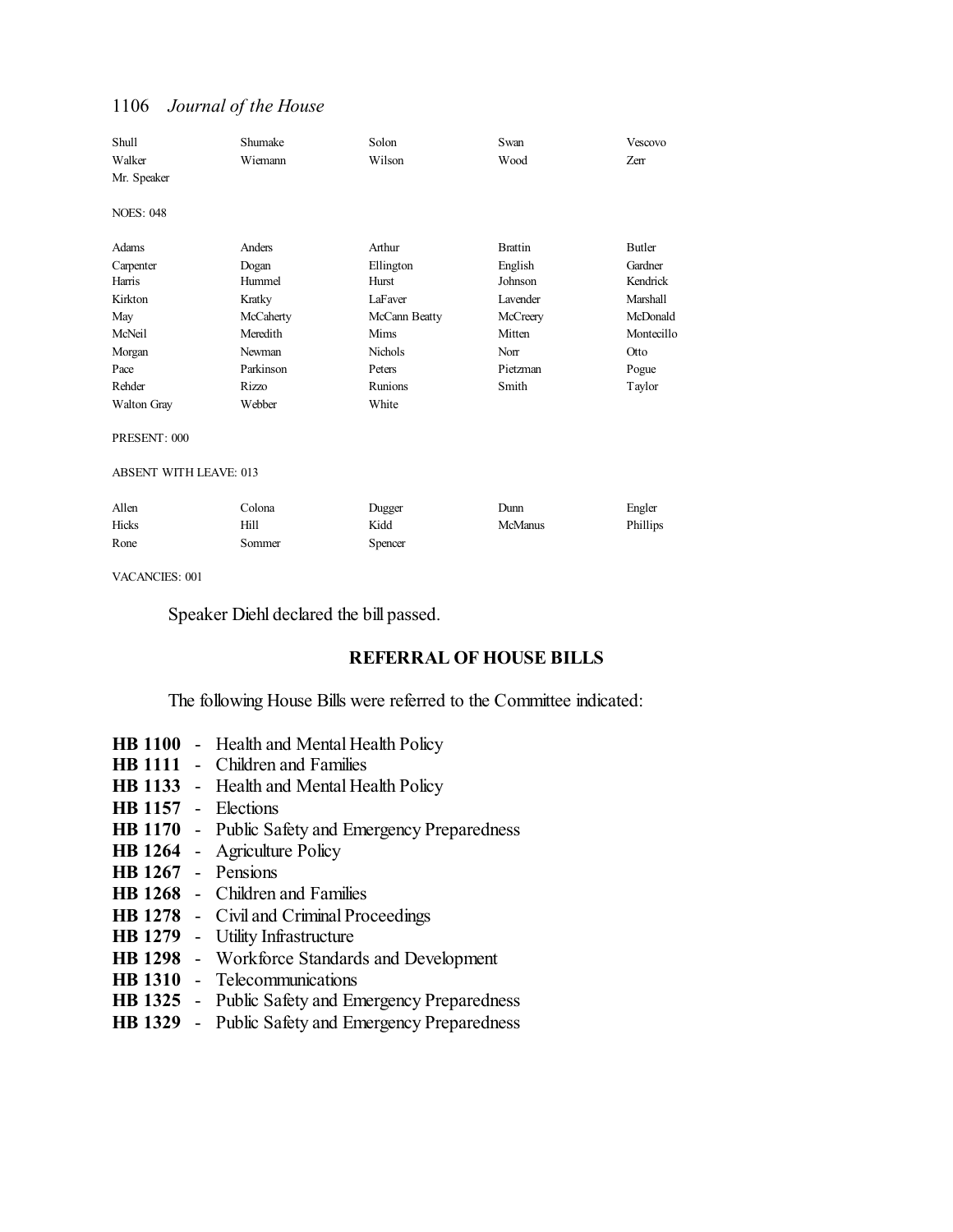## **COMMITTEE REPORTS**

#### **Committee on Children and Families**, Chairman Franklin reporting:

Mr. Speaker: Your Committee on Children and Families, to which was referred **HB 475**, begs leave to report it has examined the same and recommends that it **Do Pass**, and pursuant to Rule 27(12) be referred to the Select Committee on Social Services.

Mr. Speaker: Your Committee on Children and Families, to which was referred **HB 713**, begs leave to report it has examined the same and recommends that it **Do Pass**, and pursuant to Rule 27(12) be referred to the Select Committee on Social Services.

Mr. Speaker: Your Committee on Children and Families, to which was referred **HB 787**, begs leave to report it has examined the same and recommends that it **Do Pass with House Committee Amendment No. 1**, and pursuant to Rule 27(12) be referred to the Select Committee on Social Services.

#### *House Committee Amendment No. 1*

AMEND House Bill No. 787, Page 2, Section 209.200, Line 22, by deleting all of said line and inserting in lieu thereof the following:

"(f) **"Mental health service dog", also known as "psychiatric service dog", a dog individually trained for its owner who is**"; and

Further amend said bill, page, and section, Line 29, by inserting immediately after the words "**bipolar disorder,**" the words "**Alzheimer's disease, dementia,**"; and

Further amend said bill, page, and section, Line 31, by deleting all of said line and inserting in lieu thereof the following:

#### "**mental illnesses andinvisible disabilities;**"; and

Further amend said bill by amending the title, enacting clause, and intersectional references accordingly.

Mr. Speaker: Your Committee on Children and Families, to which was referred **HB 996**, begs leave to report it has examined the same and recommends that it **Do Pass**, and pursuant to Rule 27(12) be referred to the Select Committee on Social Services.

#### **Committee on Conservation and Natural Resources**, Chairman Anderson reporting:

Mr. Speaker: Your Committee on Conservation and Natural Resources, to which was referred **HB 710**, begs leave to report it has examined the same and recommends that it **Do Pass with House Committee Amendment No. 1 to House Committee Amendment No. 1** and **House Committee Amendment No. 1, as amended**, and pursuant to Rule 27(2) be referred to the Select Committee on Agriculture.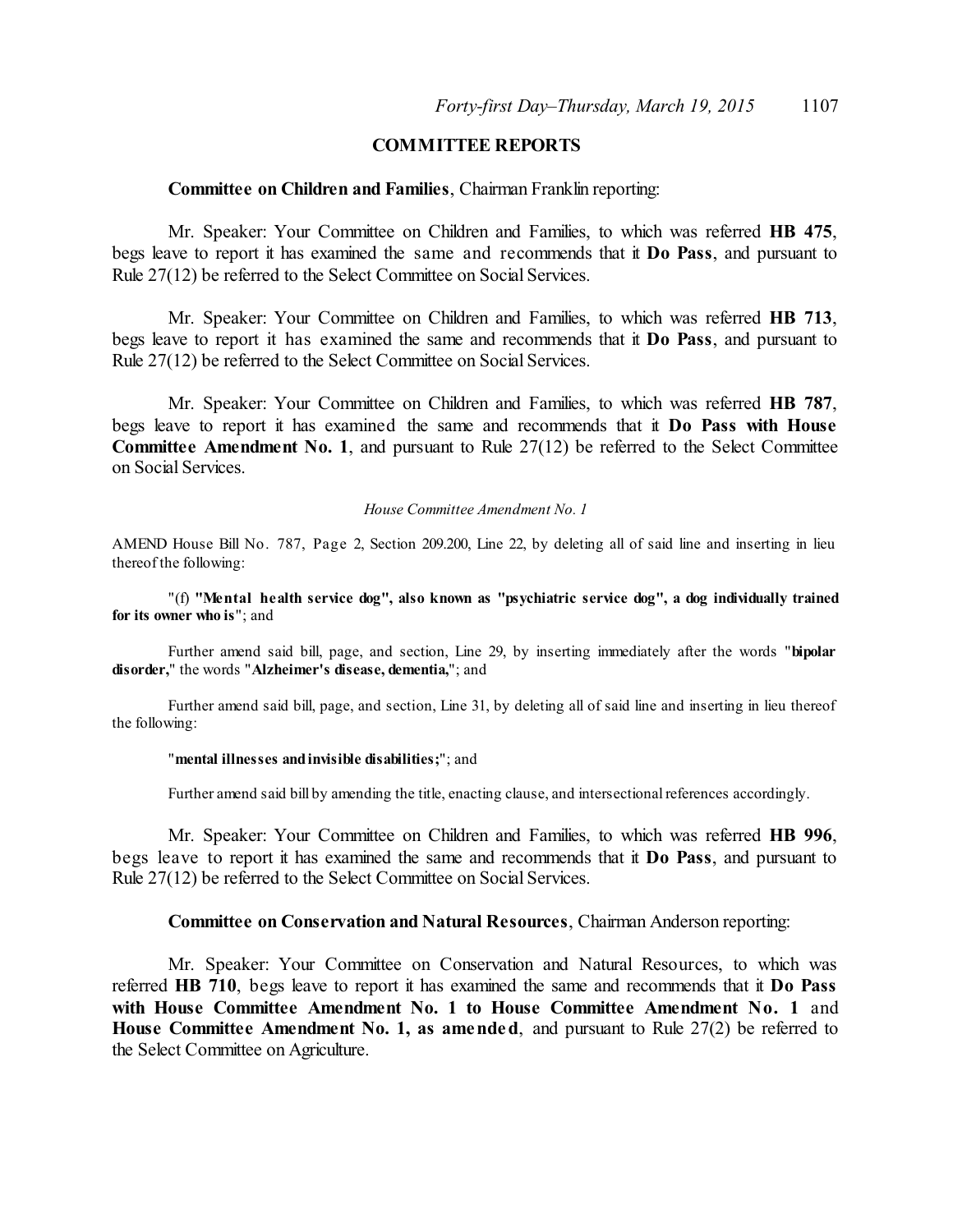*House Committee Amendment No. 1 to House Committee Amendment No. 1*

AMEND House Committee Amendment No. 1 to House Bill No. 710, Page 1, Line 7, by deleting the word "**eighty**" and inserting in lieu thereof the words "**seventy-five**"; and

Further amend said bill by amending the title, enacting clause, and intersectional references accordingly.

#### *House Committee Amendment No. 1*

AMEND House Bill No. 710, Page 1, Line 3, In the Title, by deleting the word "resident"; and

Further amend said bill and page, Section 252.280, Lines 1-3, by deleting all of said lines and inserting in lieu thereof the following:

"**252.280. Any United States citizen, business, or corporation who is not considered a resident of** Missouri but owns at least eighty acres of real property in Missouri shall only be assessed fifty percent of the non-resident fee for any hunting, fishing, or trapping permit for use only on the real property owned. The cost of such non-resident permit shall apply toward the cost of any other non-resident hunting, fishing, or trapping permit fee. If a business or corporation owns the requisite amount of real property, only one person within the business or corporation shall be eligible to use the non-resident fee reductions specified under this **section.**"; and

Further amend said bill by amending the title, enacting clause, and intersectional references accordingly.

Mr. Speaker: Your Committee on Conservation and Natural Resources, to which was referred **HB 955**, begs leave to report it has examined the same and recommends that it **Do Pass with House Committee Amendment No. 1**, and pursuant to Rule 27(2) be referred to the Select Committee on Agriculture.

#### *House Committee Amendment No. 1*

AMEND House Bill No. 955, Page 1, Section 60.700, Line 1, by inserting immediately following the number "**60.700**" the number "**1.**"; and

Further amend said bill, page and section, Line 4, by inserting after all ofsaid line the following:

"**(3) "Lowwater mark", is the water's edge, that being the only line continuously touchedby the water andbeing the only way the riparian owner will have continuous access to the water;**"; and

Further amend said bill and section, Page 2, Line 22, by deleting all of said line and inserting in lieu thereof the following:

"**(11) "Thread", the midpoint of a watercourse between the lowwater marks.**

**2. Nothing in sections 60.700 to 60.710 shall be construed to limit or expand any public easement for** navigational or recreational purposes as described in *Elder v. Delcour*, 269 S.W.2d 17 (Mo. 1954), if such a **right exists on a watercourse.**"; and

Further amend said bill and section, by renumbering the subdivisions ofsaid section accordingly; and

Further amend said bill, Page 3, Section 60.704, Lines 9-10, by deleting the words "**no reference**" and inserting in lieu thereof the words "**a specific reference other than**"; and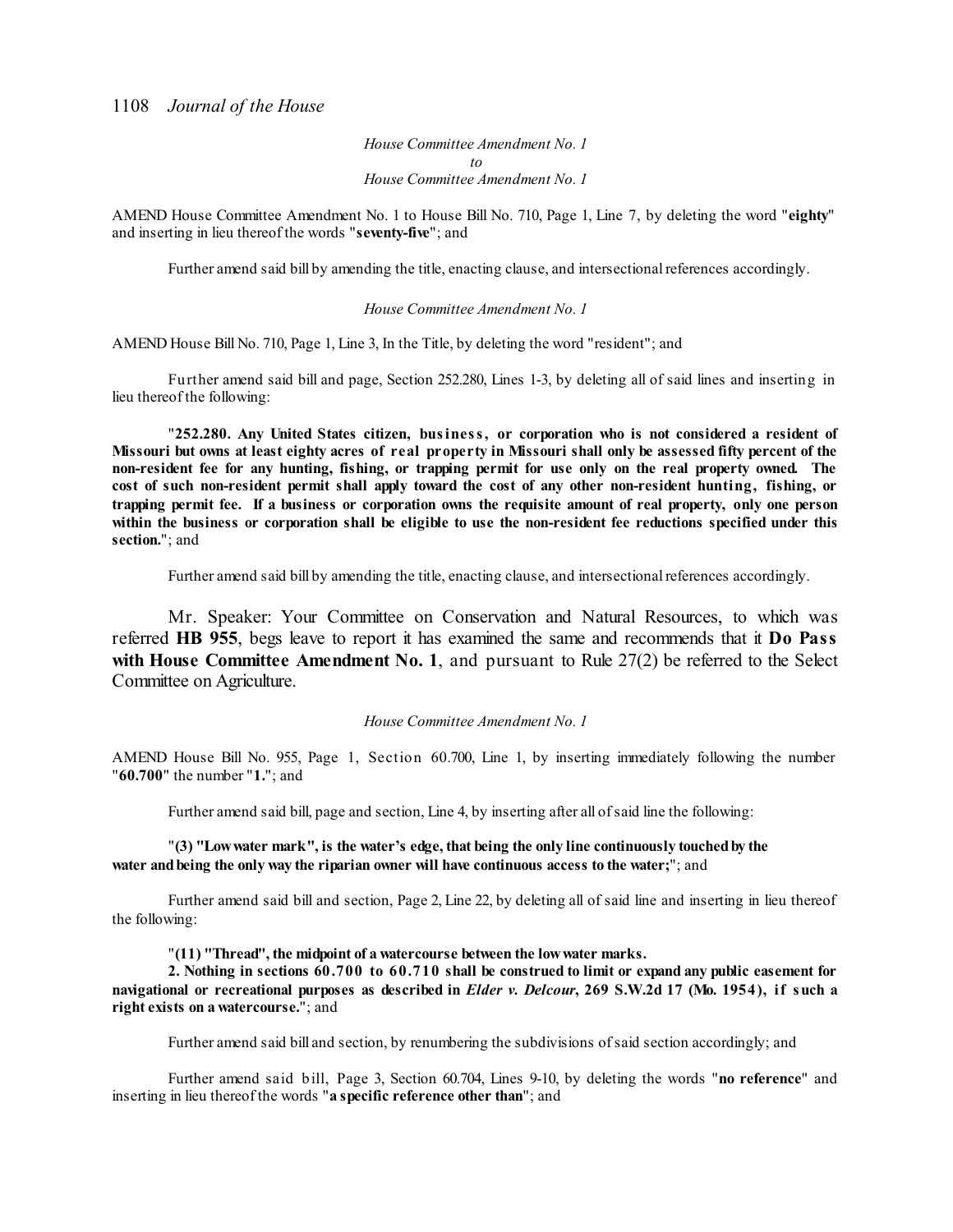Further amend said bill and page, Section 60.708, Line 1, by inserting immediately after the number "**60.708.**" the number "**1.**"; and

Further amend said bill, page and section, Line 2, by inserting before the word "**gradual**" the words "**slow, imperceptible, and**"; and

Further amend said bill, page and section, Line 3, by inserting after the word "**watercourse**" the words "**due to accretion or reliction**"; and

Further amend said bill, page and section, Line 4, by inserting after all ofsaid line the following:

**"2. If a watercourse forms the boundary between adjoining property owners, a slow, imperceptible,** and gradual change of the watercourse due to accretion or reliction shall change the boundary, but a sudden **change by avulsion shall not.**"; and

Further amend said bill and page, Section 537.298, Line 1, by deleting the word "**substantial**"; and

Further amend said bill, page, and section, Line 5, by inserting after the word "**nuisance.**" the following: "The provisions of this section shall not apply to any subsurface smoldering event in a county with a charter **form of government andwith more than nine hundredfifty thousandinhabitants.**"; and

Further amend said bill by amending the title, enacting clause, and intersectional references accordingly.

Mr. Speaker: Your Committee on Conservation and Natural Resources, to which was referred **HB 1058**, begs leave to report it has examined the same and recommends that it **Do Pass with House Committee Amendment No. 1**, and pursuant to Rule 27(2) be referred to the Select Committee on Agriculture.

*House Committee Amendment No. 1*

AMEND House Bill No. 1058, Page 1, Section 644.145, Line 10, by deleting the brackets around the number "(1)"; and

Further amend said bill and section, Page 2, Lines 19-21, by deleting the brackets on said lines; and

Further amend said bill by amending the title, enacting clause, and intersectional references accordingly.

#### **Committee on Elementary and Secondary Education**, Chairman Swan reporting:

Mr. Speaker: Your Committee on Elementary and Secondary Education, to which was referred **HB 54**, begs leave to report it has examined the same and recommends that it **Do Pass**, and pursuant to Rule 27(5) be referred to the Select Committee on Education.

Mr. Speaker: Your Committee on Elementary and Secondary Education, to which was referred **HB 383**, begs leave to report it has examined the same and recommends that it **Do Pass**, and pursuant to Rule 27(5) be referred to the Select Committee on Education.

Mr. Speaker: Your Committee on Elementary and Secondary Education, to which was referred **HB 1023**, begs leave to report it has examined the same and recommends that it **Do Pass with House Committee Amendment No. 1**, and pursuant to Rule 27(5) be referred to the Select Committee on Education.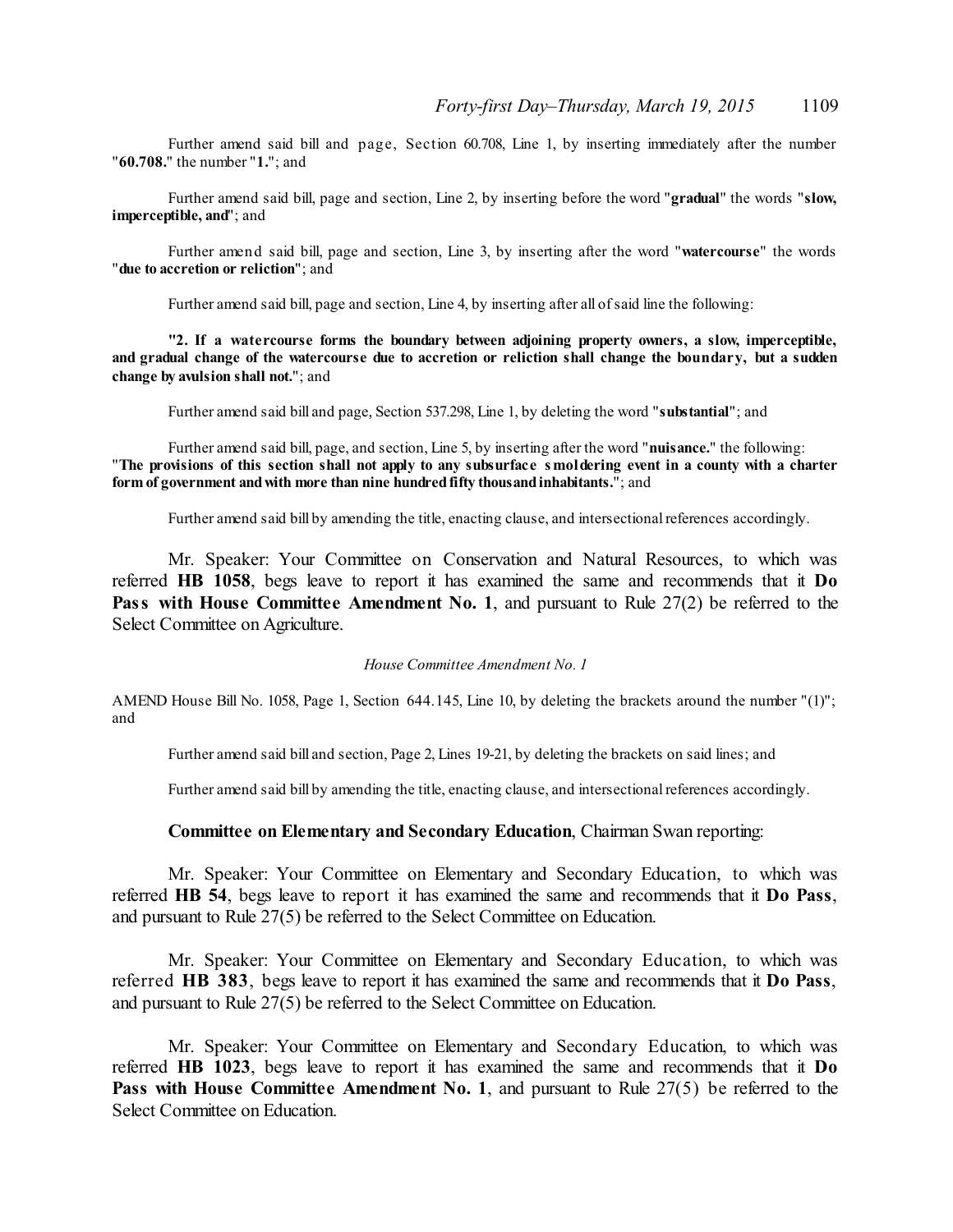#### *House Committee Amendment No. 1*

AMEND House Bill No. 1023, Page 1, Section 161.089, Line 1, by deleting the words "**After December 31, 2015,**" and inserting in lieu thereof the words "**Before December 31, 2017,**"; and

Further amend said bill, page, and section, Line 14, by deleting the number "**2016**" and inserting in lieu thereof the word "**2018**"; and

Further amend said bill and section, Page 3, Line 65, by inserting immediately after all of said line the following:

"**8. The department of elementary and secondary education shall establish a "School Quality Task Force." Task force members shall be chosen to represent the geographic diversity of the state. The commissioner of education, the commissioner of higher education, and the director of the department of** economic development shall serve as ex officio members of the task force. All task force members shall be **appointedon or before January 1, 2016. The task force members shall be appointedas follows:**

**(1) Two school superintendents appointedby a statewide coalition ofschool administrators;**

**(2) An elementary school principal appointedby a statewide association of elementary principals;**

**(3) A secondary school principal appointedby a statewide association ofsecondary principals;**

**(4) Two public school boardmembers appointedby a statewide association school boards;**

**(5) Two elementary education professionals appointed by the state board of education from names submittedby statewide professional teachers' organizations;**

**(6) One secondary educational professional appointed by the state board of education from names submittedby statewide professional teachers' organizations;**

**(7) One secondary education professional appointed by the state board of education from names submittedby the statewide career andtechnology educators association;**

**(8) One school guidance counselor appointed by the state board of education from names submitted by a statewide professional organization of guidance counselors;**

**(9) One representative appointedby a statewide association of public two-year colleges;**

**(10) One representative appointedby a statewide association of public four-year colleges;**

**(11) One representative of a proprietary school appointedby the commissioner of higher education;**

**(12) One representative from the State Technical College of Missouri appointed by the president of the college;**

**(13) Four representatives from an innovation campus, as defined in section 178.1100, appointed by the commissioner of higher education: a representative from the school district, a representative from a twoyear college, and a representative from a four-year college, and a repres entative from the business community; and**

**(14) Three representatives from the business community appointed by the director of the department of economic development.**

9. The members of the school quality task force established under subsection 8 of this section shall elect two co-chairs. One co-chair shall be from the business community and one co-chair shall be from the **education community. The task force shall meet at least four times each year and may hold additional meetings by telephone or video conference. Members of the task force shall serve without compensation. The department of elementary and secondary education shall reimburse members for actual and necessary expenses incurred in the performance of their official duties. The department of elementary and secondary** education shall reimburse school districts for the cost of the substitute teacher if a task force member is required to miss a school day to attend a task force meeting. No district policy or administrative action shall require any teacher member to use personal leave or incur a reduction in pay for participating on the task **force.**

**10. The school quality task force established under subsection 8 of this section is hereby created to study andprovide recommendations on the following:**

**(1) Options for comprehensive school quality indicators leading to student success that may differ from those establishedunder subsection 1 of this section;**

**(2) Options for school quality reviewmodels basedon successful reviewmodels currently in use;**

**(3) Options for locally-createdassessment andaccountability systems; and**

**(4) Best practices in parent andcommunity engagement.**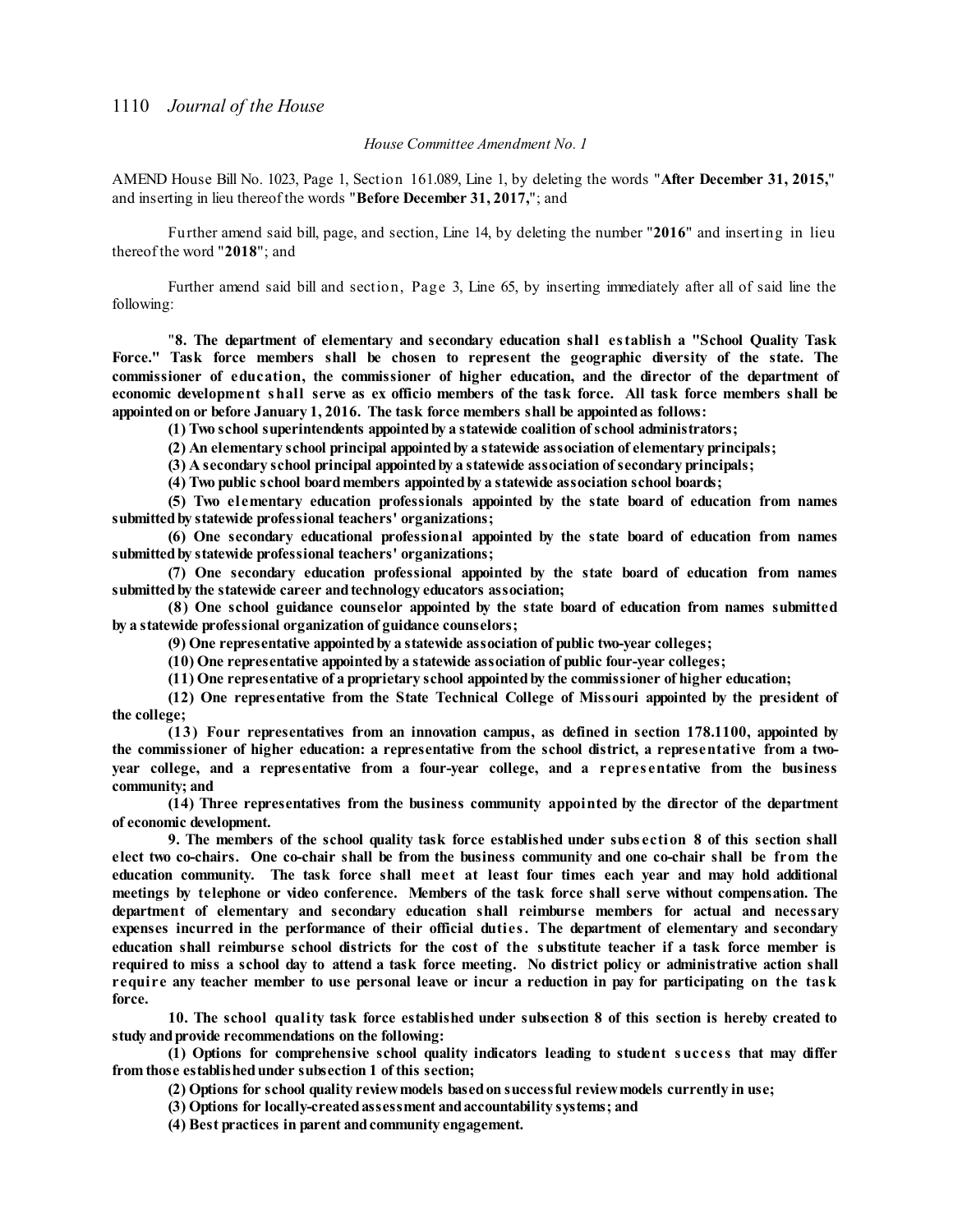**11. Before December 31, 2016, the school quality task force established under subs ection 8 of this section shall present its findings and recommendations to the joint committee on education. The task force may recommend changes, deletions, or additions to the school quality indicators established under subsection 1 of this section. The task force may also recommend specific methods of measuring the school quality indicators. Upon presenting the findings and recommendations to the joint committee on education, the school quality task force shall dissolve.**"; and

Further amend said bill by amending the title, enacting clause, and intersectional references accordingly.

Mr. Speaker: Your Committee on Elementary and Secondary Education, to which was referred **HB 1054**, begs leave to report it has examined the same and recommends that it **Do** Pass, and pursuant to Rule 27(5) be referred to the Select Committee on Education.

Mr. Speaker: Your Committee on Elementary and Secondary Education, to which was referred **HB 1110**, begs leave to report it has examined the same and recommends that it **Do** Pass, and pursuant to Rule 27(5) be referred to the Select Committee on Education.

#### **Committee on Emerging Issues**, Chairman Haahr reporting:

Mr. Speaker: Your Committee on Emerging Issues, to which was referred **HB 120**, begs leave to report it has examined the same and recommends that it **Do Pass with Hous e Committee Amendment No. 1** and **House Committe e Amendment No. 2**, and pursuant to Rule 27(7) be referred to the Select Committee on General Laws.

#### *House Committee Amendment No. 1*

AMEND House Bill No. 120, Page 3, Section 285.045, Line 82, by inserting after all ofsaid line the following:

"**10. This act shall not be construed to prohibit an employer from requesting an employee to provide an email address in order to conduct business-related communications with the employee. However, such address shall not be disclosedto any thirdparty.**"; and

Further amend said title, enacting clause and intersectional references accordingly.

#### *House Committee Amendment No. 2*

AMEND House Bill No. 120, Page 2, Section 285.045, Line 33, by ins erting immediately after the word "**service**" the following:

#### "**or compel an employee or applicant for employment to add the employer or an employment agency to the employee's or applicant's list of contacts associatedwith a personal internet account.**"; and

Further amend said bill by amending the title, enacting clause, and intersectional references accordingly.

Mr. Speaker: Your Committee on Emerging Issues, to which was referred **HB 844**, begs leave to report it has examined the same and recommends that it **Do Pass with House Committee Amendment No. 1**, and pursuant to Rule 27(7) be referred to the Select Committee on General Laws.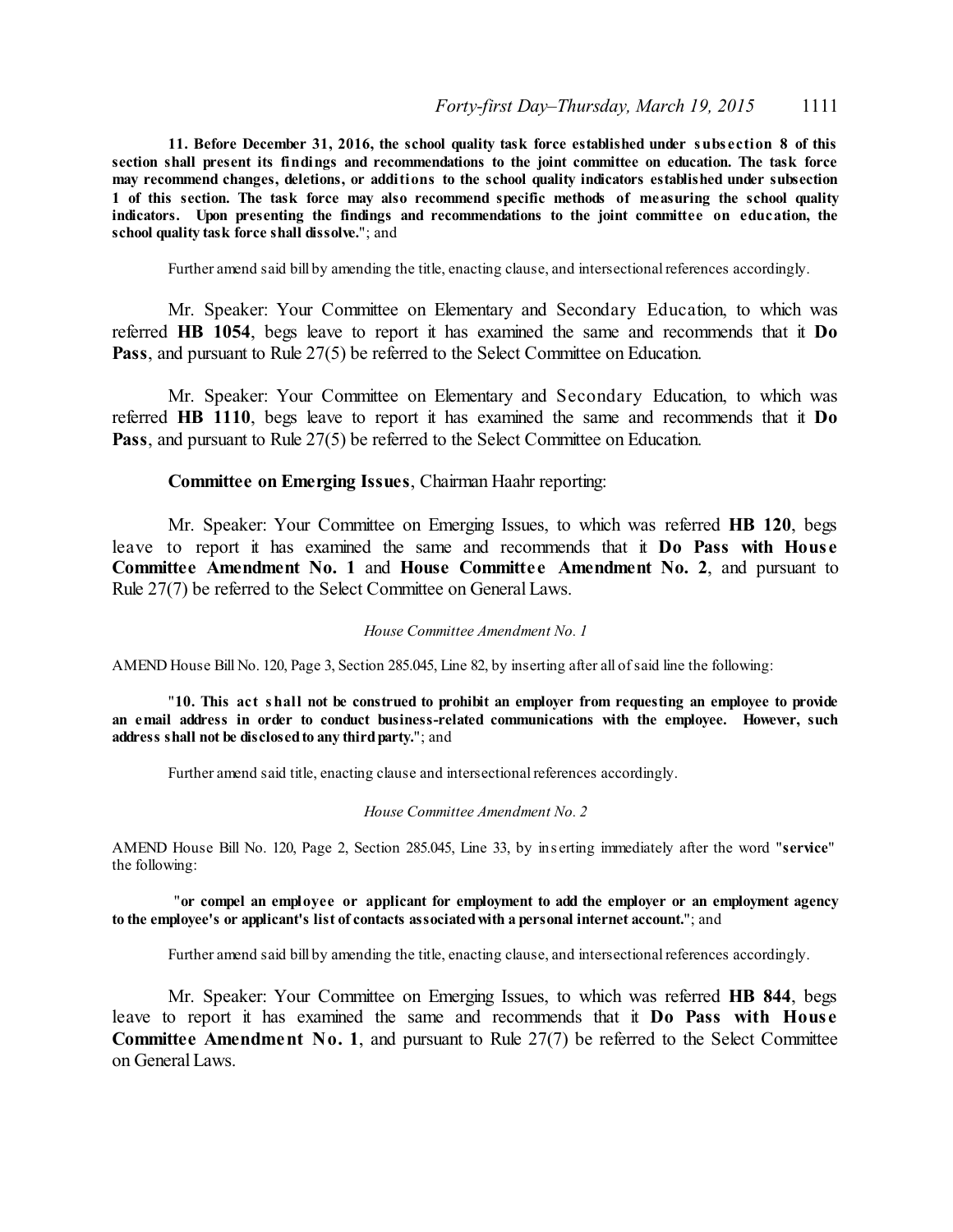#### *House Committee Amendment No. 1*

AMEND House Bill No. 844, Page 1, Section 8.683, Line 13, by inserting immediately after the phrase "**sealed bid**" on said line the following:

#### "**to the public owner**"; and

Further amend said bill, Section 67.5050, Page 2, Lines 10 and 11, by deleting all of said lines and inserting in lieu thereof the following:

#### "**contract with a political subdivision;**"; and

Further amend said page and section, Lines 19 to 21, by deleting all of said lines and renumbering subsections and subdivisions accordingly; and

Further amend said section, Page 5, Line 104, by inserting after all of said line the following:

"**7. The provisions of this section shall not apply to any political subdivision that is otherwise authorizedto utilize design-buildpractices andprocedures.**"; and

Further amend said bill by amending the title, enacting clause, and intersectional references accordingly.

Mr. Speaker: Your Committee on Emerging Issues, to which was referred **HB 884**, begs leave to report it has examined the same and recommends that it **Do Pass**, and pursuant to Rule 27(7) be referred to the Select Committee on General Laws.

Mr. Speaker: Your Committee on Emerging Issues, to which was referred **HB 1069**, begs leave to report it has examined the same and recommends that it **Do Pass with House Committee Amendment No. 1**, and pursuant to Rule 27(7) be referred to the Select Committee on General Laws.

#### *House Committee Amendment No. 1*

AMEND House Bill No. 1069, Pages 1 to 3, Section 208.856, by removing all ofsaid section fromthe bill; and

Further amend said bill, Pages 3 to 5, Sections 208.859 and Section B, by removing all of said sections fromthe bill and inserting in lieu thereof the following:

"208.859. The powers and duties of the council.

The council shall have the following powers and duties:

(1) Assess the size, quality and stability of the home care workforce in Missouri and the ability of the existing workforce to meet the growing and changing needs of both aging and disabled consumers;

(2) Encourage eligible individuals to serve as personal care attendants;

(3) Provide training on a voluntary basis, either directly or through contracts, in cooperation with vendors, as defined in subdivision (5) of section 208.865, for prospective and current personal care attendants;

(4) Recommend minimumqualifications for personal care attendants to the department of health and senior services;

(5) Establish and maintain a statewide list of eligible, available personal care attendants, in cooperation with vendors, including attendants available to provide respite and replacement services. In order to facilitate the creation of such a list, all vendors shall provide the council with the list of persons eligible to be a personal care attendant which vendors are required to maintain under subsection 4 of section 208.906 and subdivision (3) of subsection 1 of section 208.918. The councilshall ensure that all personal care attendants placed on the statewide list are registered with the family care safety registry as provided in sections 210.900 to 210.936 and are not listed on any of the background check lists in the family care safety registry, absent a good cause waiver obtained from the department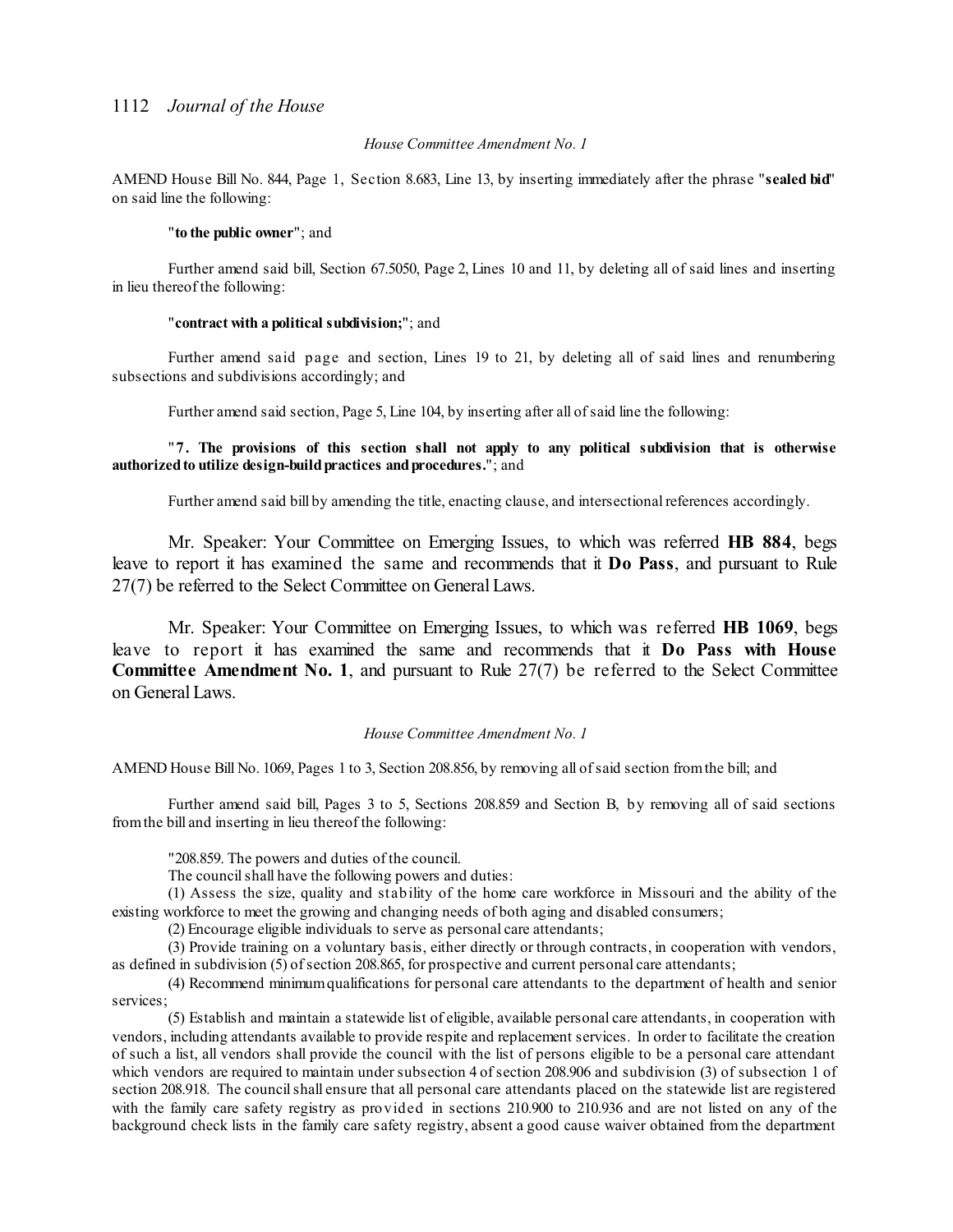pursuant to section 192.2495. All consumers seeking personal care attendants, whether or not they are participants in the consumer directed services program, shall have access to the statewide list;

(6) Provide routine, emergency, respite, and replacement referrals of eligible and available personal care attendants to vendors and consumers;

(7) In cooperation with the Missouri state highway patrol, the department of s ocial services' children's division, the department of mental health, the department of health and senior services, and vendors and on an ongoing basis, assess existing mechanisms for preventing abuse and neglect of consumers in the home care setting and recommend improvements to those agencies and the general assembly. As part of this duty, members and employees of the council shall have access to the employee disqualification list established in section 192.2490 and the family care safety registry. Members and employees of the council shall report to the department of health and seniorservices when they have reasonable cause to believe that a consumer has been abused or neglected as defined in section 192.2400, subject to the same standards set forth in section 208.912;

(8) Recommend the wage rate or rates to be paid personal care attendants and any economic benefits to be received by personal care attendants to the general assembly. **Such recommendations shall not be implemented until the fiscal year in which specific appropriations are made by the general assembly to fund such recommendations.** The department shall retain its existing authority to establish the Medicaid reimbursement rate for personal care assistance services under subsection 2 of section 208.903;

(9) Establish other terms and conditions of employment of personal care attendants consistent with consumers' right to hire, fire, train, and supervise personal care attendants;

(10) Cooperate with the department of health and senior services and vendors to improve the provision of personal care assistance services;

(11) In carrying out its powers and duties undersections 208.850 to 208.871, the council may:

(a) Make and execute contracts and all other instruments necessary or convenient for the performance of its duties or exercise of its powers;

(b) Issue rules under the Missouri administrative procedures act, chapter 536, as necessary for the purposes and policies of sections 208.850 to 208.871. Any rule or portion of a rule, as that term is defined in section 536.010, that is created under the authority delegated in this section, shall become effective only if it complies with and is subject to all of the provisions of chapter 536 and, if applicable, section 536.028. This section and chapter 536 are nonseverable and if any of the powers vested with the general assembly pursuant to chapter 536 to review, to delay the effective date, or to disapprove and annul a rule are subsequently held unconstitutional, then the grant of rulemaking authority and any rule proposed or adopted after August 28, 2008, shall be invalid and void;

(c) Establish offices, employ an executive director and such other staff as is necessary to carry out its functions and fix their compensation, retain contractors as necessary and prescribe their duties and power, incur expenses, and create such liabilities as are reasonable and proper for the administration of sections 208.850 to 208.871;

(d) Solicit and accept for use any grant of money, services or property from the federal government, the state, or any political subdivision or agency thereof, including federal matching funds under Title XIX of the federal Social Security Act, and do all things necessary to cooperate with the federal government, the state, or any political subdivision or agency thereof in making an application for any grant;

(e) Keep records and engage in research and the gathering of relevant statistics;

(f) Acquire, hold, or dispose of personal property or any interest therein, and contract for, lease, or otherwise provide facilities for the activities conducted under this measure;

(g) Sue and be sued in its own name;

(h) Delegate to the appropriate persons the power to execute contracts and other instruments on its behalf and delegate any of its powers and duties if consistent with the purposes ofsections 208.850 to 208.871; and

(i) Do other acts necessary or convenient to execute the powers expressly granted to it.

Section B. Because immediate action is necessary to ensure the availability and improve the quality of home care services for elderly and disabled individuals, the repeal and reenactment of section 208.859 of section A of this act is deemed necessary for the immediate preservation of the public health, welfare, peace, and safety, and is hereby declared to be an emergency act within the meaning of the constitution, and the repeal and reenactment of section 208.859 of section A of this act shall be in full force and effect upon its passage and approval."; and

Further amend said bill by amending the title, enacting clause, and intersectional references accordingly.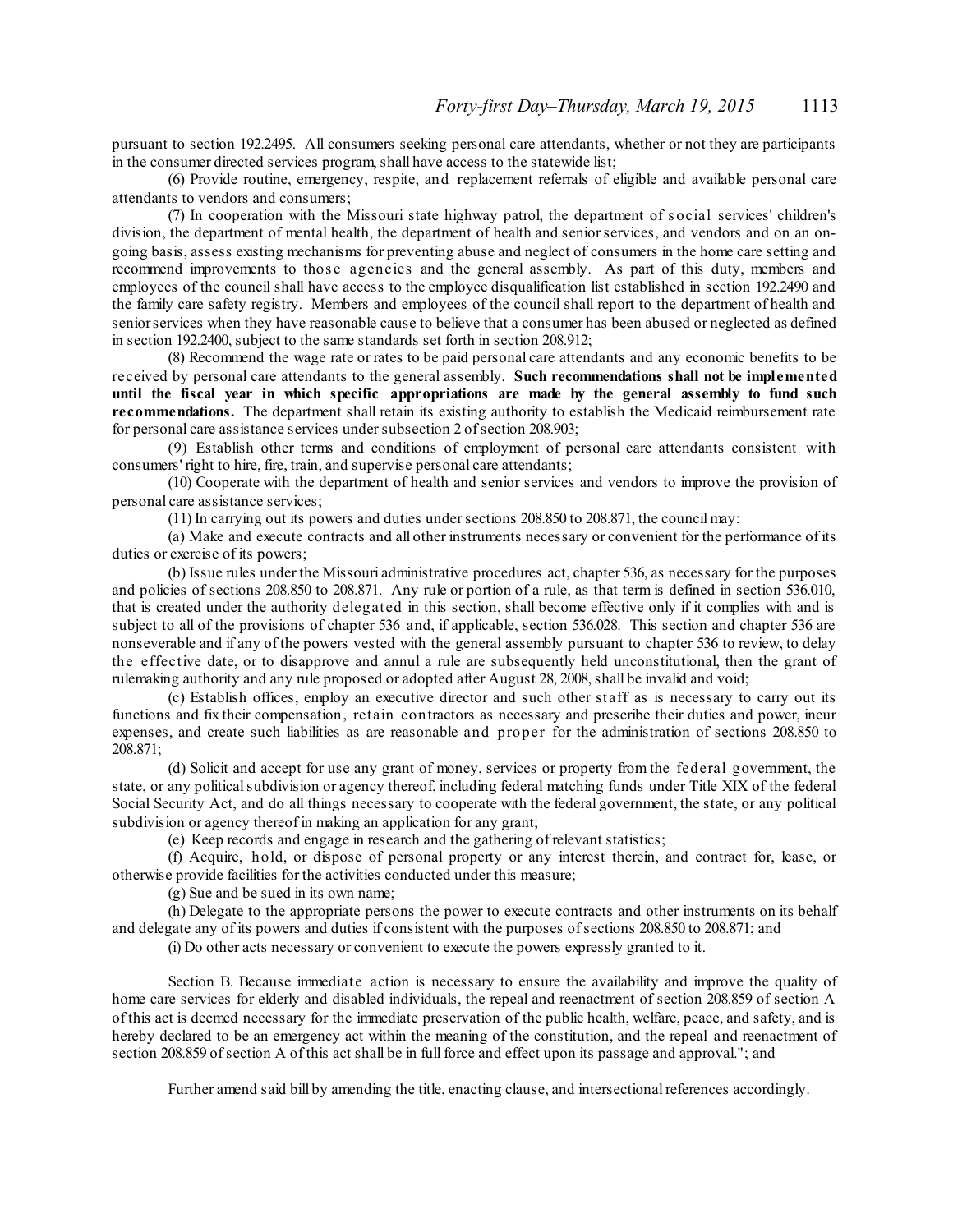#### **Committee on Government Efficiency**, Chairman Curtman reporting:

Mr. Speaker: Your Committee on Government Efficiency, to which was referred **HJR 38**, begs leave to report it has examined the same and recommends that it **Do Pass**, and pursuant to Rule 27(7) be referred to the Select Committee on General Laws.

#### **Committee on Health Insurance**, Chairman Hansen reporting:

Mr. Speaker: Your Committee on Health Insurance, to which was referred **HB 198**, begs leave to report it has examined the same and recommends that it **Do Pass with House Committee Amendment No. 1 to House Committee Amendment No. 1** and **House Committee Amendment No. 1, as amended**, and pursuant to Rule 27(8) be referred to the Select Committee on Insurance.

> *House Committee Amendment No. 1 to House Committee Amendment No. 1*

AMEND House Committee Amendment No.1 to House Bill No. 198, Page 1, Lines 21-28, by deleting all of said lines fromthe amendment; and

Further amend said amendment by amending the title, enacting clause, and intersectional references accordingly.

#### *House Committee Amendment No. 1*

AMEND House Bill No. 198, Page 1, In the Title, Line 3, by inserting immediately after the word "coverage" the following:

", with an emergency clause."; and

Further amend said bill, Page 1, Section 376.394, Lines 11 through 14, by deleting said lines and ins erting in lieu thereof the following:

"**3. (1) A carrier offering an individual or group health coverage plan in this state that provides prescription drug coverage shall offer, as part of the plan, medication synchronization services developed by** the carrier that allow for the alignment of refill dates for a covered person's prescription drugs that are **coveredbenefits;**

**(2) Under its medication synchronization services, a carrier shall;**

**(a) Not charge an amount in excess of the otherwise applicable copayment amount under the health coverage plan for dispensing a prescription drug in a quantity that is less that the prescribedamount if;**

**a. The pharmacy dispenses the prescription drug in accordance with the medication synchronization services offeredunder the health coverage plan; and**

**b. A network pharmacy dispenses the prescription drug;**

**(b) Provide a full dispensing fee to the pharmacy that dispenses the medication to the covered person.**"; and

Further amend said section, Page 2, Line 19, by inserting immediately aftersaid line the following:

"Section B. Because of the need to ensure that patients have access to their prescription drugs, Section A of this act is deemed necessary for the immediate preservation of the public health, welfare, peace, and safety, and is hereby declared to be an emergency act within the meaning of the constitution, and Section A shall be in full effect upon its passage and approval."; and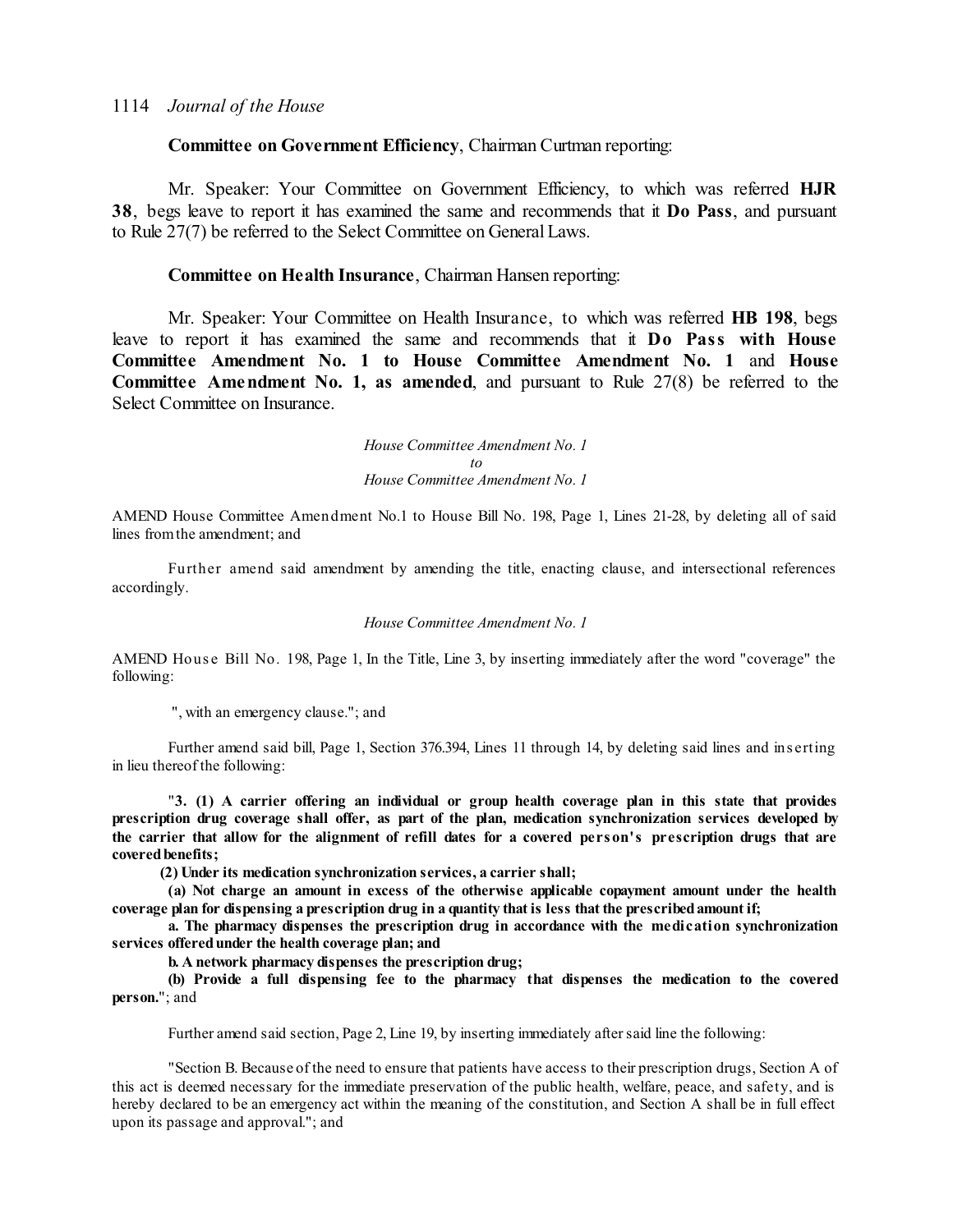Further amend said bill by amending the title, enacting clause, and intersectional references accordingly.

Mr. Speaker: Your Committee on Health Insurance, to which was referred **HB 527**, begs leave to report it has examined the same and recommends that it **Do Pass with House Committee Amendment No. 1**, and pursuant to Rule 27(8) be referred to the Select Committee on Insurance.

#### *House Committee Amendment No. 1*

AMEND House Bill No. 527, Page 1, Section 376.1950, Line 1, by ins erting after the number "**376.1950.**" the number "**1.**"; and

Further amend said bill, page, and section, Line 3, by deleting the word "**rates**" and inserting in lieu thereof the word "**premiums**"; and

Further amend said bill, page, and section, Line 4, by deleting the words "**forty-five**" and inserting in lieu thereof the word "**twenty-one**"; and

Further amend said bill and page, Section 376.1960, Lines 1 through 9, by deleting all of said lines from the bill; and

Further amend said bill, page, and section, Line 10, by deleting the phrase "**or section 376.1950**"; and

Further amend said bill, page, and section, Line 12, by deleting the word "**rates** " and ins erting in lieu thereof the word "**premiums**"; and

Further amend said bill by amending the title, enacting clause, and intersectional references accordingly.

Mr. Speaker: Your Committee on Health Insurance, to which was referred **HB 780**, begs leave to report it has examined the same and recommends that it **Do Pass with House Committee Amendment No. 1, and pursuant to Rule 27(8) be referred to the Select Committee** on Insurance.

#### *House Committee Amendment No. 1*

AMEND House Bill No. 780, Page 3, Section 376.388, Lines 55-58, by deleting all of said lines and renumbering said section accordingly; and

Further amend said bill by amending the title, enacting clause, and intersectional references accordingly.

#### **Committee on Small Business**, Chairman McCaherty reporting:

Mr. Speaker: Your Committee on Small Business, to which was referred **HB 165**, begs leave to report it has examined the same and recommends that it **Do Pass with House Committee Amendment No. 1 to House Committe e Amendment No. 1** and **House Committee Amendment No. 1, as amended**, and pursuant to Rule 27(4) be referred to the Select Committee on Commerce.

> *House Committee Amendment No. 1 to House Committee Amendment No. 1*

AMEND House Committee Amendment No. 1 to House Bill No. 165, Page 1, Line 7, by deleting the word, "**advertised**" and inserting in lieu thereof the words, "**advertisementstates that the**"; and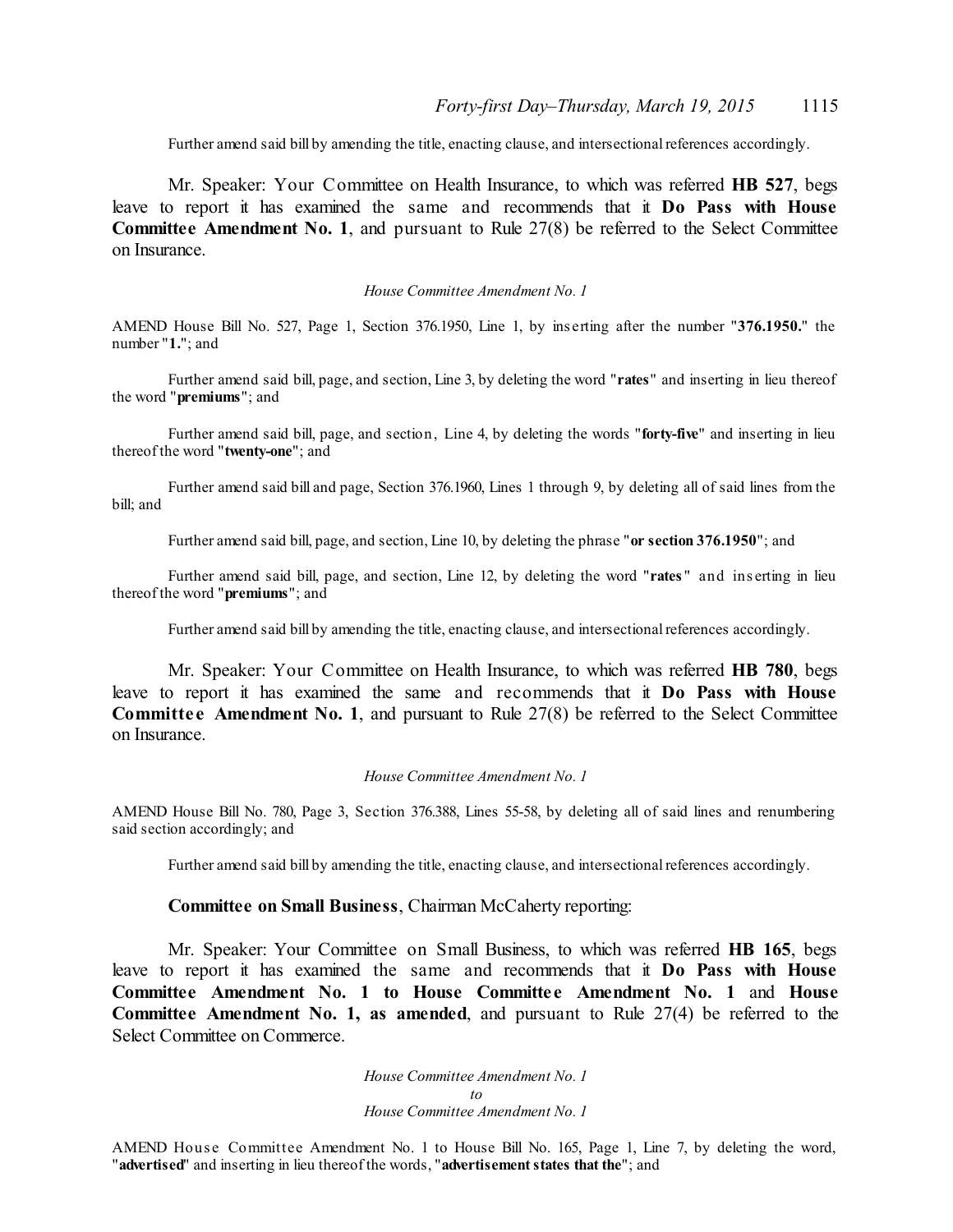Further amend said bill by amending the title, enacting clause, and intersectional references accordingly.

#### *House Committee Amendment No. 1*

AMEND House Bill No. 165, Page 1, Section 311.067, Lines 1-6, by deleting all of said lines and inserting in lieu thereof the following:

"**311.067. 1. Notwithstanding any other provisions of law or rule to the contrary, any advertising** provided or paid for by any retailer offering any sale or price discount for any intoxicating liquor sold or provided at retail in the original package for consumption off the premises is hereby permitted so long as the retailer is responsible for assuming the cost of the sale or price discount and no advertised retail price is below **the retailer's cost.**"; and

Further amend said bill, page, section, Line 7, by deleting all of said line and inserting in lieu thereof the following:

#### "**2. The supervisor of the division of alcohol and tobacco control within the Missouri department of public safety may consider the implications of the First andTwenty First**"; and

Further amend said bill, page, section, Line 8, by deleting the word, "**Amendment**" and inserting in lieu thereof the word, "**Amendments**"; and

Further amend said bill by amending the title, enacting clause, and intersectional references accordingly.

Mr. Speaker: Your Committee on Small Business, to which was referred **HB 389**, begs leave to report it has examined the same and recommends that it **Do Pass**, and pursuant to Rule 27(4) be referred to the Select Committee on Commerce.

#### **Committee on Ways and Means**, Chairman Koenig reporting:

Mr. Speaker: Your Committee on Ways and Means, to which was referred **HB 444**, begs leave to report it has examined the same and recommends that it **Do Pass with Hous e Committee Amendment No. 1**, and pursuant to Rule 27(6) be referred to the Select Committee on Financial Institutions and Taxation.

#### *House Committee Amendment No. 1*

AMEND House Bill No. 444, Page 1, Section 135.1770, Lines 6-7 and Lines 13-14, by deleting the words, "**to the extentsuch income in includedin federally adjustedgross income**"; and

Further amend said bill by amending the title, enacting clause, and intersectional references accordingly.

#### **Select Committee on Commerce**, Chairman Zerr reporting:

Mr. Speaker: Your Select Committee on Commerce, to which was referred **HB 676**, begs leave to report it has examined the same and recommends that it **Do Pass**.

Mr. Speaker: Your Select Committee on Commerce, to which was referred **HB 918**, begs leave to report it has examined the same and recommends that it **Do Pass**.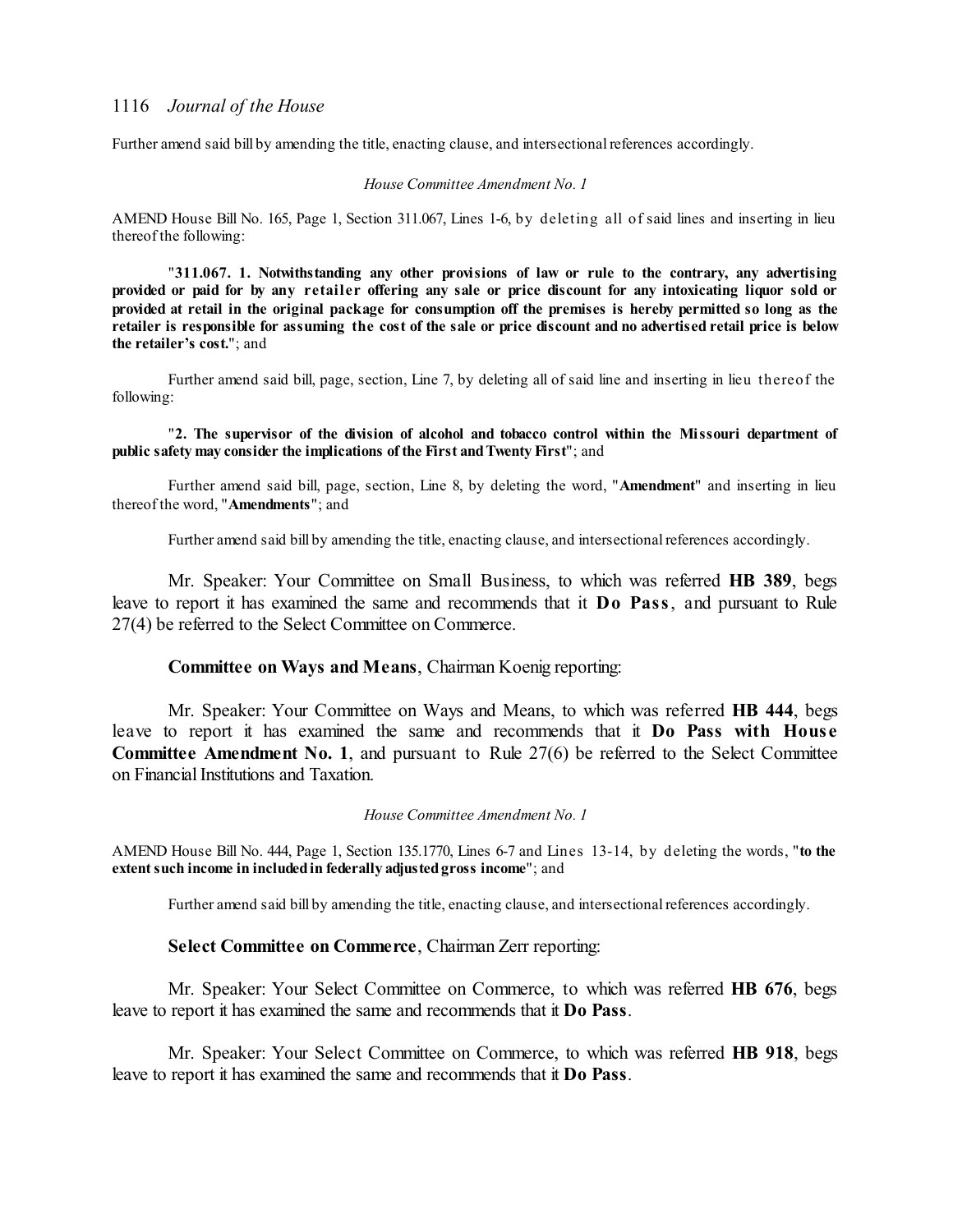### **Select Committee on Education**, Chairman Lair reporting:

Mr. Speaker: Your Select Committee on Education, to which was referred **HB 405, with House Committee Amendment No. 1 to House Committee Amendment No. 1, House Committee Amendment No. 1, as amended,** and **HB 381, with House Committee Amendment No. 1**, begs leave to report it has examined the same and recommends that it **Do Pass with House Committee Substitute**.

Mr. Speaker: Your Select Committee on Education, to which was referred **HB 457, with House Committee Amendment No. 1**, begs leave to report it has examined the same and recommends that it **Do Pass with House Committee Substitute**.

Mr. Speaker: Your Select Committee on Education, to which was referred **HB 476, with House Committee Amendment No. 1, Hous e Committee Amendment No. 1 to House Committee Amendment No. 2,** and **House Committee Amendment No. 2, as amended**, begs leave to report it has examined the same and recommends that it **Do Pass with House Committee Substitute**.

Mr. Speaker: Your Select Committee on Education, to which was referred **HB 550, with Hous e Committee Amendment No. 1** and **House Committee Amendment No. 2**, begs leave to report it has examined the same and recommends that it **Do Pass with House Committee Substitute**.

Mr. Speaker: Your Select Committee on Education, to which was referred **HB 637, with** House Committee Amendment No. 1, begs leave to report it has examined the same and recommends that it **Do Pass with House Committee Substitute**.

Mr. Speaker: Your Select Committee on Education, to which was referred **HB 982**, begs leave to report it has examined the same and recommends that it **Do Pass**.

**Select Committee on Financial Institutions and Taxation**, Chairman Dugger reporting:

Mr. Speaker: Your Select Committee on Financial Institutions and Taxation, to which was referred **HB 321, with House Committee Amendment No. 1**, begs leave to report it has examined the same and recommends that it **Do Pass with House Committee Substitute**.

Mr. Speaker: Your Select Committee on Financial Institutions and Taxation, to which was referred **HB 770**, begs leave to report it has examined the same and recommends that it **Do Pass with House Committee Substitute**.

Mr. Speaker: Your Select Committee on Financial Institutions and Taxation, to which was referred **HB 811, with House Committee Amendment No. 1**, begs leave to report it has examined the same and recommends that it **Do Pass with House Committee Substitute**.

Mr. Speaker: Your Select Committee on Financial Institutions and Taxation, to which was referred **HB 926, with House Committee Amendment No. 1**, begs leave to report it has examined the same and recommends that it **Do Pass with House Committee Substitute**.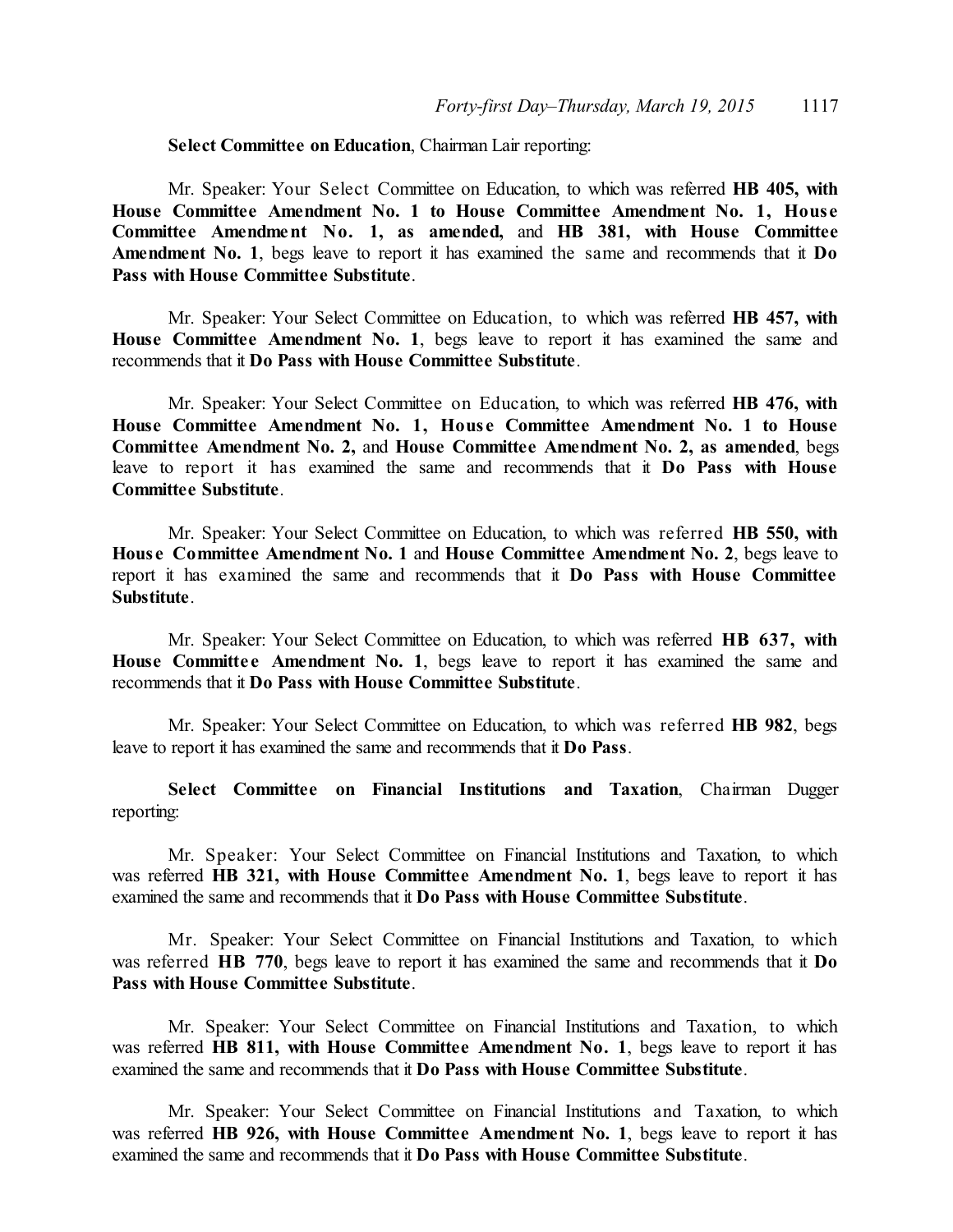Mr. Speaker: Your Select Committee on Financial Institutions and Taxation, to which was referred **HB 1064**, begs leave to report it has examined the same and recommends that it **Do Pass**.

#### **Select Committee on Insurance**, Chairman Gosen reporting:

Mr. Speaker: Your Select Committee on Insurance, to which was referred **HB 1022**, begs leave to report it has examined the same and recommends that it **Do Pass**.

#### **Select Committee on Judiciary**, Chairman Austin reporting:

Mr. Speaker: Your Select Committee on Judiciary, to which was referred **HB 254**, begs leave to report it has examined the same and recommends that it **Do Pass**.

Mr. Speaker: Your Select Committee on Judiciary, to which was referred **HB 258**, begs leave to report it has examined the same and recommends that it **Do Pass with House Committee Substitute**.

**Select Committee on Labor and Industrial Relations**, Chairman Rehder reporting:

Mr. Speaker: Your Select Committee on Labor and Industrial Relations, to which was referred **HB 928**, begs leave to report it has examined the same and recommends that it **Do Pass**.

Mr. Speaker: Your Select Committee on Labor and Industrial Relations, to which was referred **HB 1019**, begs leave to report it has examined the same and recommends that it **Do Pass with House Committee Substitute**.

### **Select Committee on Rules**, Chairman Engler reporting:

Mr. Speaker: Your Committee on Rules, to which was referred **HB 123, with House Committee Amendment No. 1**, begs leave to report it has examined the same and recommends that it **be returned to the committee of origin as HB 123**.

Mr. Speaker: Your Select Committee on Rules, to which was referred **HB 134**, begs leave to report it has examined the same and recommends that it **Do Pass - Consent**.

Mr. Speaker: Your Select Committee on Rules, to which was referred **HB 338**, begs leave to report it has examined the same and recommends that it **Do Pass - Consent**.

Mr. Speaker: Your Select Committee on Rules, to which was referred **HB 343, with House Committee Amendment No. 1**, begs leave to report it has examined the same and recommends that it **Do Pass - Consent**.

Mr. Speaker: Your Select Committee on Rules, to which was referred **HB 808, with House Committee Amendment No. 1**, begs leave to report it has examined the same and recommends that it **Do Pass - Consent**.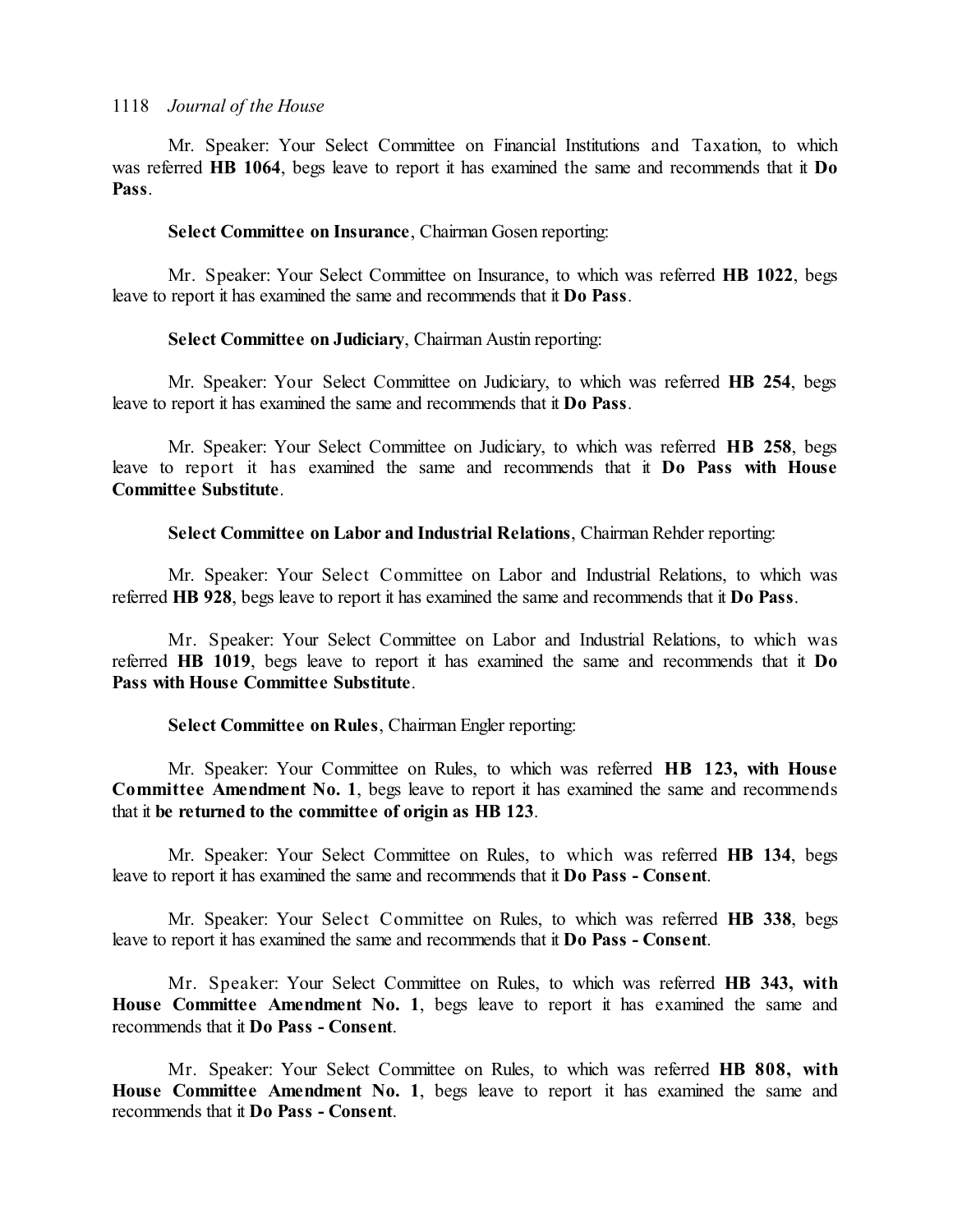Mr. Speaker: Your Select Committee on Rules, to which was referred **HB 810, with House Committee Amendment No. 1**, begs leave to report it has examined the same and recommends that it **Do Pass - Consent**.

Mr. Speaker: Your Select Committee on Rules, to which was referred **HB 869**, begs leave to report it has examined the same and recommends that it **Do Pass - Consent**.

Mr. Speaker: Your Select Committee on Rules, to which was referred **HB 1010**, begs leave to report it has examined the same and recommends that it **Do Pass - Consent**.

Mr. Speaker: Your Select Committee on Rules, to which was referred **HB 1076**, begs leave to report it has examined the same and recommends that it **Do Pass - Consent**.

Mr. Speaker: Your Select Committee on Rules, to which was referred **HB 1116**, begs leave to report it has examined the same and recommends that it **Do Pass - Consent**.

Mr. Speaker: Your Select Committee on Rules, to which was referred **HB 1119**, begs leave to report it has examined the same and recommends that it **Do Pass - Consent**.

Mr. Speaker: Your Select Committee on Rules, to which was referred **HB 1127**, begs leave to report it has examined the same and recommends that it **Do Pass - Consent**.

Mr. Speaker: Your Select Committee on Rules, to which was referred **HB 1149**, begs leave to report it has examined the same and recommends that it **Do Pass - Consent**.

#### **Select Committee on Social Services**, Chairman Allen reporting:

Mr. Speaker: Your Select Committee on Social Services, to which was referred **HB 319, with House Committee Amendment No. 1**, begs leave to report it has examined the same and recommends that it **Do Pass with House Committee Substitute**.

Mr. Speaker: Your Select Committee on Social Services, to which was referred **HB 712, with House Committee Amendment No. 1**, begs leave to report it has examined the same and recommends that it **Do Pass with House Committee Substitute**.

**Select Committee on State and Local Governments**, Chairman Solon reporting:

Mr. Speaker: Your Select Committee on State and Local Governments, to which was referred **HB 35** and **HB 323**, begs leave to report it has examined the same and recommends that it **Do Pass with House Committee Substitute**.

Mr. Speaker: Your Select Committee on State and Local Governments, to which was referred **HB 110, with House Committee Amendment No. 1**, begs leave to report it has examined the same and recommends that it **Do Pass with House Committee Substitute**.

Mr. Speaker: Your Select Committee on State and Local Governments, to which was referred **HB 210**, begs leave to report it has examined the same and recommends that it **Do Pass**.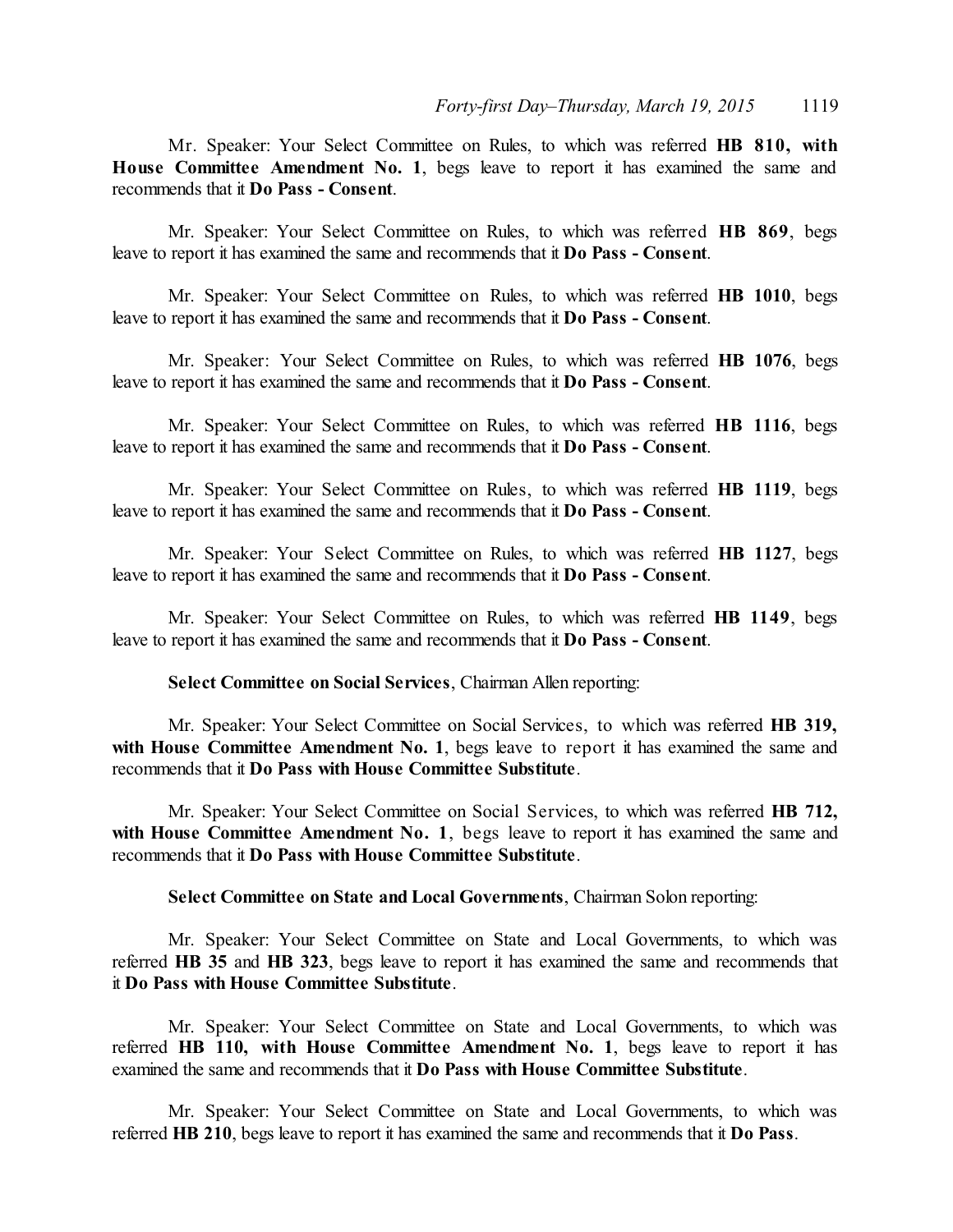Mr. Speaker: Your Select Committee on State and Local Governments, to which was referred **HB 229**, begs leave to report it has examined the same and recommends that it **Do Pass**.

Mr. Speaker: Your Select Committee on State and Local Governments, to which was referred **HB 296, with House Committee Amendment No. 1**, begs leave to report it has examined the same and recommends that it **Do Pass with House Committee Substitute**.

Mr. Speaker: Your Select Committee on State and Local Governments, to which was referred **HB 761**, begs leave to report it has examined the same and recommends that it **Do Pass**.

Mr. Speaker: Your Select Committee on State and Local Governments, to which was referred **HB 776**, begs leave to report it has examined the same and recommends that it **Do Pass**.

#### **MESSAGES FROM THE SENATE**

Mr. Speaker: I am instructed by the Senate to inform the House of Representatives that the Senate has taken up and passed **HCS HB 259**.

Mr. Speaker: I am instructed by the Senate to inform the House of Representatives that the Senate has taken up and passed **SCS SB 10**, entitled:

An act to repeal section 192.667, RSMo, and to enact in lieu thereof one new section relating to infection reporting, with existing penalty provisions.

In which the concurrence of the House is respectfully requested.

Mr. Speaker: I am instructed by the Senate to inform the House of Representatives that the Senate refuses to concur in **HCS SS#2 SCS SB 24, as amended**, and requests the House to recede from its position and failing to do so, grant the Senate a conference thereon.

Mr. Speaker: I am instructed by the Senate to inform the House of Representatives that the Senate has taken up and passed **SCS SBs 34 & 105**, entitled:

An act to repeal sections 115.135, 115.275, 115.227, 115.287, 115.291, 115.912, and 115.940, RSMo, and to enact in lieu thereofsixnew sections relating to military and overseas voter registration.

In which the concurrence of the House is respectfully requested.

Mr. Speaker: I am instructed by the Senate to inform the House of Representatives that the Senate has taken up and passed **SCS SB 119**, entitled:

An act to repeal sections 196.970, 196.973, 196.976, 196.981, 196.984, and 556.001, RSMo, section 196.979 as enacted by senate bill no. 491, ninety-seventh general assembly, second regular session, and section 196.979 as enacted by house bill no. 1687, ninety-third general assembly, second regularsession, and to enact in lieu thereof nine new sections relating to the prescription drug repository, with existing penalty provisions.

In which the concurrence of the House is respectfully requested.

Mr. Speaker: I am instructed by the Senate to inform the House of Representatives that the Senate has taken up and passed **SCS SB 172**, entitled: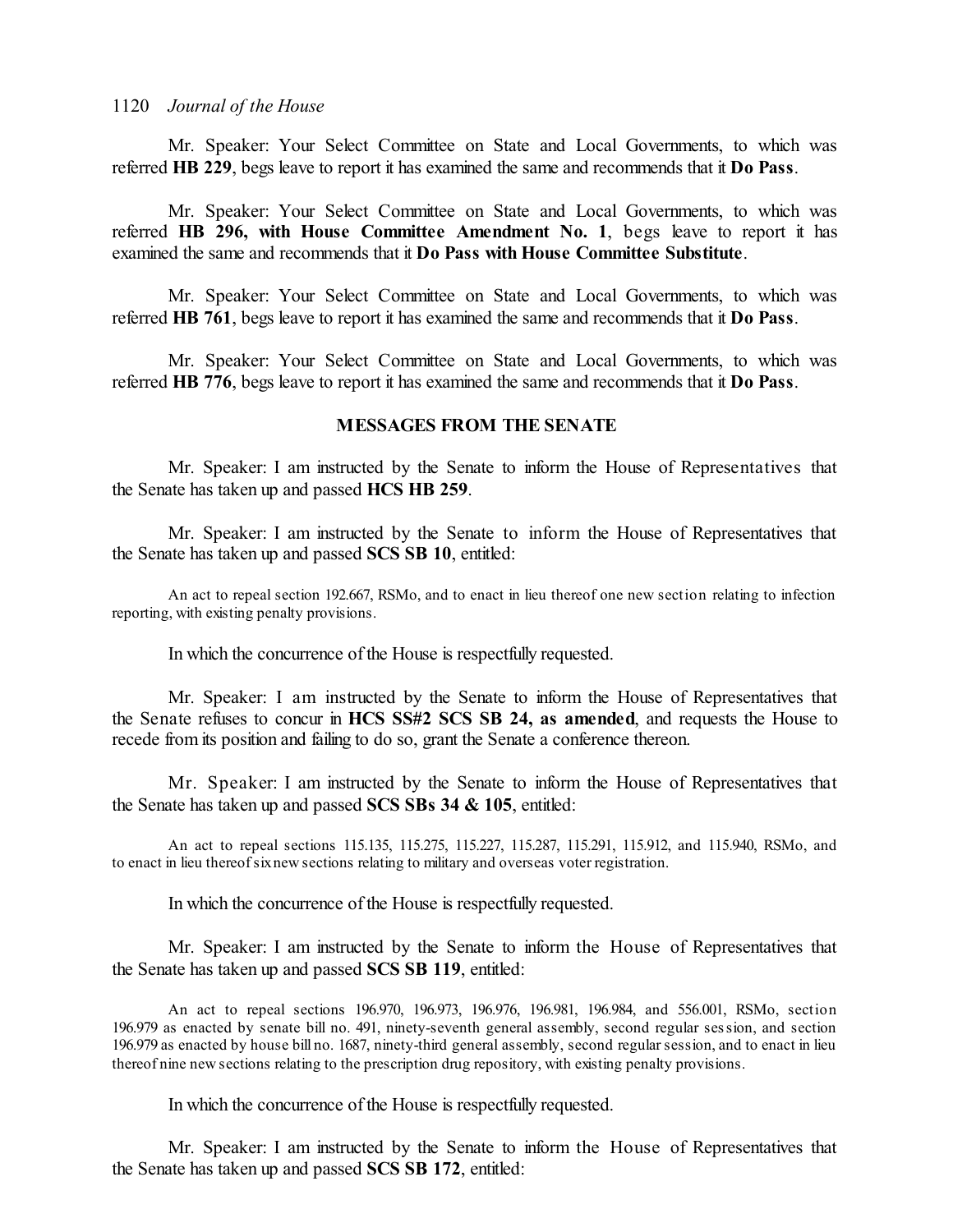An act to amend chapter 170, RSMo, by adding thereto one new section relating to establishment of a career and technical education certificate.

In which the concurrence of the House is respectfully requested.

Mr. Speaker: I am instructed by the Senate to inform the House of Representatives that the Senate has taken up and passed **SB 194**, entitled:

An act to repealsection 135.155, RSMo, and to enact in lieu thereof one new section relating to tax credits for business facilities.

In which the concurrence of the House is respectfully requested.

Mr. Speaker: I am instructed by the Senate to inform the House of Representatives that the Senate has taken up and passed **SB 256**, entitled:

An act to amend chapter 454, RSMo, by adding thereto one new section to state debt owed by noncustodial parents.

In which the concurrence of the House is respectfully requested.

Mr. Speaker: I am instructed by the Senate to inform the House of Representatives that the Senate has taken up and passed **SS SB 330**, entitled:

An act to repeal sections 8.420, 8.665, and 67.657, RSMo, and to enact in lieu thereof nine new sections relating to bonds, with an emergency clause for certain sections.

Emergency clause adopted.

In which the concurrence of the House is respectfully requested.

Mr. Speaker: I am instructed by the Senate to inform the House of Representatives that the Senate has taken up and passed **SCS SB 336**, entitled:

An act to repealsection 143.191, RSMo, and to enact in lieu thereof one new section relating to income tax withholding on tips.

In which the concurrence of the House is respectfully requested.

Mr. Speaker: I am instructed by the Senate to inform the House of Representatives that the Senate has taken up and passed **SCS SB 341**, entitled:

An act to amend chapter 210, RSMo, by adding thereto one new section relating to juveniles with problem sexual behavior.

In which the concurrence of the House is respectfully requested.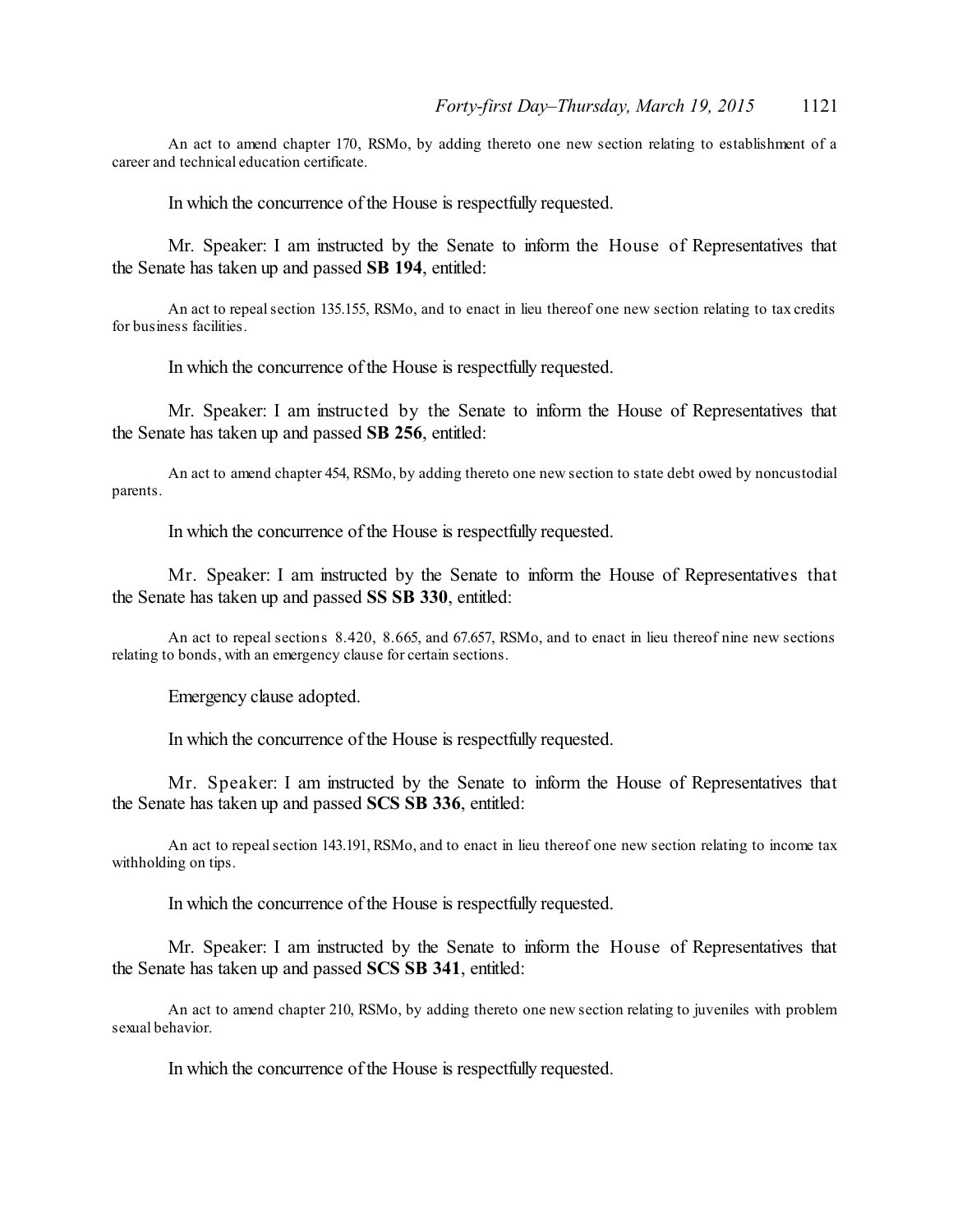## **COMMITTEE CHANGE**

March 19, 2015

Mr. AdamCrumbliss Chief Clerk Missouri House of Representatives State Capitol, Room306C Jefferson City, MO 65101

Dear Mr. Crumbliss:

I hereby remove Representative PaulCurtman fromthe Joint Committee on Transportation Oversight.

If you have any questions, please feelfree to contact our office.

Very truly yours,

/s/ John J. Diehl, Jr. Speaker Missouri House of Representatives District 89

### **MESSAGE FROM THE GOVERNOR**

March 19, 2015

TO THECHIEF CLERK OF THE HOUSEOF REPRESENTATIVES 98<sup>th</sup> GENERAL ASSEMBLY FIRST REGULAR SESSION STATEOF MISSOURI

Herewith I return to you **House Committee Substitute for House Bill No. 16** entitled:

#### "AN ACT"

To appropriate money forsupplemental purposes for the several departments and offices ofstate government, and for the payment of various claims for refunds, for persons, firms, and corporations, and for other purposes, and to transfer money among certain funds, fromthe funds designated for the fiscal period ending June 30, 2015.

On March 19, 2015, I approved said **House Committee Substitute for House Bill No. 16**.

Respectfully submitted,

/s/ Jeremiah W. (Jay) Nixon Governor

### **ADJOURNMENT**

On motion of Representative Richardson, the House adjourned until 10:00 a.m., Friday, March 20, 2015.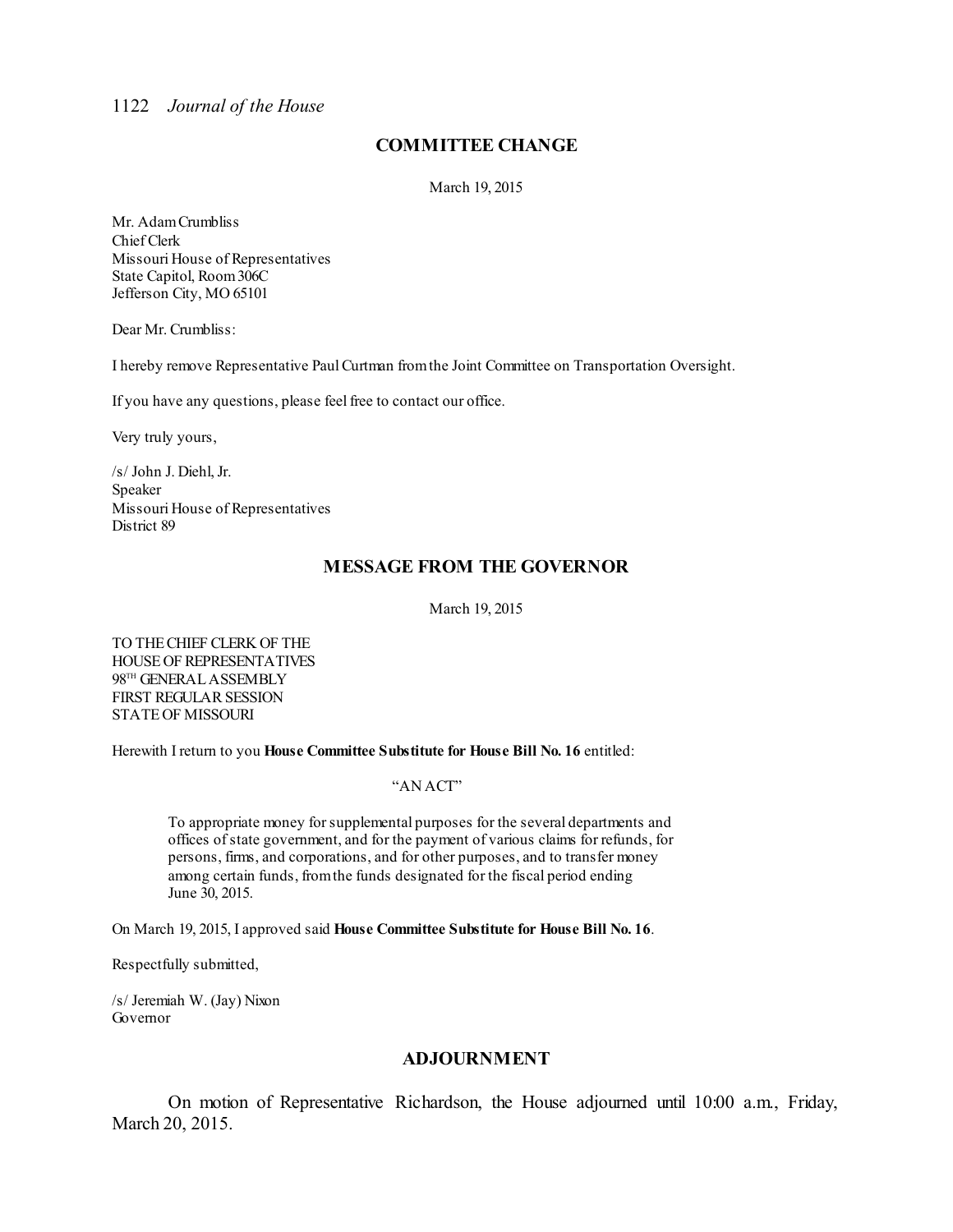## **COMMITTEE HEARINGS**

APPROPRIATIONS - AGRICULTURE, CONSERVATION, AND NATURAL RESOURCES Monday, March 30, 2015, Upon Adjournment of Afternoon Session, House Hearing Room 7. Executive session may be held on any matter referred to the committee. Collaborative informational meeting with the Conservation and Natural Resources Committee to hear from the Missouri Department of Natural Resources regarding water and wastewater programs.

### APPROPRIATIONS - PUBLIC SAFETY AND CORRECTIONS

Tuesday, March 31, 2015, Upon Conclusion of Afternoon Session, House Hearing Room 7. Executive session may be held on any matter referred to the committee. Discussion on MOSMART and the Deputy Sheriff's Supplemental Salary Fund.

### CIVIL AND CRIMINAL PROCEEDINGS

Monday, March 30, 2015, 12:00 PM, House Hearing Room 3. Public hearing will be held: HB 491, HB 657, HB 1174, HB 1129, HB 1173 Executive session may be held on any matter referred to the committee. AMENDED

## CIVIL AND CRIMINAL PROCEEDINGS

Wednesday, April 1, 2015, 12:00 PM, House Hearing Room1. Public hearing will be held: HB 45, HB 309, HB 335, HB 931, HB 1176 Executive session may be held on any matter referred to the committee.

#### CONSERVATION AND NATURAL RESOURCES

Monday, March 30, 2015, Upon Conclusion of Afternoon Session, House Hearing Room 7.

Executive session may be held on any matter referred to the committee.

Collaborative informational meeting with the Appropriations-Agriculture, Conservation, and Natural Resources Committee to hear from the Missouri Department of Natural Resources regarding water and wastewater programs.

### ELECTIONS

Tuesday, March 31, 2015, 8:15 AM, House Hearing Room 5. Public hearing will be held: HB 1041, HB 1191, HB 1204, HB 1316 Executive session will be held: HB 1041 Executive session may be held on any matter referred to the committee.

#### ELEMENTARY AND SECONDARY EDUCATION

Monday, March 30, 2015, Upon Conclusion of Afternoon Session, House Hearing Room 3. Public hearing will be held: HB 957, HB 958, HB 1017, HB 642, HB 829, HB 1105 Executive session may be held on any matter referred to the committee.

### EMERGING ISSUES

Monday, March 30, 2015, Upon Conclusion of Afternoon Session, House Hearing Room 5. Public hearing will be held: HJR 41, HB 1183, HB 964, HB 1247, HB 1330, HB 1318 Executive session may be held on any matter referred to the committee.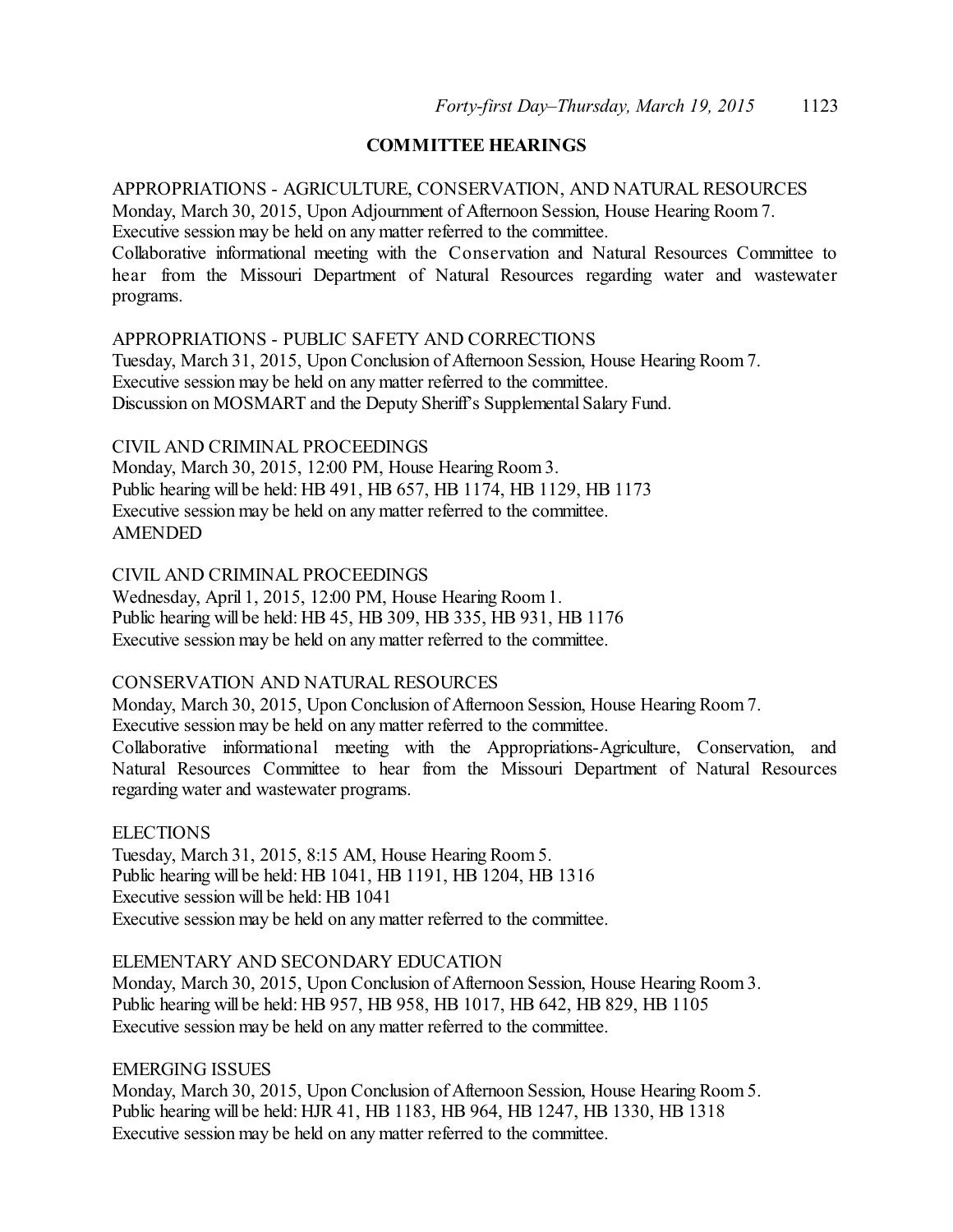## EMERGING ISSUES IN EDUCATION

Monday, March 30, 2015, 3:30 PM, House Hearing Room 1. Executive session will be held: HB 311, HB 658 Executive session may be held on any matter referred to the committee.

### ENERGY AND THE ENVIRONMENT

Tuesday, March 31, 2015, 8:00 AM, House Hearing Room 7. Public hearing will be held: HB 1027 Executive session will be held: HB 923 Executive session may be held on any matter referred to the committee.

## HEALTH AND MENTAL HEALTH POLICY

Wednesday, April 1, 2015, Upon Morning Recess or Noon, whichever is later, Legislative Library. Public hearing will be held: HB 1014, HB 922, HB 932, HB 1190

Executive session may be held on any matter referred to the committee. Location subject to change if a hearing room becomes available.

## JOINT COMMITTEE ON CHILD ABUSE AND NEGLECT

Tuesday, March 31, 2015, 8:00 AM, House Hearing Room 3. Executive session may be held on any matter referred to the committee. Discussion on foster care. The committee will hear from foster parents and those interested in foster care for children in Missouri. Testimony time may be limited.

**PENSIONS** Tuesday, March 31, 2015, 9:00 AM, House Hearing Room 4. Public hearing will be held: HB 1205 Executive session may be held on any matter referred to the committee.

PROFESSIONAL REGISTRATION AND LICENSING Tuesday, March 31, 2015, 12:30 PM, House Hearing Room 4. Public hearing will be held: HB 109, HB 189, HB 1113 Executive session may be held on any matter referred to the committee.

PUBLIC SAFETY AND EMERGENCY PREPAREDNESS Monday, March 30, 2015, Upon Adjournment, House Hearing Room 6. Public hearing will be held: HB 75, HB 76, HB 753, HB 827, HB 602 Executive session may be held on any matter referred to the committee.

SELECT COMMITTEE ON BUDGET Tuesday, March 31, 2015, 8:15 AM, House Hearing Room 3. Executive session will be held: HB 14, HB 760 Executive session may be held on any matter referred to the committee.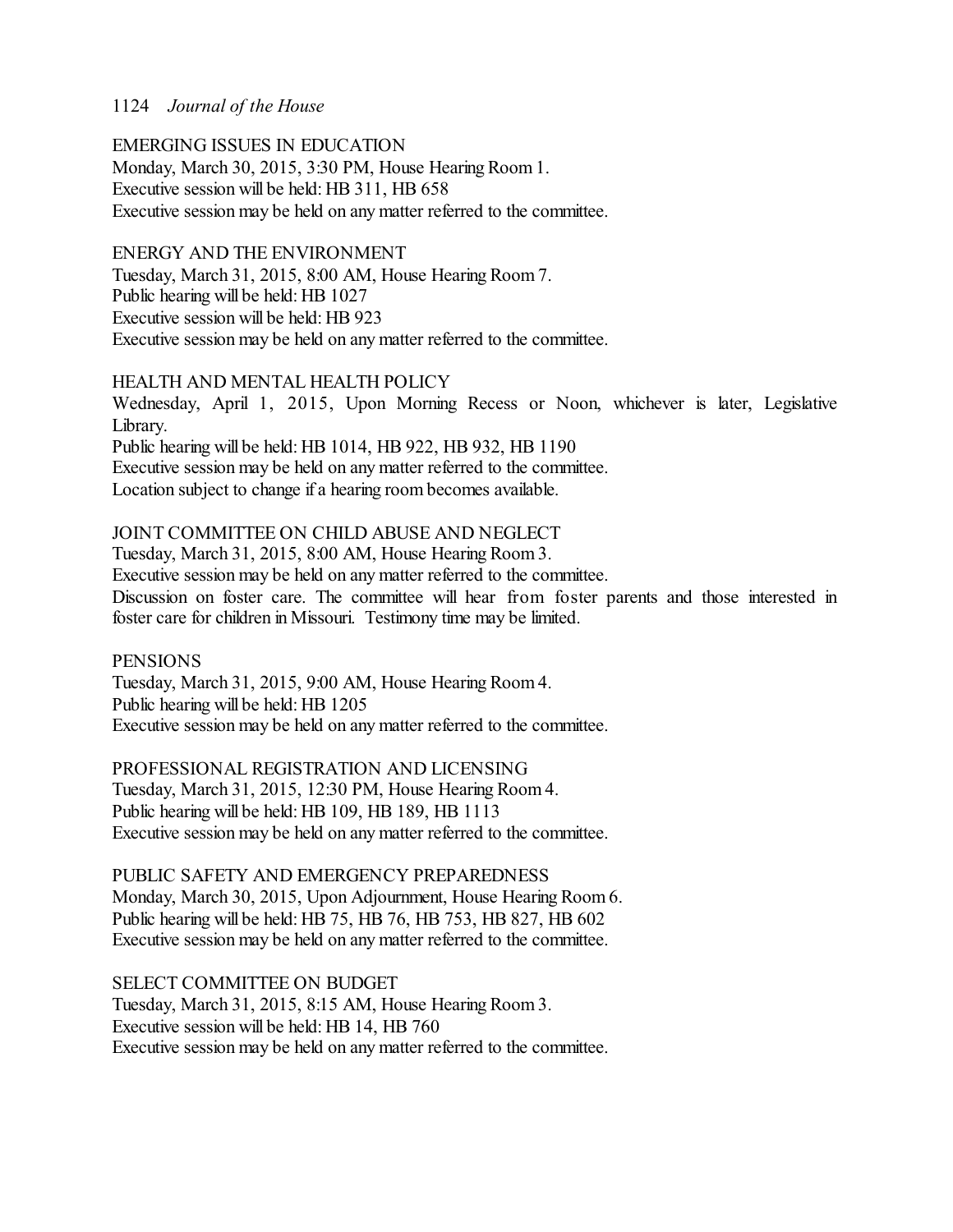SELECT COMMITTEE ON SOCIAL SERVICES

Monday, March 30, 2015, 2:00 PM, House Hearing Room 3. Executive session will be held: HB 202, HB 665, HB 672, HB 684, HB 707, HB 832, HB 867, HB 965, HB 976, HB 1045, HB 1066, HB 475, HB 713, HB 787, HB 996 Executive session may be held on any matter referred to the committee.

#### TRANSPORTATION

Tuesday, March 31, 2015, 12:30 PM, House Hearing Room 7. Public hearing will be held: HB 924, HB 853, HB 1216 Executive session will be held: HB 1091, HB 278, HB 694 Executive session may be held on any matter referred to the committee.

WORKFORCE STANDARDS AND DEVELOPMENT Monday, March 30, 2015, 12:00 PM, House Hearing Room 5. Public hearing will be held: HB 105, HB 409 Executive session may be held on any matter referred to the committee.

### **HOUSE CALENDAR**

## FORTY-SECOND DAY, FRIDAY, MARCH 20, 2015

### **HOUSE JOINT RESOLUTIONS FOR PERFECTION**

HCS HJR 34 - Burlison

#### **HOUSE BILLS FOR PERFECTION**

HCS HB 138 - Reiboldt HCS HB 587 - Dugger HCS HB 181 - Haahr HCS HB 497 - Austin HB 410 - Kelley HCS HB 478 - Fitzwater (144) HCS HB 203 - Curtman HB 341 - Dugger HCS HBs 517 & 754 - Higdon HB 675 - Rowden HCS HB 499 - Roden HCS HB 769 - Frederick HB 271, HCA 1 - Hoskins HB 279 - Cornejo HB 793 - Rizzo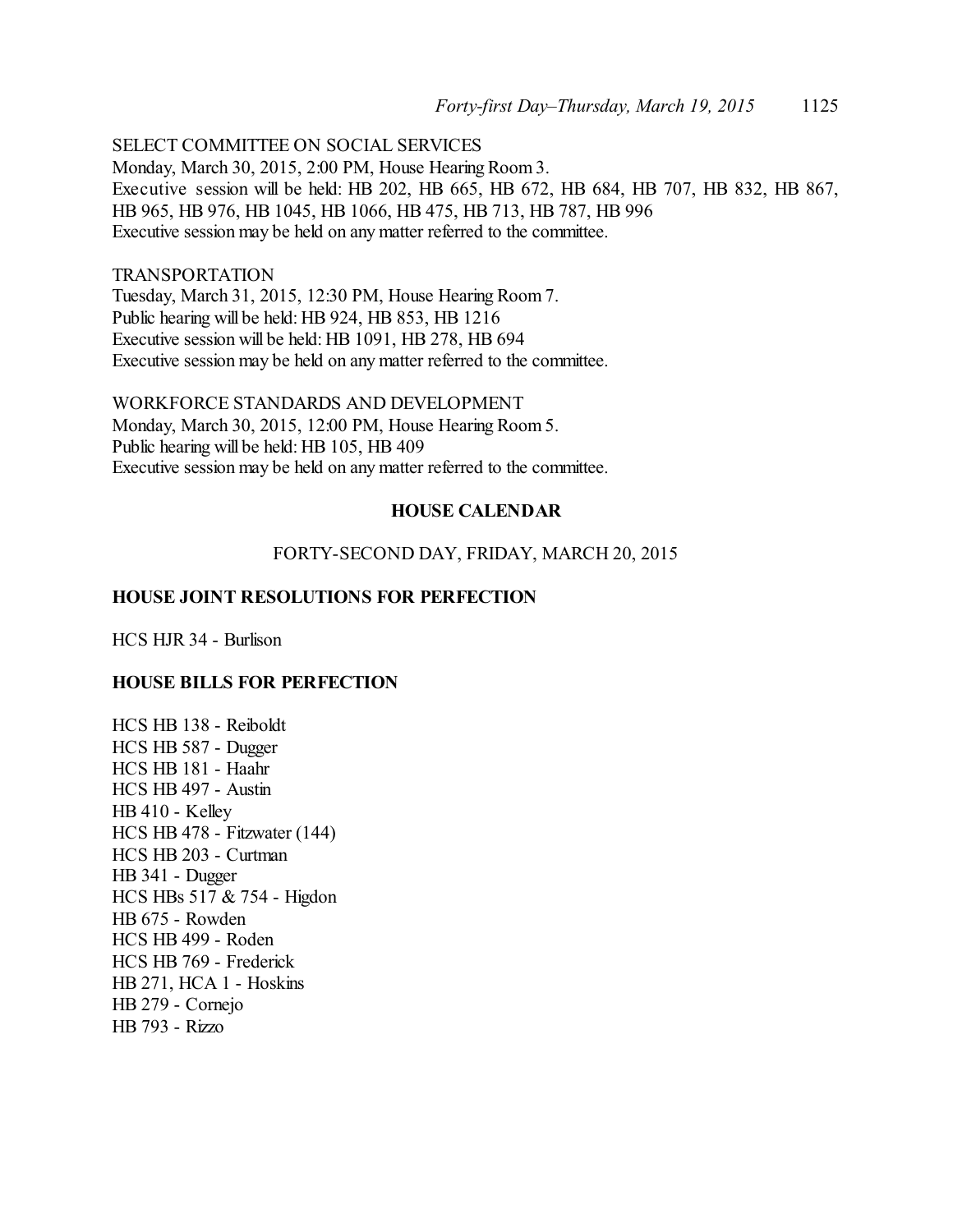## **HOUSE BILLS FOR PERFECTION - CONSENT**

(03/17/2015)

HB 34 - Walker HB 326 - Leara HB 515 - Leara HB 522 - Cookson HB 629 - Leara HB 686 - Hinson HB 775 - Fitzwater (144) HB 859 - Dunn HB 873 - Johnson HB 874 - Remole (03/19/2015) HB 501 - Montecillo HB 567 - Dunn HB 616 - Dohrman HB 740 - Jones HB 751 - Walker HB 799 - Roeber HB 836 - Ross HB 875 - Hinson HB 947 - Wiemann HB 979 - Dugger HB 1001 - Korman HB 1052, HCA 1 - Miller HB 1053 - Justus HB 1098 - Crawford (03/20/2015) HB 134 - Rowland HB 338 - McGaugh HB 343, HCA 1 - Lair HB 808, HCA 1 - Cornejo HB 810, HCA 1 - Miller HB 869 - Solon HB 1010 - Brown (57) HB 1076 - Brown (57) HB 1116 - Rehder HB 1119 - Redmon HB 1127 - Johnson HB 1149 - Lauer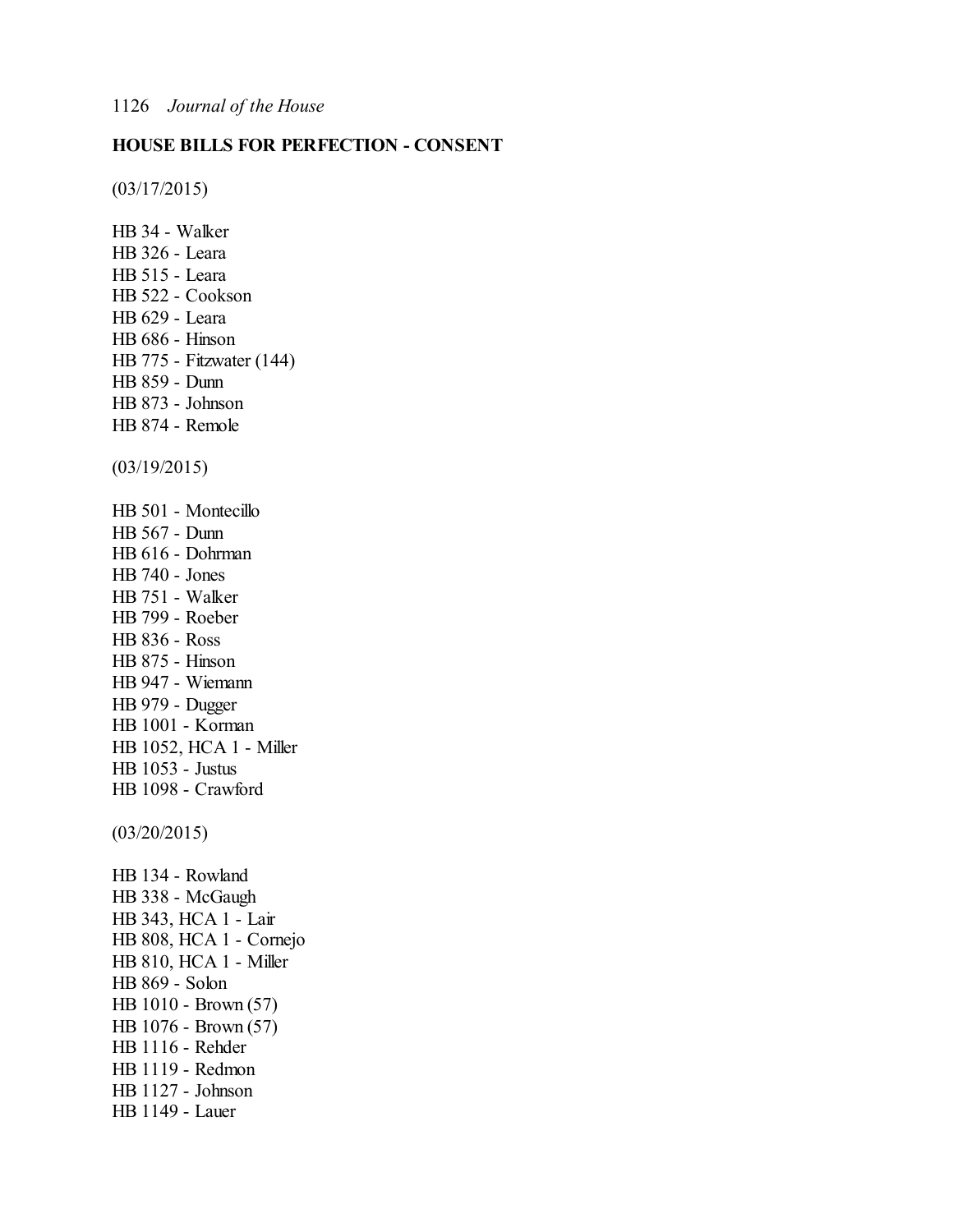## **HOUSE CONCURRENT RESOLUTIONS FOR THIRD READING**

HCR 18 - McCann Beatty HCR 16 - Gannon HCR 26 - Shull HCR 27 - McGaugh HCR 29 - Love HCR 28 - Houghton

### **HOUSE BILLS FOR THIRD READING**

HB 582 - Curtis HCS HB 513, (Fiscal Review 3/4/15) - McCaherty

## **SENATE BILLS FOR SECOND READING**

SCS SB 10 SCS SBs 34 & 105 SCS SB 119 SCS SB 172 SB 194 SB 256 SS SB 330 SCS SB 336 SCS SB 341

### **SENATE BILLS FOR THIRD READING**

SS#2 SCS SB 11 - Barnes

## **SENATE CONCURRENT RESOLUTIONS FOR THIRD READING**

SCR 1 - Dogan SCR 4 - Zerr

### **BILLS CARRYING REQUEST MESSAGES**

HCS SS#2 SCS SB 24, as amended, (request House recede/grant conference) - Franklin